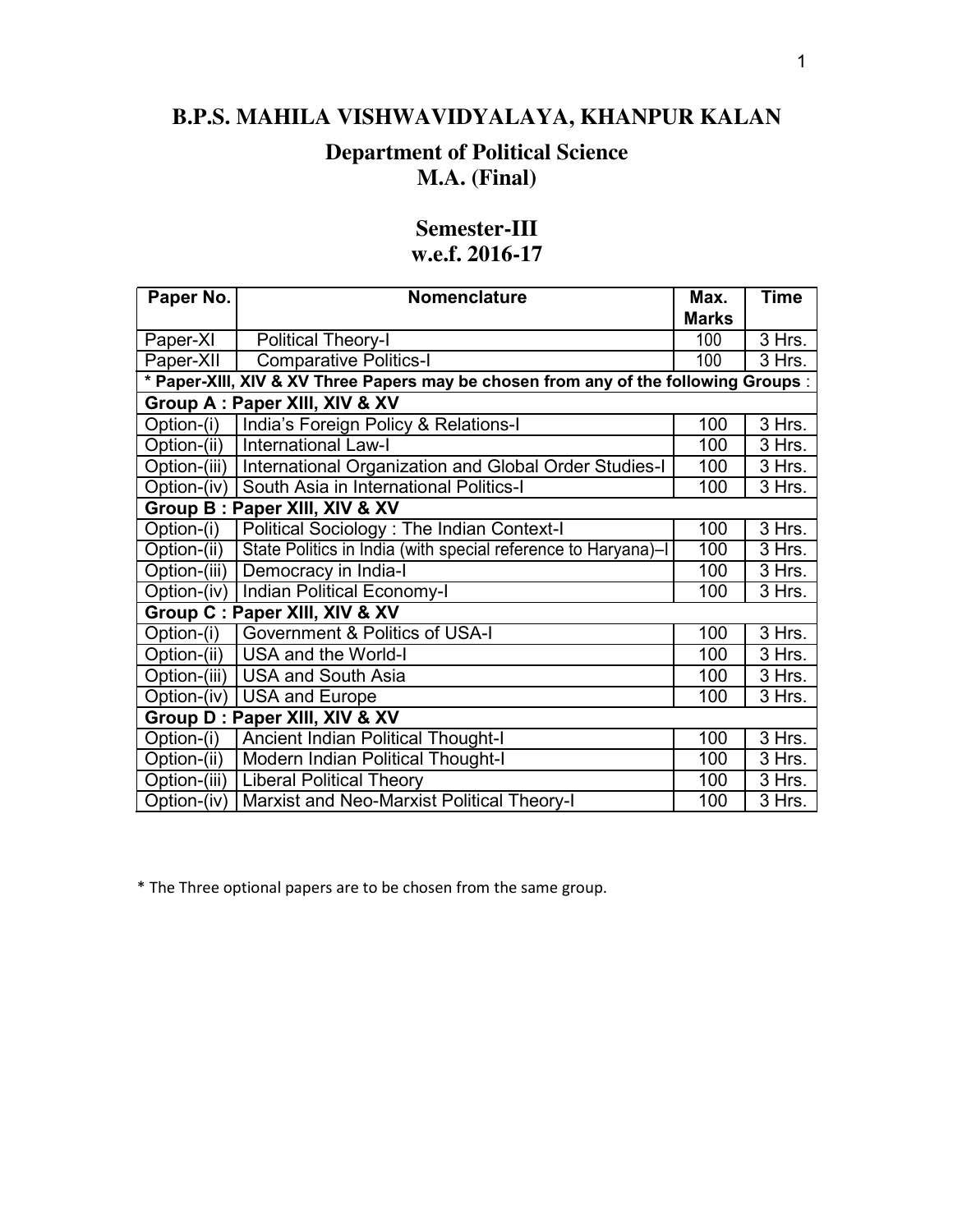# **Paper-XI (Compulsory) Political Theory-I**

Max. Marks: 100 Internal Marks: 20 External Marks: 80 Time: 3 Hours

- Note: The question paper will consist of nine questions. The candidate shall attempt five questions in all. Question No. 1 will be compulsory. The compulsory question will consist of four short answer type conceptual/thematic questions of equal marks (i.e. 4 marks each) spread over the whole syllabus. The Candidate shall attempt four more questions selecting at least one from each Unit. Each question will carry 16 marks.
- **UNIT-I** Meaning, Nature, Concerns and Significance of Political Theory; Different Interpretations of Political Theory. Importance and Limitations of Classical Tradition.
- **UNIT-II** Behaviouralism and Post Behaviouralism. Decline of Political Theory; Resurgence of Political Theory.
- **UNIT-III** Critical Theory: Herbert Marcuse, Jurgen Habermass, Libertarianism: Hayek and Nozick.
- **UNIT-IV** Rationalism & Limits of Politics: Michael Oakshatt; Importance of Politics and Power: Hannah Arendt.

- 1. D.Bell, The End of Ideology, New York, The Free Press, 1960.
- 2. A.Cobban, 'The Decline of Political Theory,' Political Science Quarterly, 1953, LXVIII, pp. 321-337.
- 3. D. Easton, The future of the postbehavioural phase in political science, in Contemporary Empirical Political Theory, K. R. Monroe (ed.), Berkeley, University of California Press, 1997.
- 4. F. Fukuyama, The End of History and the last Man, Harmondsworth, Penguins, 1992.
- 5. R. E. Goodin and H.D. Klingemann (eds.), A New Handbook of Political Science, Oxford, Oxford University Press, 1996.
- 6. D. Held, Political Theory Today, Cambridge, Polity Press, 1991.
- 7. W. Kymlicka, Contemporary Political Philosophy : An Introduction, Oxford, The Clarendon Press, 1990.
- 8. S. Mulhall and A. Swift, Liberals and Communitarians, Oxford, Basil Blackwell, 1992.
- 9. R. Plant, Modern Political Thought, Oxford, Blackwell, 1991.
- 10. G.H. Sabine, What is Political Theory?, Journal of Politics, 1939, 1(1).
- 11. R. J. Bernstein (ed.), Habermas and Modernity, Cambridge, Polity Press, 1985.
- 12. R. Grant, Oakeshott, London, Claridge Press, 1990.
- 13. L. Hutcheon, The Politics of Postmodernism, London and New York, Routledge, 1989.
- 14. S. K. White, Political Theory and Postmodernism, Cambridge, Cambridge University Press, 1991.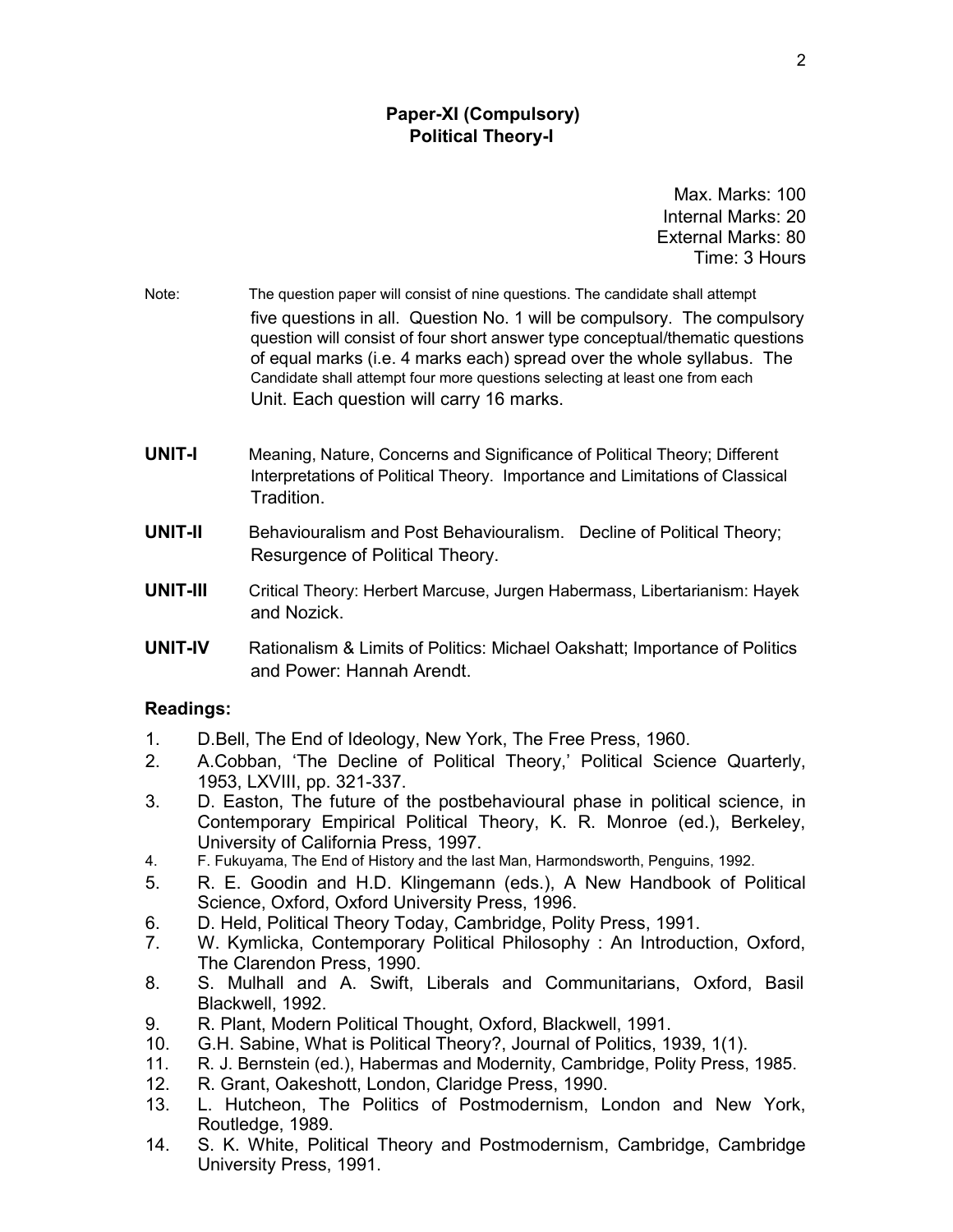# **M.A. (Final) Semester-III Paper-XII (Compulsory) Comparative Politics-I**

Max. Marks: 100 Internal Marks: 20 External Marks: 80 Time: 3 Hours

- Note: The question paper will consist of nine questions. The candidate shall attempt five questions in all. Question No. 1 will be compulsory. The compulsory question will consist of four short answer type conceptual/thematic questions of equal marks (i.e. 4 marks each) spread over the whole syllabus. The Candidate shall attempt four more questions selecting at least one from each Unit. Each question will carry 16 marks.
- **UNIT-I** Comparative Politics: Meaning, Nature & Scope; Evolution of Comparative Politics as a Separate Discipline. Approaches to the Study of Comparative Politics: Traditional Approaches: Philosophical, Historical, Legal – Institutional.
- **UNIT-II** Modern Approaches: Systems Analysis; Structural-Functionalism; Political Culture, Political Socialization, Political Development, Political Modernization, Political Communication, Political Participation.
- **UNIT-III** Constitutionalism: Concept, History of Constitutionalism and Problems, Forms of Government: Unitary & Federal, Presidential & Parliamentary.
- **UNIT-IV** Liberal Democratic & Authoritarian Political Systems; Organs of Government: Executive, Legislature & Judiciary – their relationship in Comparative Perspective.

- 1. G.A. Almond and J.S. Coleman, The Politics of the Developing Areas, Princeton NJ, Princeton University Press, 1960.
- 2. G.A. Almond, and S. Verba, The Civic Culture : Political Attitudes and Democracy in Five Nations, Princeton NJ, Princeton University Press, 1963.
- 3. G.A. Almond, Comparative Politics Today : A World View, 7th edn., New York, London, Harper/Collins, 2000.
- 4. D.E. Apter, The Politics of Modernization, Chicago, University of Chicago Press, 1965.
- 5. A.Bebler and J. Seroka (eds.), Contemporary Political Systems: Classifications and Typologies, Boulder Colerado, Lynne Reinner Publishers, 1990.
- 6. L.J.Cantori and A.H. Zeigler (ed.), Comparative Politics in the Post-Behaviouralist Era, London, Lynne Reinner Publisher, 1988.
- 7. O. Dunleavy and B.O' Leary, Theories of Liberal Democratic State, London, Macmillan, 1987.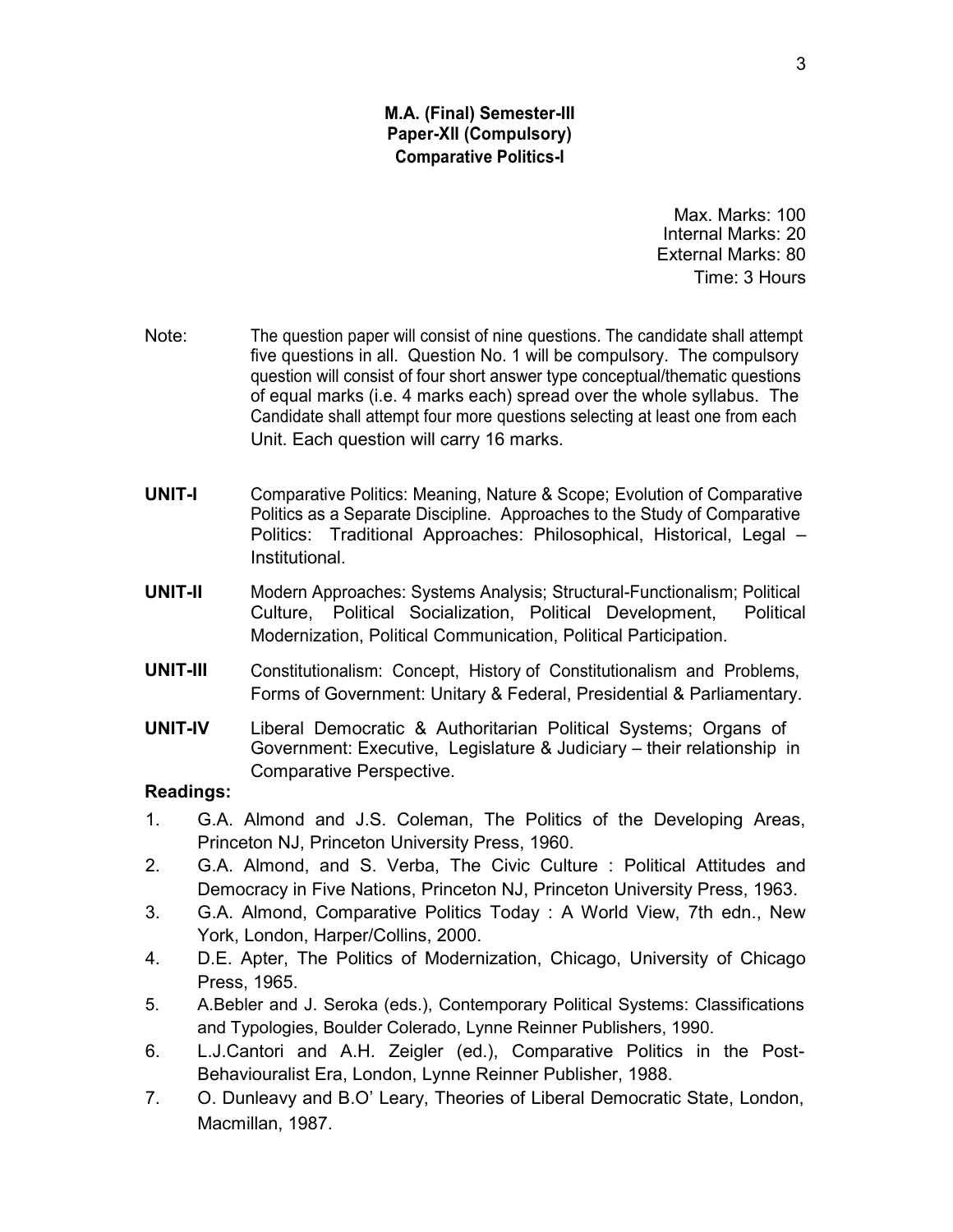- 8. R. Hauge and M. Harrop, Comparative Government and Politics. An Introduction, 5th edn., New York, Palgrave, 2001.
- 9. H. Finer, Theory and Practice of Modern Government, London, Methuen, 1969.
- 10. J.C. Johari, Comparative Political Theory: New Dimensions, Basic Concepts and Major Trends, New Delhi, Sterling, 1987.
- 11. K. Kumar, Revolution : The Theory and Practice of a European Idea, London, Weidenfeld and Nicolson, 1971.
- 12. R.C. Macridis, The Study of Comparative Government, New York, Doubleday, 1955.
- 13. R.C. Macridis and R.E. Ward, Modern Political Systems : Europe, and Asia, 2nd edn. Englewood Cliffs NJ, Prentice Hall, 1968.
- 14. J. Manor (ed.), Rethinking Third World Politics, London, Longman, 1991.
- 15. R.C. Macridis, Modern European Governments: Cases in Comparative Policy - Making, Englewood Cliffs NJ, Prentice Hall, 1968.
- 16. L.W. Pey (ed.), Communication and Political Development, Princeton NJ, Princeton University Press, 1963.
- 17. R.I. Rotberg (ed.), Politics and Political Change : A Journal of Inter-Disciplinary History Reader, Massachusetts, MIT Press, 2001.
- 18. H.J. Wiarda (ed.), New Developments in Comparative Politics, Boulder Colorado, Westview Press, 1986.
- 19. Prabir De, Comparative Politics, Pearson, New Delhi, 2012.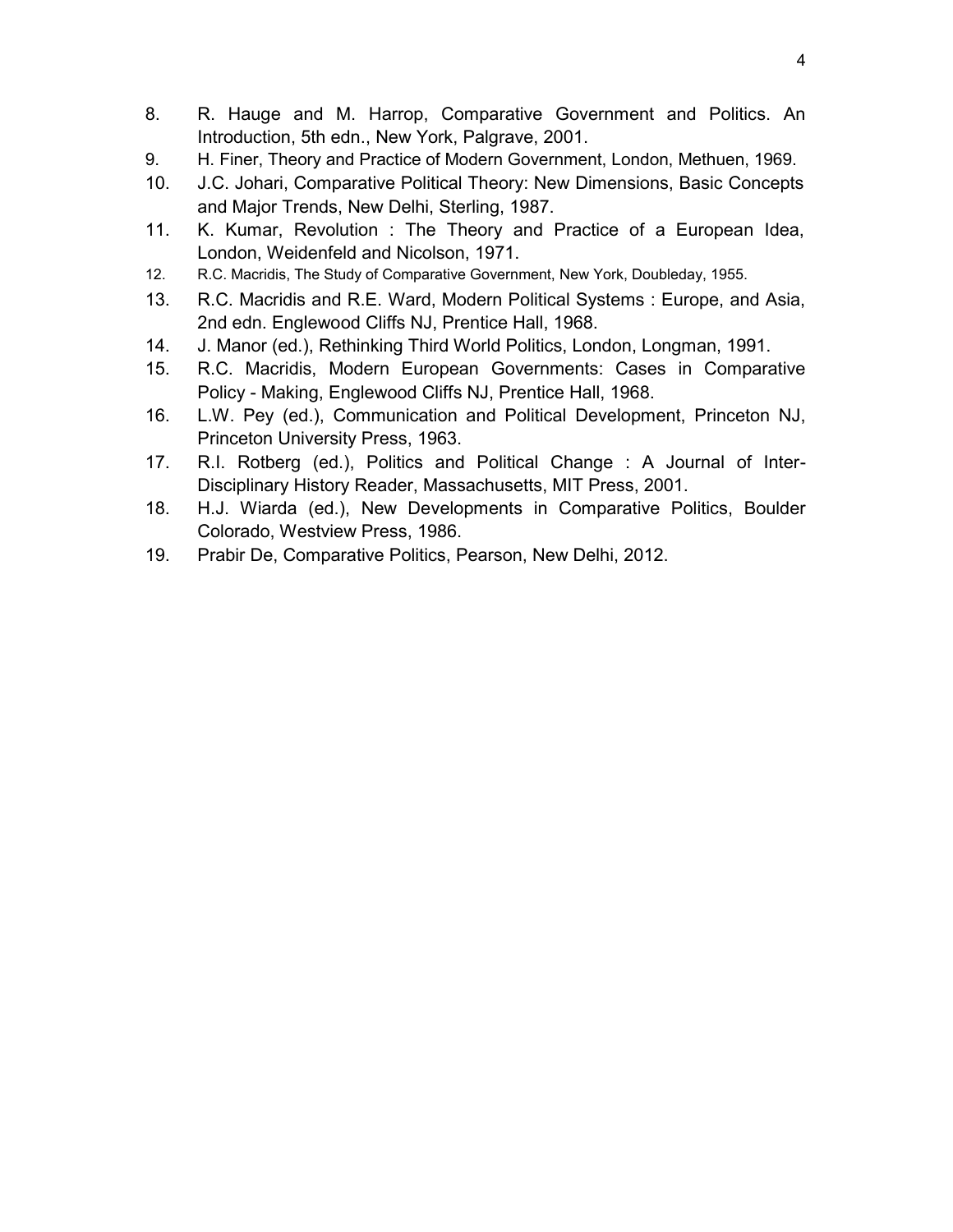# **Group-A: Paper- XIII, XIV & XV (Opt. i) India's Foreign Policy & Relations-I**

Max. Marks: 100 Internal Marks: 20 External Marks: 80 Time: 3 Hours

- Note: The question paper will consist of nine questions. The candidate shall attempt five questions in all. Question No. 1 will be compulsory. The compulsory question will consist of four short answer type conceptual/thematic questions of equal marks (i.e. 4 marks each) spread over the whole syllabus. The Candidate shall attempt four more questions selecting at least one from each Unit. Each question will carry 16 marks.
- **UNIT-I** Meaning of Foreign Policy: History, Principles and Objectives of India's Foreign Policy; Domestic and External Determinants.
- **UNIT-II** Structure and Process of Foreign Policy Making-Role of Cabinet and National Security Council, Ministry of External Affairs, Parliament and Intelligence Agencies.
- **UNIT-III** India's Relations With Major Countries: USA, USSR/Russia, Britain, Japan and Australia.
- **UNIT-IV** India's Foreign Economic Policy-Determinants, Impact of Globalization, Foreign Direct Investments, Foreign Aid and Foreign Trade

- 1. R.S. Yadav, *Bharat Ki Videsh Niti* (in Hindi), Pearson, New Delhi, 2012.
- 2. R.S. Yadav & Suresh Dhanda, eds., *India's Foreign Policy: Contemporary Trends,* New Delhi, Shipra, 2009.
- 3. R.S. Yadav (ed.), *India's Foreign Policy Towards 2000 A.D.,* New Delhi, Deep & Deep, 1993.
- 4. J.N. Dixit, *Across Border: Fifty Years of India's Foreign Policy,* New Delhi, 1999.
- 5. J. Bandhopahdyaya, *The Making of India's Foreign Policy*, Calcutta, Allied, 1979.
- 6. V.P. Dutt, *India's Foreign Policy in a Changing World,* New Delhi, Vikas, 1999.
- 7. N.K. Jha (ed.), *India's Foreign Policy in a Changing World,* New Delhi, South Asian Publishers, 2000.
- 8. H. Kapur, *India's Foreign Policy : 1947-1993,* New Delhi, Sage, 1994.
- 9. N. Jetley, *India's Foreign Policy : Challenges and Prospects,* New Delhi, Janaki Prakashan, 1985.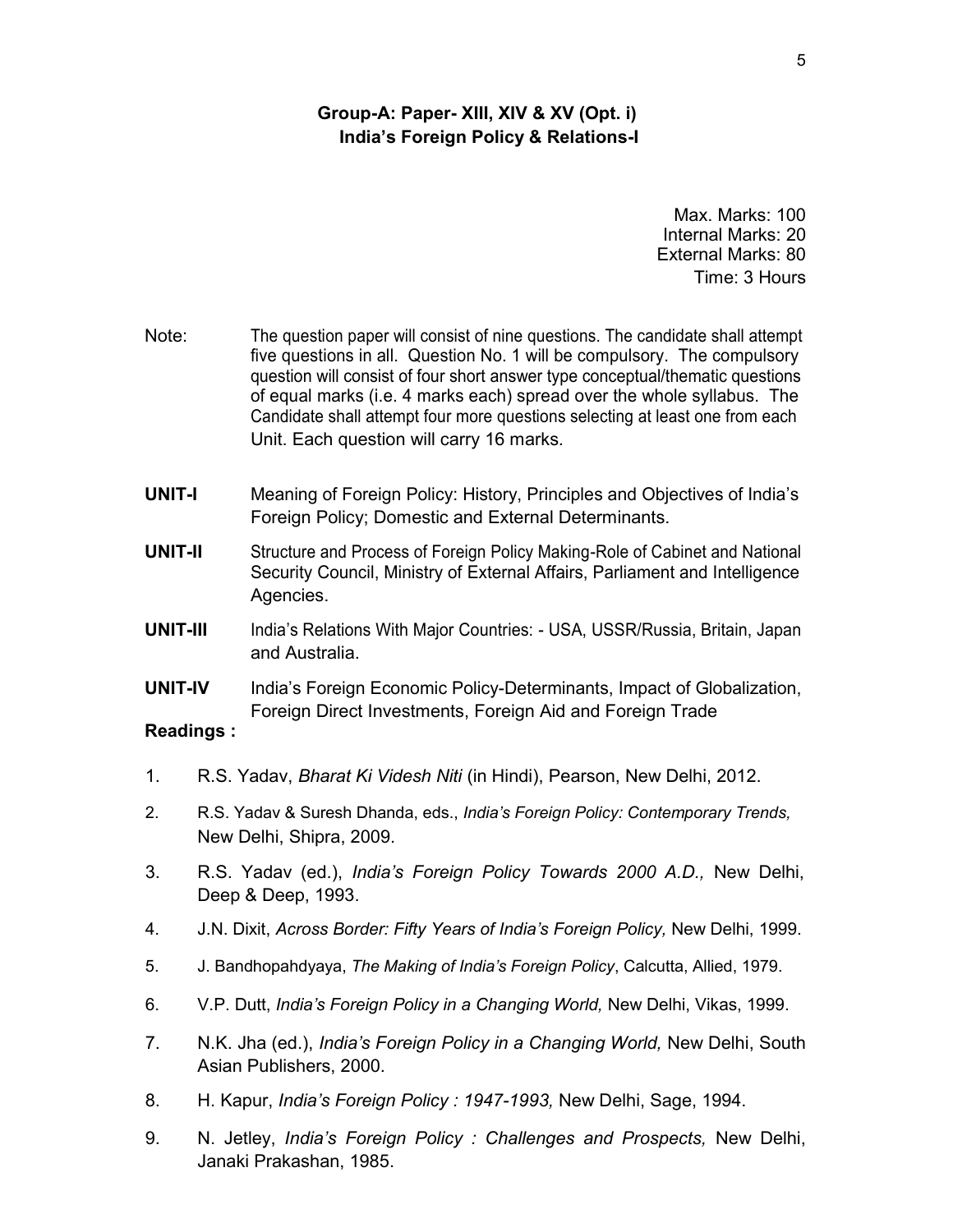- 10. S. Mansingh (ed.), *India's Foreign Policy in the 21st Century,* New Delhi, Foreign Policy Institute, 1999.
- 11. R. Thakur, *Politics and Economics of India's Foreign Policy,* Delhi, Oxford University Press, 1993.
- 12. C. Raja Mohan, *Crossing The Rubicon: The Shaping of India's New Foreign Policy,* New Delhi, Viking, 2003.
- 13. N.S. Sisodia & C. Uday Bhaskar, eds., *Emerging India: Security and Foreign Policy Perspective,* New Delhi, Promilla, 2007.
- 14. Rajen Harshe & K.M. Seethi, eds., *Engaging with the World: Critical Reflections on India's Foreign Policy,* New Delhi, Orientlongman, 2005.
- 15. Anand Mathur & Sohanlal Meena, eds., *India Profile in Polycentric World Order,* Jaipur, RBSA, 2008.
- 16. Annpurna Nantiyal, ed., *Challenges to India's Foreign Policy in the New Era,* New Delhi, 2006.
- 17. Atish Sinha & Madhup Mahota, eds., *Indian Foreign Policy: Challenges and Opportunities,* New Delhi, Academic, 2007.
- 18. Jayanta Kumar Roy, India's Foreign Relations, 1947-2007, Routtedge, New Delhi, 2011.
- 19. Dilip H. Mohite and Amit Dholakia, eds, India and The Emerging World Ordre, Kalinga, New Delhi, 2001.
- 20. Anjali Ghosh & others, *India's Foreign Policy*, Pearson, New Delhi, 2012.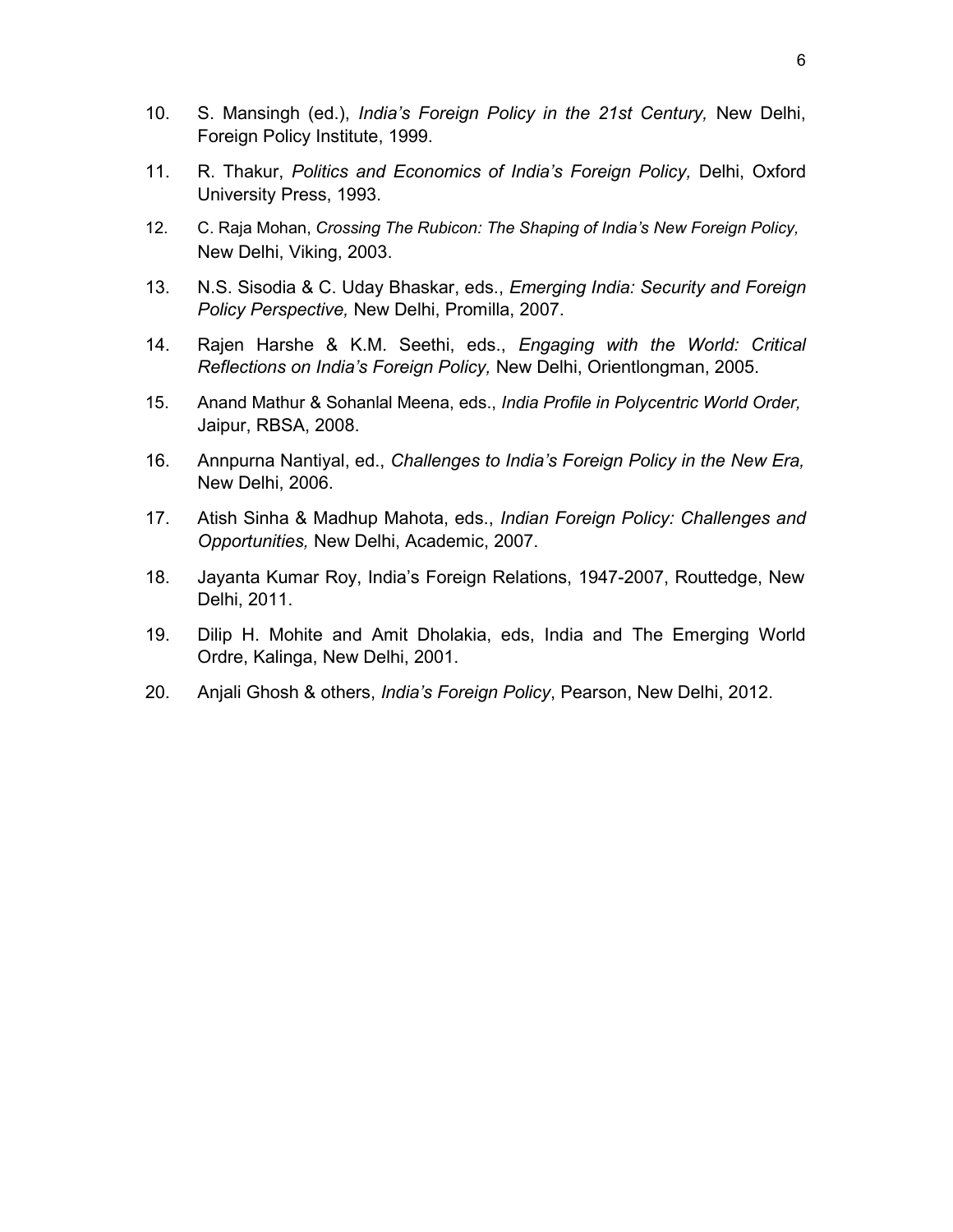## **Group-A: Paper- XIII, XIV & XV (Opt. ii) International Law-I**

Max. Marks: 100 Internal Marks: 20 External Marks: 80 Time: 3 Hours

| Note:          | The question paper will consist of nine questions. The candidate shall attempt                                                                                                                                                                                                                                                                                  |  |
|----------------|-----------------------------------------------------------------------------------------------------------------------------------------------------------------------------------------------------------------------------------------------------------------------------------------------------------------------------------------------------------------|--|
|                | five questions in all. Question No. 1 will be compulsory. The compulsory<br>question will consist of four short answer type conceptual/thematic questions<br>of equal marks (i.e. 4 marks each) spread over the whole syllabus. The<br>Candidate shall attempt four more questions selecting at least one from each<br>Unit. Each question will carry 16 marks. |  |
| <b>UNIT-I</b>  | Nature, Scope and Basis of International Law; Sources of International Law.                                                                                                                                                                                                                                                                                     |  |
|                | Relationship between International Law and Municipal Law.                                                                                                                                                                                                                                                                                                       |  |
| <b>UNIT-II</b> | Codification, Subjects of International Law.                                                                                                                                                                                                                                                                                                                    |  |
|                | Recognition; State Succession; Intervention and Treaties.                                                                                                                                                                                                                                                                                                       |  |
| UNIT-III       | Jurisdiction over Aliens; Nationality; Extradition and Diplomatic Privileges<br>and Immunities.                                                                                                                                                                                                                                                                 |  |
| UNIT-IV        | State Territory and Jurisdiction over Land, Air and Water; Modes of<br>Acquiring and Losing State Territory.                                                                                                                                                                                                                                                    |  |
|                |                                                                                                                                                                                                                                                                                                                                                                 |  |

- 1. Brownline, Principles of Public International Law, Oxford, Clarendon Press, 1973, Second Edition.
- 2. C.G. Fenwick, International Law, Bombay, Vakils, 1971.
- 3. J.G. Starke, An Introduction to International Law, London, Butterworths, 1972.
- 4. P.E. Corbett, Law and Diplomacy, Princeton NJ, Princeton University Press, 1959.
- 5. K. Deutsc and S. Hoffman (ed.), The Relevance of International Law, Oxford, Clarendon Press, 1955.
- 6. L. Duguit, Law in the Modern State, New York, B.W. Huebsch, 1919.
- 7. W. Friedmann, The Changing Structure of International Law, New York, Columbia University Press, 1964.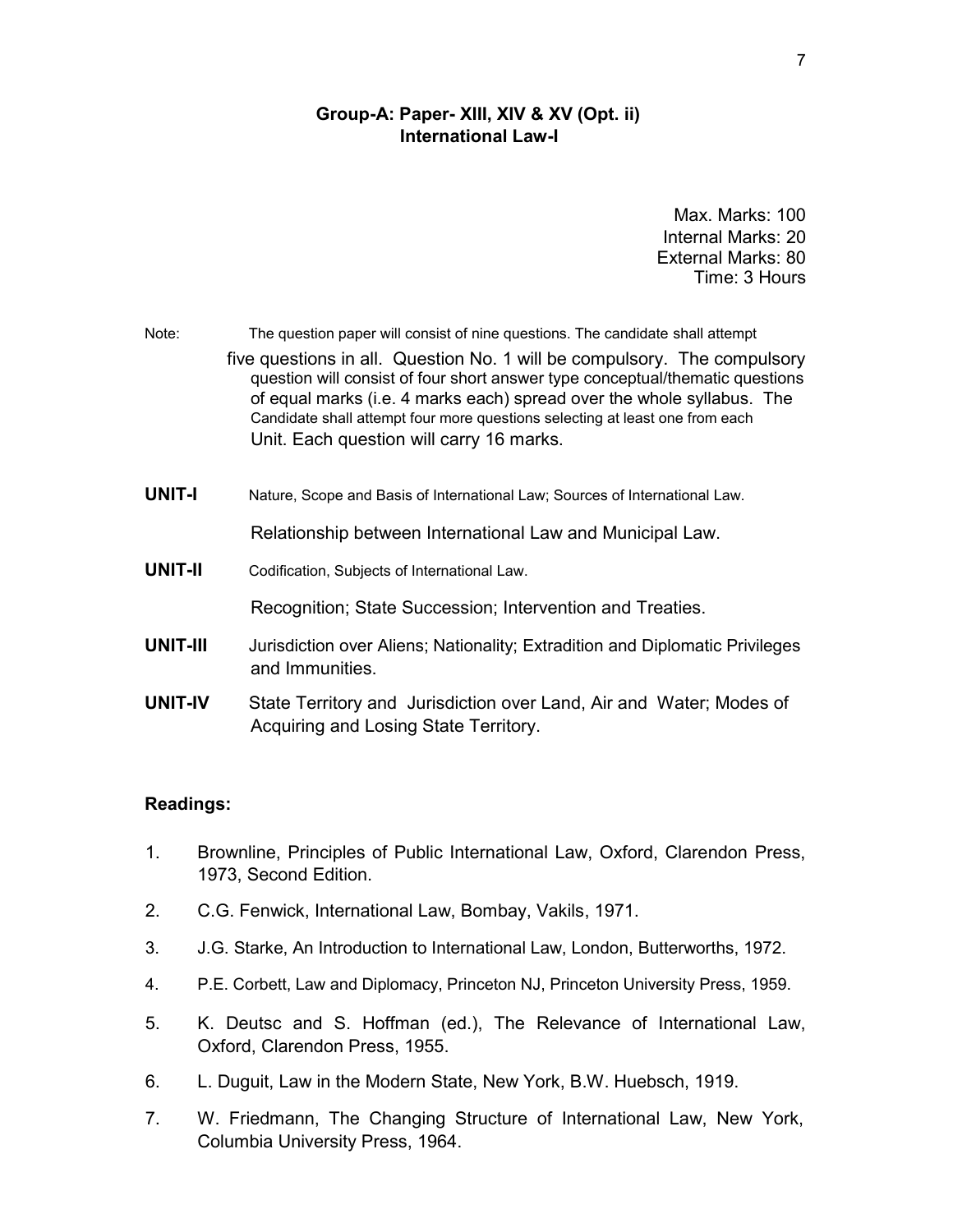- 8. H. Kelsen, Principles of International Law, New York, Rinehart and Co., 1952.
- 9. J. Mattern, Concepts of State, Sovereignty and International Law, Baltimore, Johns Hopkins Press, 1928.
- 10. L. Oppeheimer, International Law Vol. 1, 1969, Revised edn., Vol II, 1953.
- 11. J. Stone, Legal Controls of International Conflict, New York, Rinehart and Company, 1954.
- 12. C. de Visscher, Theory and Reality in Public International Law, Princeton NJ, Princeton University Press, 1957.
- 13. Sir J.F. Williams, Aspects of Modern International Law, New York, Oxford University Press, 1939.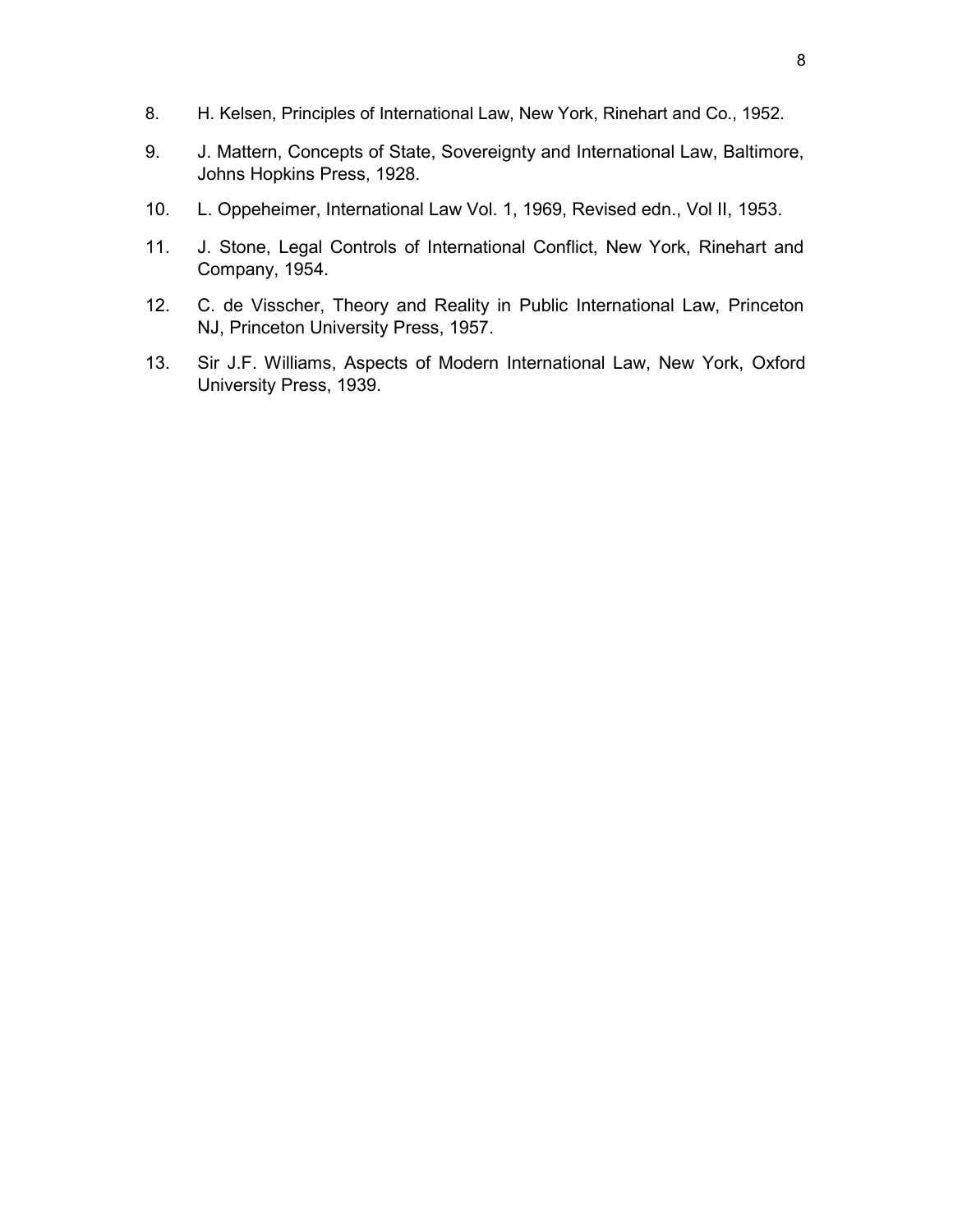# **Group-A: Paper- XIII, XIV & XV (Opt. iii) International Organization and Global Order Studies-I**

Max. Marks: 100 Internal Marks :20 External Marks : 80 Time: 3 Hours

- Note: The question paper will consist of nine questions. The candidate shall attempt five questions in all. Question No. 1 will be compulsory. The compulsory question will consist of four short answer type conceptual/thematic questions of equal marks (i.e. 4 marks each) spread over the whole syllabus. The Candidate shall attempt four more questions selecting at least one from each Unit. Each question will carry 16 marks.
- **UNIT-I** Historical Evolution of International Organization: Concert of Europe, Hague Systems, Public International Unions, Genesis of League. Origin of the United Nations: Nature and Principles; Comparison between League and UN systems.
- **UNIT-II** Organs of the United Nations: General Assembly, Security Council, Economic & Social Council, Trusteeship, International Court of Justice, Secretariat; Role of Secretary General.
- **UNIT-III** Disarmament; Changing Nature of UN in the Post-Cold War Era; Democratization of UN System and India's Claim for Permanent Seat in Security Council.
- **UNIT-IV** International Organization and Global Political Problems: Pacific and Coercive Methods for the Settlement of Disputes, (Ch.VI&VII), Promotion of International Cooperation and Non-Political Agencies, Role of Special Agencies of the UN; United Nations and Socio-Economic Developments.

- 1. Richard K. Ashley, "The Eye of Power : The Politics of World Modelling," International Organization, Vol. 37, No. 3, 1983.
- 2. Inis Claude, Changing United Nations, New York, Random House, 1967.
- 3. Inis Claude, Swords into ploughshares : The Problems and Progress of International organisations, New York, Random House, 1971.
- 4. S.J.R. Bilgrami, International Organisation, New Delhi, Vikas, 1971.
- 5. E. Laurd, A History of the United Nations, London, Macmillan, 1989.
- 6. R.C. Angell, The Quest for World Order, Ann Arbor, University of Michigan Press, 1979.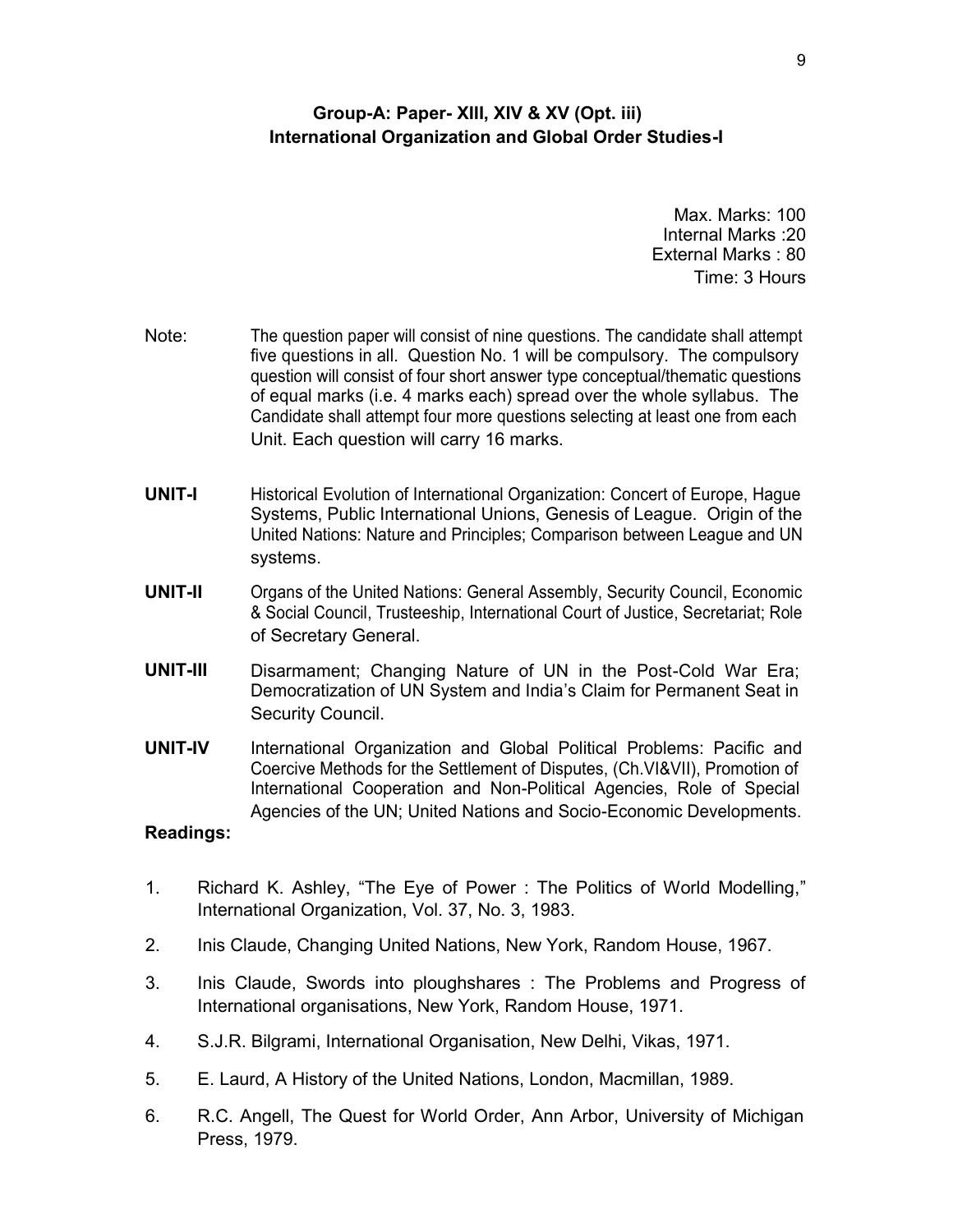- 7. A.L. Bennett, International Organizations : Principles and Issues, Englewood Cliffs NJ, Prentice Hall, 1977.
- 8. H.G. Nicholas, The UN as a Political Institution, Oxford, Oxford University Press, 1975.
- 9. W.H. Lewis (ed.), The Security Role of the United Nations, New York, Praegar, 1991.
- 10. Ronald Meltzer, "Restructuring the UN System, Institutional Reform, Efforts in the Context of North-South Relations," International Organization, vol. 32, No. 4, 1978.
- 11. Ronald Yalem, "Conflicting Approaches to World Order," Alternatives, Vol. 5, 1979-1980.
- 12. P. Baehr and L. Gordenker, The United Nations in the 1990s, London, Oxford University Press, 1992.
- 13. Rikhey, Strengthening UN Peace keeping, London, Hurst and Co., 1993.
- 14. K. P. Saxena, Reforming the United Nations: The Challenge and Relevance, New Delhi, Sage, 1993.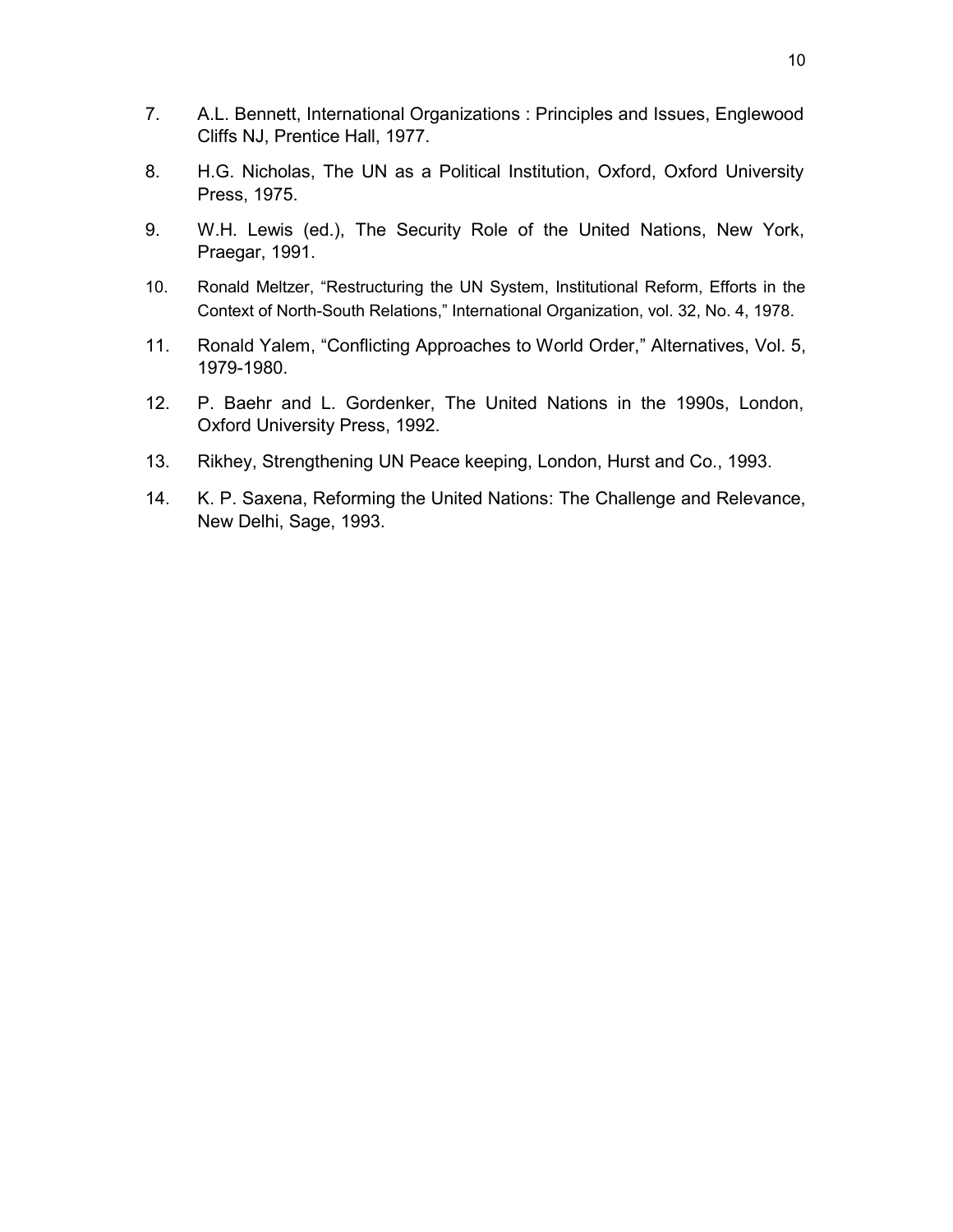# **Group-A: Paper- XIII, XIV & XV (Opt. iv) South Asia in International Politics-I**

Max. Marks: 100 Internal Marks: 20 External Marks: 80 Time: 3 Hours

#### Note: The question paper will consist of nine questions. The candidate shall attempt

- five questions in all. Question No. 1 will be compulsory. The compulsory question will consist of four short answer type conceptual/thematic questions of equal marks (i.e. 4 marks each) spread over the whole syllabus. The Candidate shall attempt four more questions selecting at least one from each Unit. Each question will carry 16 marks.
- **UNIT-I** Geopolitics of South Asia; Evolution of South Asia as a distinct region.
- **UNIT-II** State and Society in South Asia; Role of Political Parties, Military & Ethnic Groups.
- **UNIT-III** Cold War and South Asia: Intra-regional Disputes and, Big Power Rivalry.
- **UNIT-IV** Non Alignment: Ideology and Practice; SAARC and Regional Cooperation.

- 1. Sugata Bose and Ayesha Jalal, *Modern South Asia: History, Culture, Political Economy* (Delhi: OUP, 1999).
- 2. Ayesha Jalal, *Democracy and Authoritarianism in South Asia* (New Delhi: CUP, 1995).
- 3. P.R. Chari (ed.), *Perspectives on National Security in South Asia: In Search of a New Paradigm* (New Delhi: Manohar, 1999).
- 4. Sridhar K. Khatri and G.W. Kueck (eds.), *Terrorism in South Asia* (Delhi: Shipra Pub., 2003).
- 5. Raja Menon, *A Nuclear Strategy for India* (New Delhi: Sage, 2000).
- 6. George Perkovich, *India's Nuclear Bomb* (Delhi: OUP, 2001).
- 7. Robbie Robertson, *The Three Waves of Globalization* (London: Zed Books, 2003).
- 8. Linda Racioppi, *Soviet Policy towards South Asia since 1970* (Cambridge: CUP, 1994).
- 9. Dilip H. Mohite and Amit Dholakia (eds.), *India and the Emerging World Order* (New Delhi: Kalinga Pub., 2001).
- 10. Lars Blinkenberg, *India – Pakistan: The History of Unsolved Conflicts,* Vol. 1&2 (Odense: Odense University Press, 1998).
- 11. K. Ahuja, H. Coppens and Hermen van der Wusten (eds.), *Regime Transformations and Global Realignments* (New Delhi: Sage, 1993).
- 12. Mohammad Ayoob (ed.), *Conflict and Intervention in the Third World* (New Delhi: Vikas Pub., 1980).
- 13. A.P. Rana, *The Imperatives of Nonalignment* (Delhi: The Macmillan Company of India Ltd., 1976).
- 14. J.N. Dixit, *India's Foreign Policy* 1947 2003 (New Delhi: Picus Books, 2003).
- 15. Shelton U. Kodikara (ed.), *External Compulsion of South Asian Politics* (New Delhi: Sage, 1993).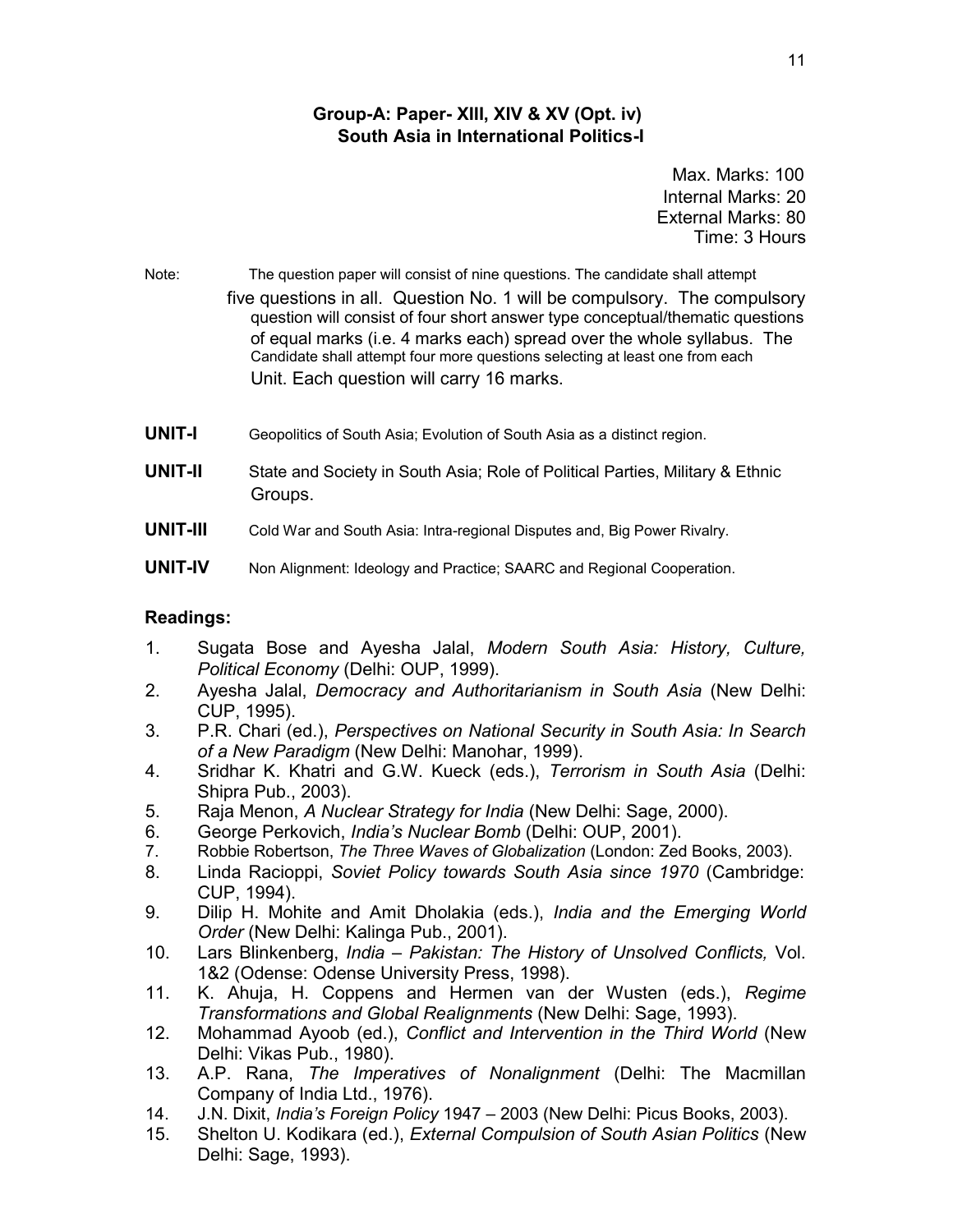# **Group-B: Paper- XIII, XIV & XV (Opt. i) Political Sociology: The Indian Context-I**

Max. Marks: 100 Internal Marks :20 External Marks : 80 Time: 3 Hours

- Note: The question paper will consist of nine questions. The candidate shall attempt five questions in all. Question No. 1 will be compulsory. The compulsory question will consist of four short answer type conceptual/thematic questions of equal marks (i.e. 4 marks each) spread over the whole syllabus. The Candidate shall attempt four more questions selecting at least one from each Unit. Each question will carry 16 marks.
- **UNIT-I** Meaning, Nature and Scope of Political Sociology, Historical Sociology Weber, Evolution and Development of Political Sociology.

Major Approaches to the Study of Political Sociology: System, Structural Functional, Behavioural & Conflict Approach.

- **UNIT-II** The Social Framework and the Political System in India: Political Influence, Power, Authority and Bureaucracy, Legitimacy, Masses and Elite.
- **UNIT-III** Interaction between Society & Polity: Political Recruitment, Political Communication, Socio-Economic Bases of Community Power Structure & Political Participation.
- **UNIT-IV** Social Asymmetries and Politics in India: Social Stratification Theory and Practice with Special Reference to Caste and Class, Equality and Inequality Debate.

- 1. G.A. Almond and S. Verba, The Civic Culture, Princeton NJ, Princeton University Press, 1963.
- 2. S. Bayly, Caste, Society and Politics in India from the Eighteenth Century to the Modern Age, Cambridge, Cambridge University Press, 1999.
- 3. R. Bendix, and S.M. Lipset, Class, Status and Power, 2nd edn., New York, The Free Press, 1966.
- 4. P.R. Brass, Caste, Faction and Party in Indian Politics, Vols. 2, Delhi, Chankya Publication, 1984-85.
- 5. P.R. Brass, Ethnicity and Nationalism : Theory and Comparison, New Delhi, Sage, 1991.
- 6. R.E. Dawson and K. Prewitt, Political Socialization, Boston, Little Brown, 1969.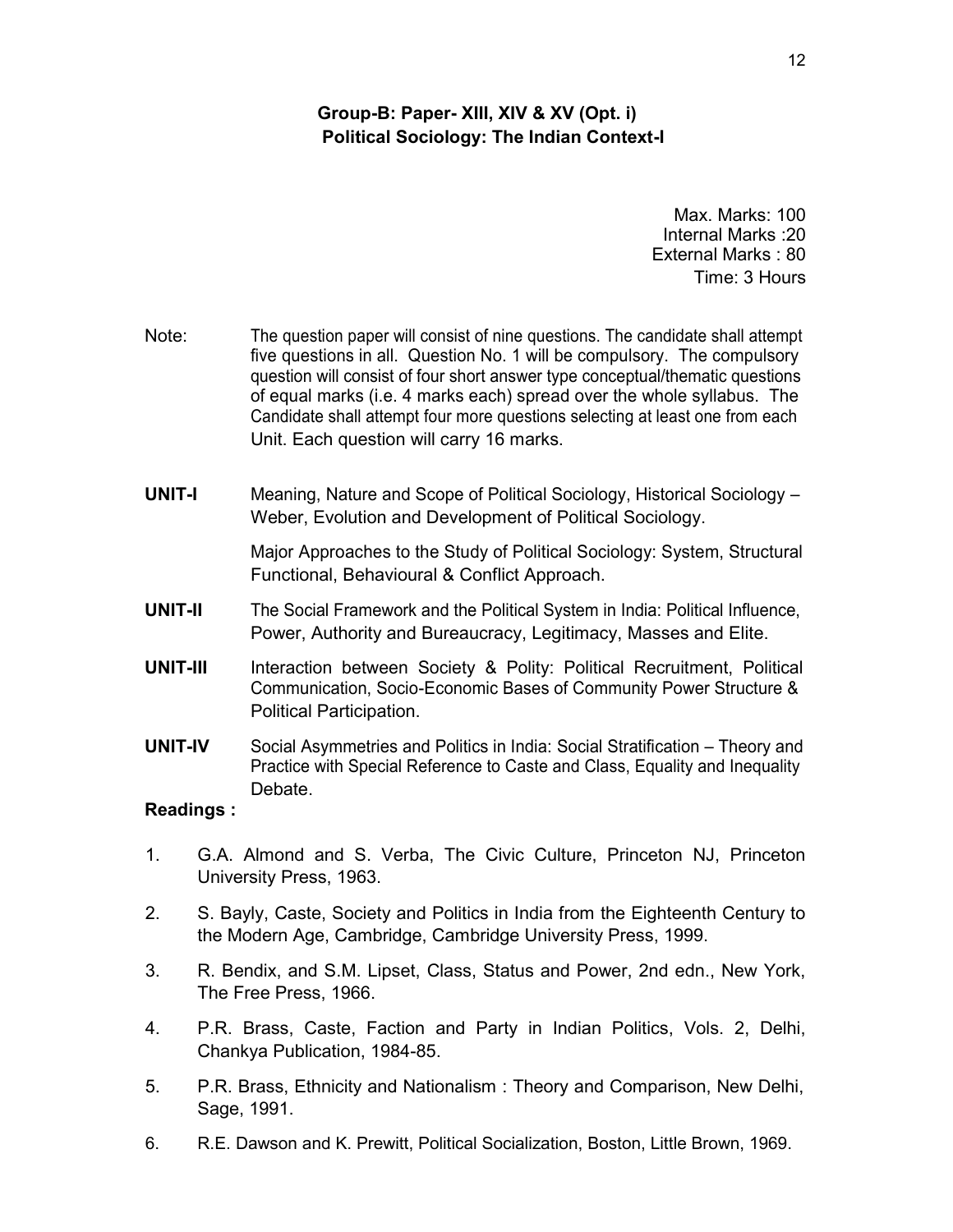- 7. A.R. Desai, State and Society in India : Essays in Dissent, Bombay, Popular, 1974.
- 8. M. Galanter, Competing Equalities : Law and the Backward Classes in India, Berkley, University of California Press, 1983.
- 9. M. Janowitz, Political Conflict : Essays in Political Sociology, New York, New Viewpoints, Watts, 1970.
- 10. R. Kothari, Caste and Politics in India, New Delhi, Orient Longman, 1970.
- 11. R. Kothari, Politics in India, New Delhi, Orient Longman, 1970.
- 12. R. Kothari, Democratic Polity and Social Change in India, Delhi, Allied, 1976.
- 13. A.Kumar (ed.), National-Building in India : Culture, Power and Society, New Delhi, Radiant Publishers, 1999.
- 14. L.Milbrath, Political Participation, Skokie Illinois, Rand-McNally, 1965.
- 15. T.K. Oomen, Protest and Change : Studies in Social Movements, New Delhi, Sage, 1990.
- 16. D. Sheth, "Caste and Class : Social Reality and Political Representation" in V.A. Pai Panadikar and A. Nandy (eds.), Contemporary India, Delhi, Tata McGraw Hill, 1999.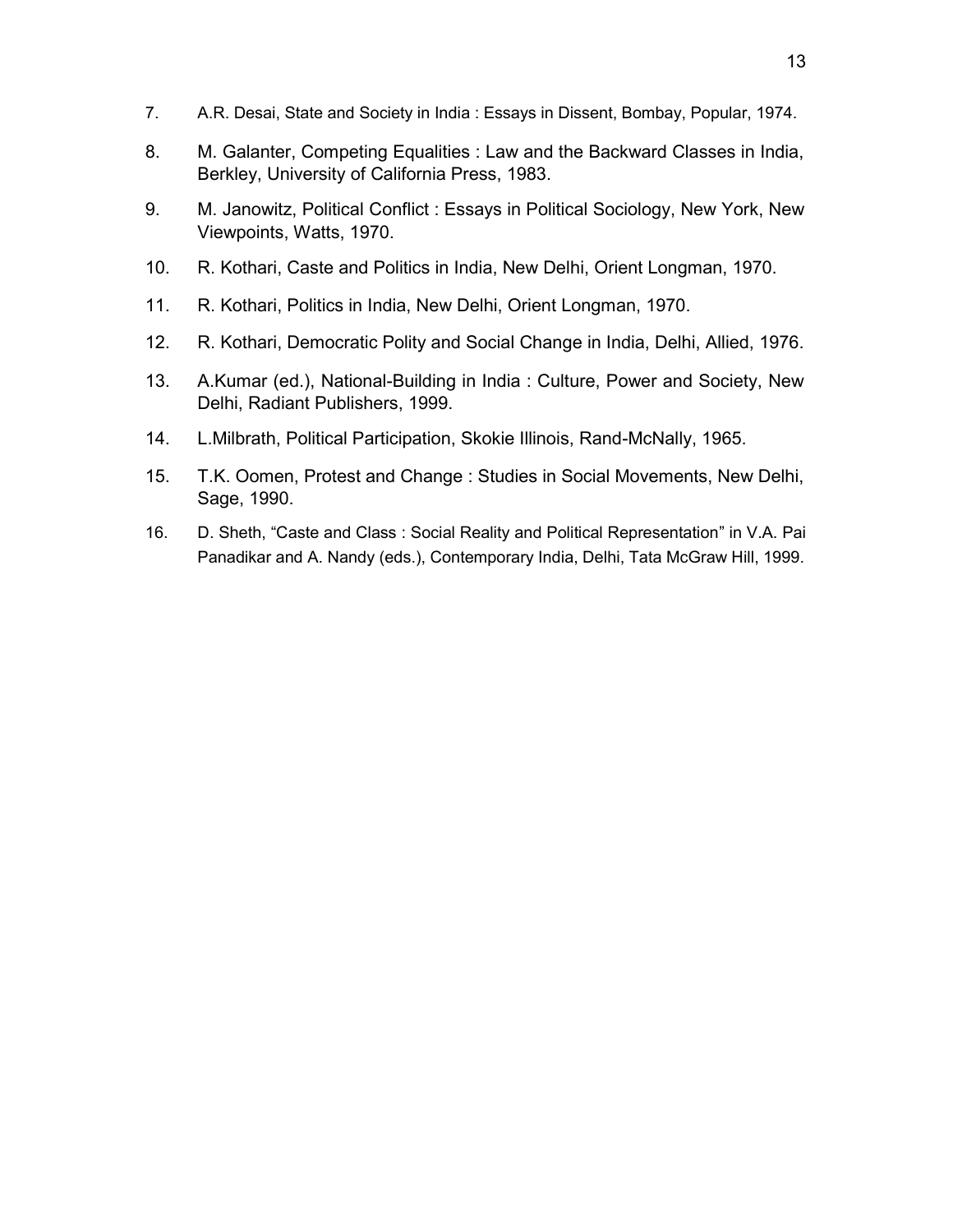# **Group-B: Paper- XIII, XIV & XV (Opt. ii) State Politics in India (with special reference to Haryana) -I**

Max. Marks: 100 Internal Marks :20 External Marks : 80 Time: 3 Hours

| Note:         | The question paper will consist of nine questions. The candidate shall attempt                                                                                                                     |
|---------------|----------------------------------------------------------------------------------------------------------------------------------------------------------------------------------------------------|
|               | five questions in all. Question No. 1 will be compulsory. The compulsory<br>question will consist of four short answer type conceptual/thematic questions                                          |
|               | of equal marks (i.e. 4 marks each) spread over the whole syllabus. The<br>Candidate shall attempt four more questions selecting at least one from each<br>Unit. Each question will carry 16 marks. |
| <b>UNIT-I</b> | Theoretical Framework for the Study of State Politics.                                                                                                                                             |

Significance of the Study of State Politics, Patterns of State Politics.

- **UNIT-II** Determinants of State Politics, Linguistic Reorganization of States in India.
- **UNIT-III** Federalism in India: Theory & Practice, Centre-State Legislative, Administrative & Financial Relations.
- **UNIT-IV** Demands for Separate States in India, Secessionist Movements in India-

Punjab, Jammu &Kashmir and the North- East, Problem of Naxalism in Indian

**States** 

- 1. G. Austin, The Indian Constitution: Corner Stone of a Nation, Oxford, Oxford University Press, 1966.
- 2. A.Chanda, Federalism in India : A Study of Union-State Relations, London, George Allen & Unwin, 1965.
- 3. P.Chatterjee (ed.), States and Politics in India, Delhi, Oxford University Press, 1997.
- 4. A.Kohli (ed.), India's Democracy : An Analysis of Changing State Society Relations, Princeton, Princeton University Press, 1988.
- 5. A.Kohli, Democracy and Discontent : India's Growing Crisis of Governability, Cambridge, Cambridge University Press, 1991.
- 6. R. Kothari, Politics in India, New Delhi, Orient Longman, 1970.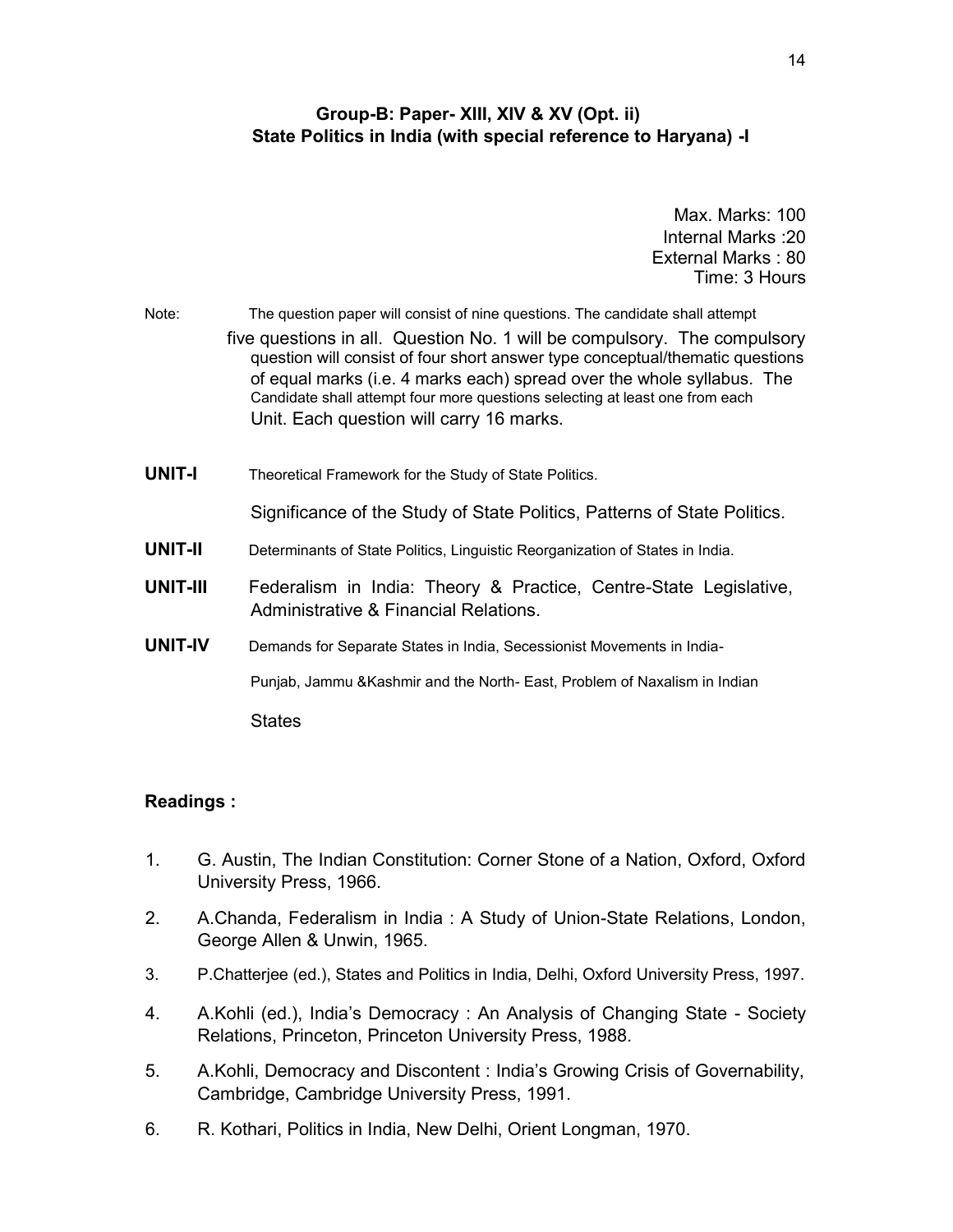- 7. I.Narain (ed.), State Politics in India, Meerut, Meenakshi Parkashan, 1967.
- 8. S. Pai, State Politics : New Dimensions : Party System, Liberalization and Politics of Identity, Delhi, 2000.
- 9. S.C. Mittal, Haryana : A Historical Perspective, New Delhi, Atlantic Publishers, 1986.
- 10. K.C. Yadav, Hayana Ka Itihas, 3 Volumes, New Delhi, Macmillan India Ltd., 1981.
- 11. P.D. Sharma, Legislative Elite in India : A Study in Political, Socialization, Kurukshetra, Vishal, 1984.
- 12. Harinder K. Chhabra, State Politics in India, Delhi, Surjeet Publications, 1980.
- 13. B.L. Fadia, State Politics in India, Vol I & II, New Delhi, Radiant Publishes, 1984.
- 14. O.P. Goel, Caste and Voting Behaviour, New Delhi, Ritu Publishers, 1981.
- 15. Subhash C. Kashyap, The Politics of Defection A Study of State Politics in India, Delhi, National Publishing House, 1969.
- 16. T.R. Sharma (ed.), New Challenges of Politics in Indian States, New Delhi, Uppal Publishing House, 1985.
- 17. P. Choudhary, The Veiled Women : Shifting Gender Equations in Rural Haryana 1880-1990, Delhi, Oxford University Press, 1994.
- 18. Other Readings : Journal of Haryana Studies, Kurukshetra University Research Journal of Arts and Humanities.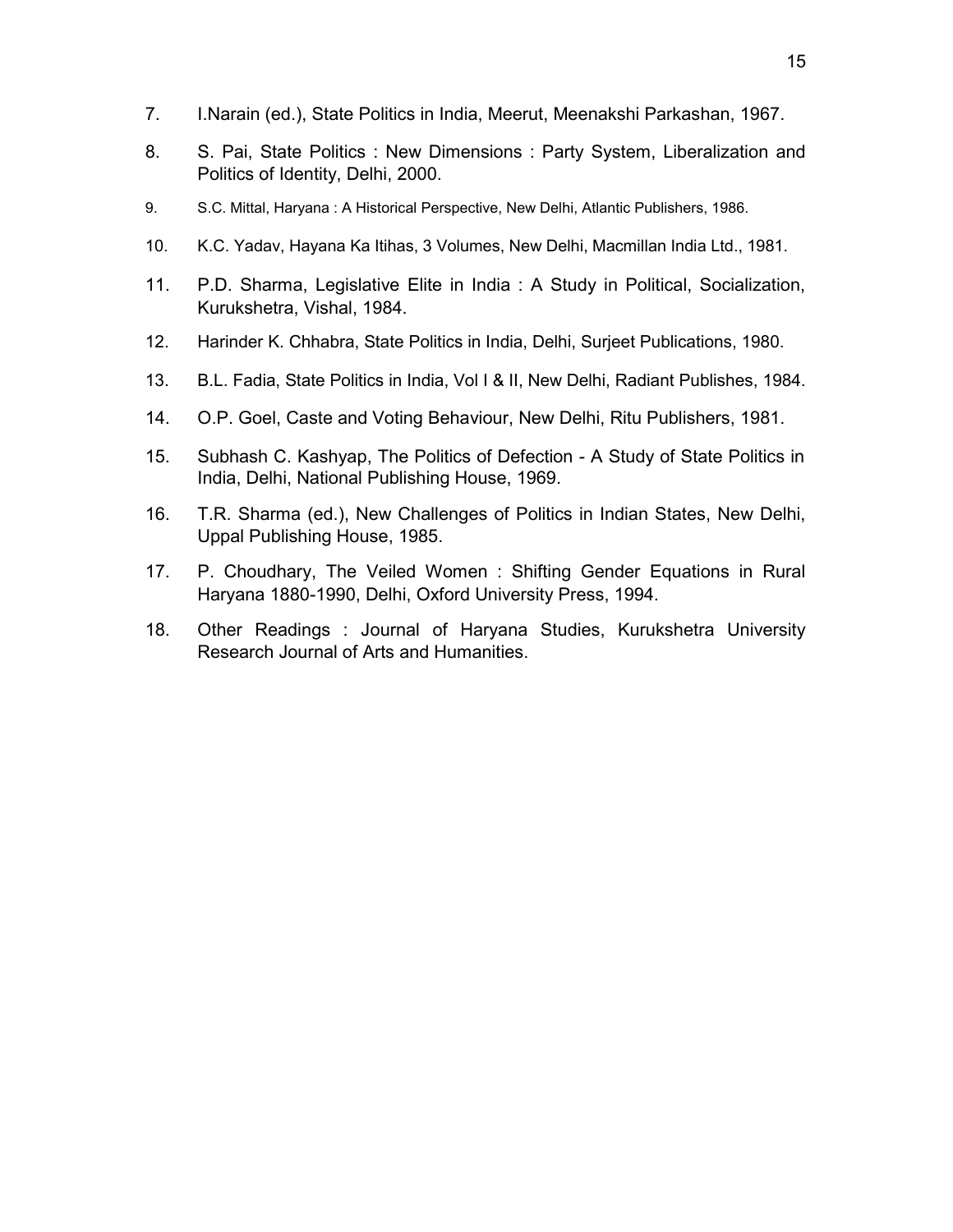## **Group-B: Paper- XIII, XIV & XV (Opt. iii) Democracy in India-I**

Max. Marks: 100 Internal Marks :20 External Marks : 80 Time: 3 Hours

| Note: | The question paper will consist of nine questions. The candidate shall attempt |  |
|-------|--------------------------------------------------------------------------------|--|
|       | five questions in all Ousstian No. 4 will be sempulsery. The sempulse          |  |

five questions in all. Question No. 1 will be compulsory. The compulsory question will consist of four short answer type conceptual/thematic questions of equal marks (i.e. 4 marks each) spread over the whole syllabus. The Candidate shall attempt four more questions selecting at least one from each Unit. Each question will carry 16 marks.

**UNIT-I** Concept, Nature and Structure of Indian Democracy; Theories of Democracy: classical, Elitist, Pluralist and Marxist.

> Resilience of Democracy in India: Democratic Thinking and Tradition in Ancient India; Democratic Thinking in Indian Independence Movement and After Independence.

- **UNIT-II** Election Commission, Electoral Process, Defects and Reforms of Electoral Process: V.M. Tarkunde, Dinesh Goswami and Inderjeet Gupta Reports, Electoral Politics and Determinants of Voting Behaviour.
- **UNIT-III** Political Parties: Evolution, Bases, Nature and Classification of Political Parties. Their role in Democracy, Alignment and Realignment among Political Parties in India.
- **UNIT-IV** Interest & Pressure Groups in India; Kinds and Techniques of Pressure groups: Factions and Factional Politics, Politics of Defections and Anti-Defection Law.

- 1. G.Austin, Working a Democratic Constitution : The Indian Experience, Delhi, Oxford University Press, 2000.
- 2. P. Brass, The Politics of India Since Independence, 2nd edn., Cambridge, Cambridge University Press, 1994.
- 3. P. Chatterjee (ed.), States and Politics in India, Delhi, Oxford University Press, 1997.
- 4. F. Frankel, India's Political Economy, 1947-77 : The Gradual Revolution. Princeton NJ, Princeton University Press, 1978.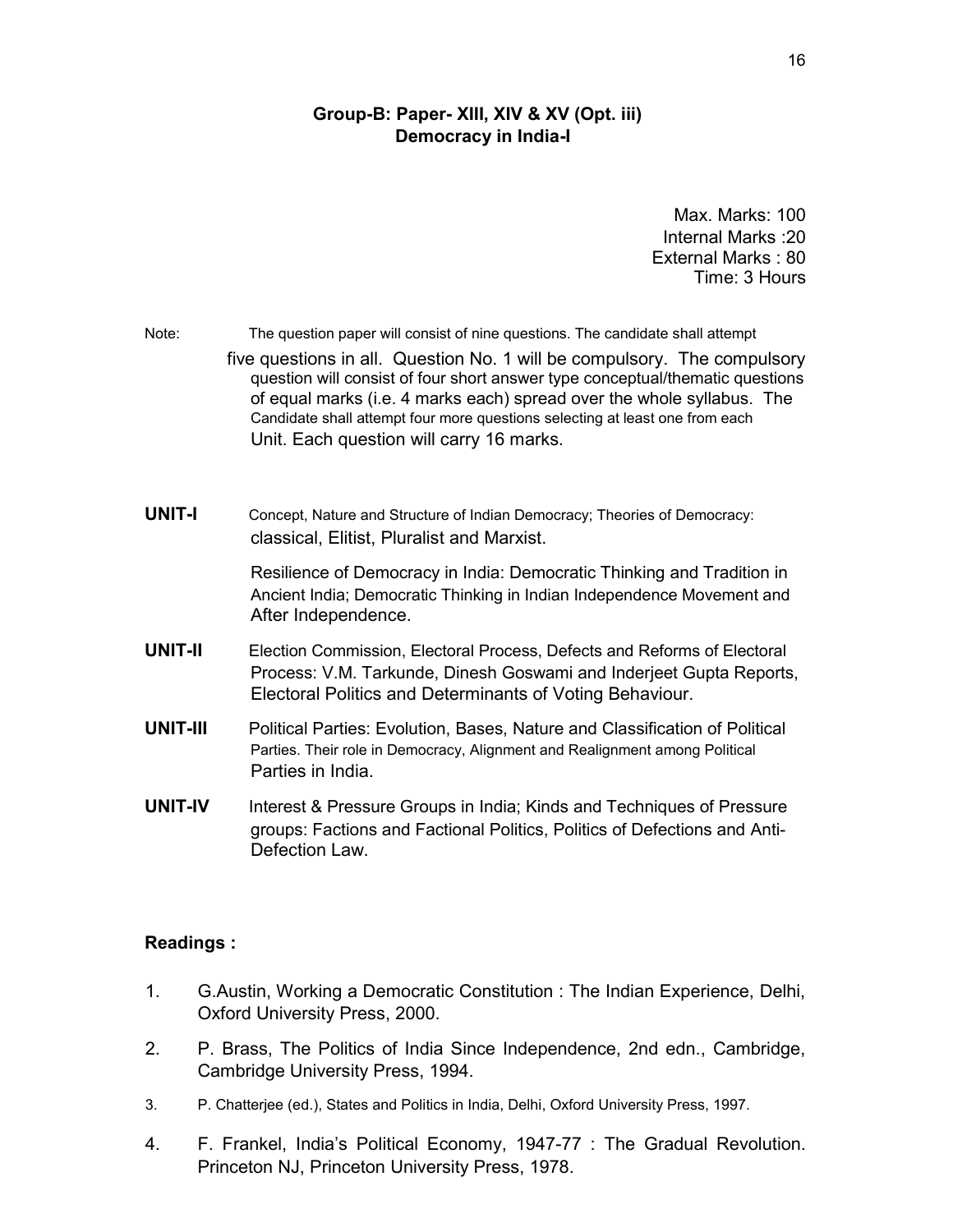- 5. A.H. Hanson and J. Douglas, India's Democracy, New Delhi, Vikas, 1972.
- 6. N. Jayal, Democracy and the State : Welfare, Secularism and Development in Contemporary India, Delhi, Oxford University Press, 1999.
- 7. N. Jayal (ed.), Democracy in India, Delhi, Oxford University Press, 2001.
- 8. Kohli, Democracy and Discontent : India's Growing Crisis of Governability, Cambridge, Cambridge University Press, 1990.
- 9. Kohil (ed.), India' Democracy : An Analysis of Changing State- Society Relations, Princeton NJ, Princeton University Press, 1988.
- 10. Kohli (ed.), The Success of India's Democracy, Cambridge, Cambridge University Press, 2001.
- 11. R. Kothari, Politics in India, Delhi, Orient Longman, 1970.
- 12. R. Kothari, Democratic Polity and Social change in India, Delhi, Allied, 1976
- 13. R. Kothari, State Against Democracy : In Search for Humane Governance, Delhi, Ajanta, 1988.
- 14. W. H. Morris-Jones, Politics Mainly Indian, Delhi, Orient Longman, 1978.
- 15. D. Sheth, "Caste and class : social reality and political representations" in V.A. Pai Panandikar and A. Nandy (eds.), Contemporary India, Delhi, Tata MacGraw-Hil, 1999.
- 16. M.N. Srinivas, Social Change in Modern India, Bombay, Allied Publishers, 1966.
- 17. Varshney (ed.), The Indian Paradox: Essays in Indian Politics, New Delhi, Sage, 1989.
- 18. J. Sachs, A. Varshney and N. Bajpai (eds.), India in the Era of Economic Reforms, Oxford, Oxford University Press, 1999.
- 19. Neera Chandoke, Contemporary India, Pearson, New Delhi, 2011.
- 20. Parvin Kumar Jha, Tulnatamak Paripekchay mein Bhartiya Rajniti, Pearson, New Delhi, 2011.
- 21. Nawab Singh Sombanshy, Bharatiya Samvidhan ek Samagra Avlokan, Pearson, New Delhi, 2011.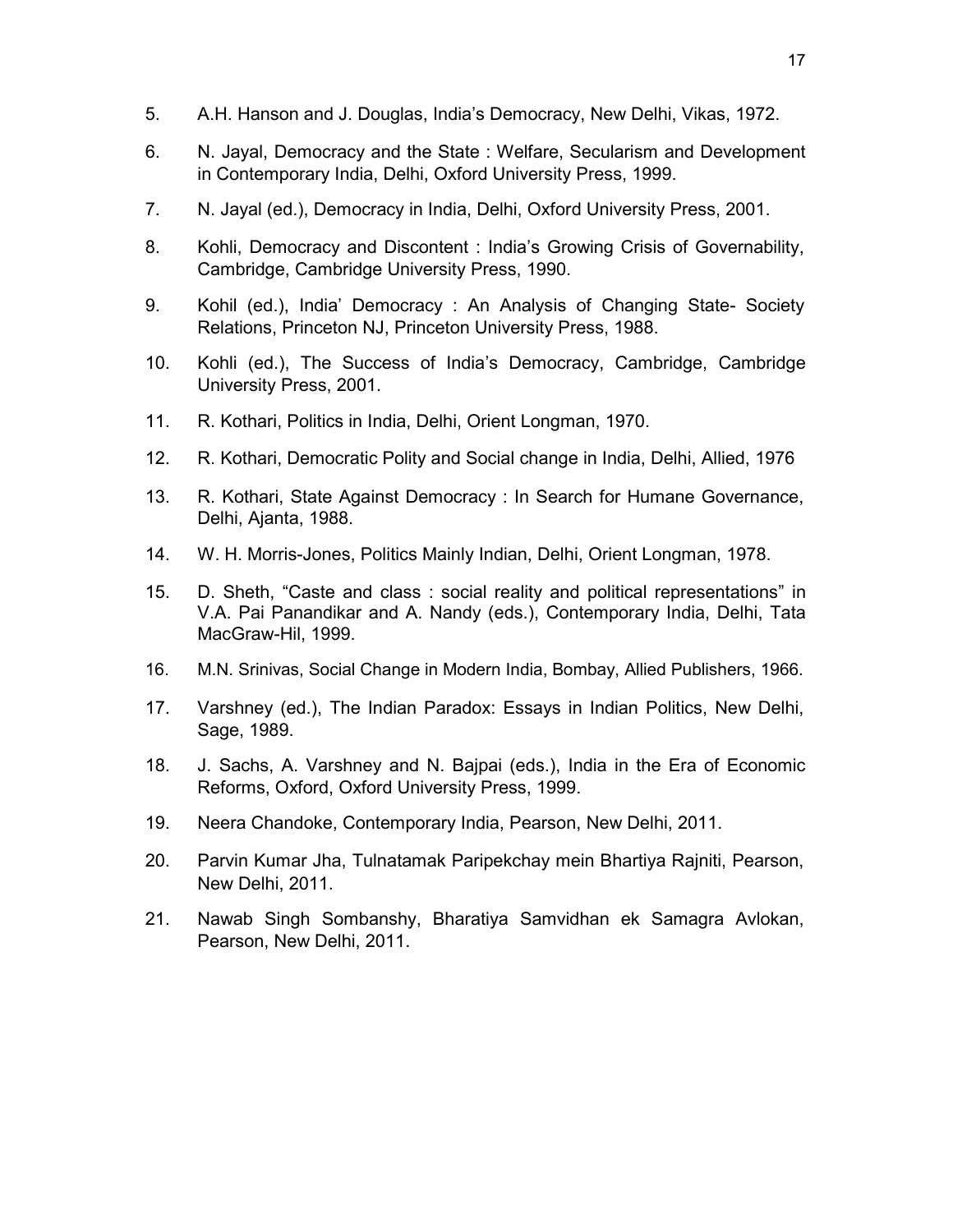# **Group-B: Paper- XIII, XIV & XV (Opt. iv) Indian Political Economy-I**

Max. Marks: 100 Internal Marks :20 External Marks : 80 Time: 3 Hours

Note: The question paper will consist of nine questions. The candidate shall attempt five questions in all. Question No. 1 will be compulsory. The compulsory question will consist of four short answer type conceptual/thematic questions of equal marks (i.e. 4 marks each) spread over the whole syllabus. The Candidate shall attempt four more questions selecting at least one from each Unit. Each question will carry 16 marks.

- **UNIT-I** Political Economy Meaning, Nature and Scope. Major approaches to the Study of Political Economy, Social, Political Order and Economic Change.
- **UNIT-II** Planning Process in India: Objectives, growth and Development. Strategy of Economic Planning; Democratic Social Transformation; Concept of Mixed Economy.
- **UNIT-III** Political Economy of Under-Development; Theories of Imperialism: Dependency, Centre – Periphery and World Capitalist System and Under Development; The Mode of Production.
- **UNIT-IV** Nature and Role of Capital in India: Industrialization, Agrarian Reforms and Social Transformation. Political Elements of Economic Inequality and Self-Sufficiency.

- 1. A.Abdul, Poverty Alleviation in India : Policies and programmes, New Delhi, Ashish, 1994.
- 2. I.J. Ahluwalia, and I.M.D. Little, India's Economic Reforms and Development, Delhi, Oxford University Press, 1998.
- 3. P. Bardhan, The Political Economy of Development in India, Oxford Blackwell, 1984.
- 4. A.Beteille, Studies in Agrarian Social Structure, Delhi, Oxford University Press, 1977.
- 5. Bhaduri, The Economic Structure of Backward Agriculture, London, Academic Press, 1983.
- 6. P. Chaudhuri, The Indian Economy : Poverty and Development, New Delhi, Vikas, 1979.
- 7. V.M. Dandekar, Poverty in India, Pune, Gokhale Institute of Politics and Economics, 1971.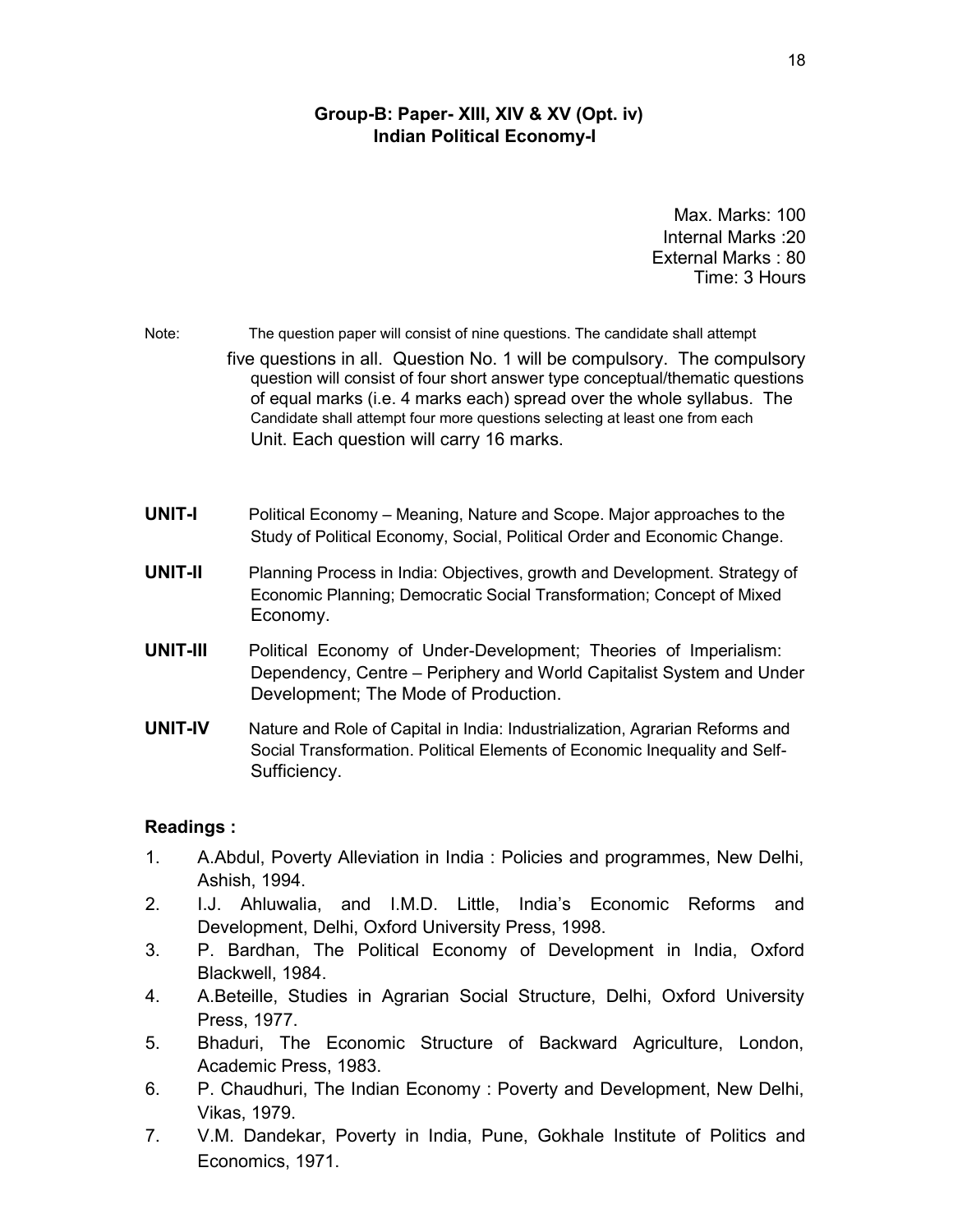- 8. F. Frankel, India's Green Revolution : Economic Gains and Political Costs, Princeton NJ, Princeton University Press, 1971.
- 9. F. Frankel, India's Political Economy, 1947-77 : The Gradual Revolution, Princeton NJ, Princeton University Press, 1978.
- 10. Ghosh, Indian Economy : Its Nature and Problems, 22nd revised edn., Calcutta, World Press, 1979-80.
- 11. R. Jenkins, Democratic Politcs and Economic Reform in India, Cambridge, Cambridge University Press, 1999.
- 12. R. Khator, Environment, Development and Politics in India, Lanham, Md, University Press of America, 1991.
- 13. Kohli, The State and Poverty in India : Politics of Reform, Cambridge, Cambridge University Press, 1987.
- 14. G. Myradal, Asian Drama : An Inquiry into the Poverty of Nations, Harmondsworth, Penguin, 1968.
- 15. R.I. Rudolph and S.H. Rudolph, In Pursuit of Lakshmi : The Political Economy of the Indian State, Chicago, University of Chicago Press, 1987.
- 16. A.Sen, The State, Industrialization and Class Formation in India, London, Routledge and Kegan Paul, 1982.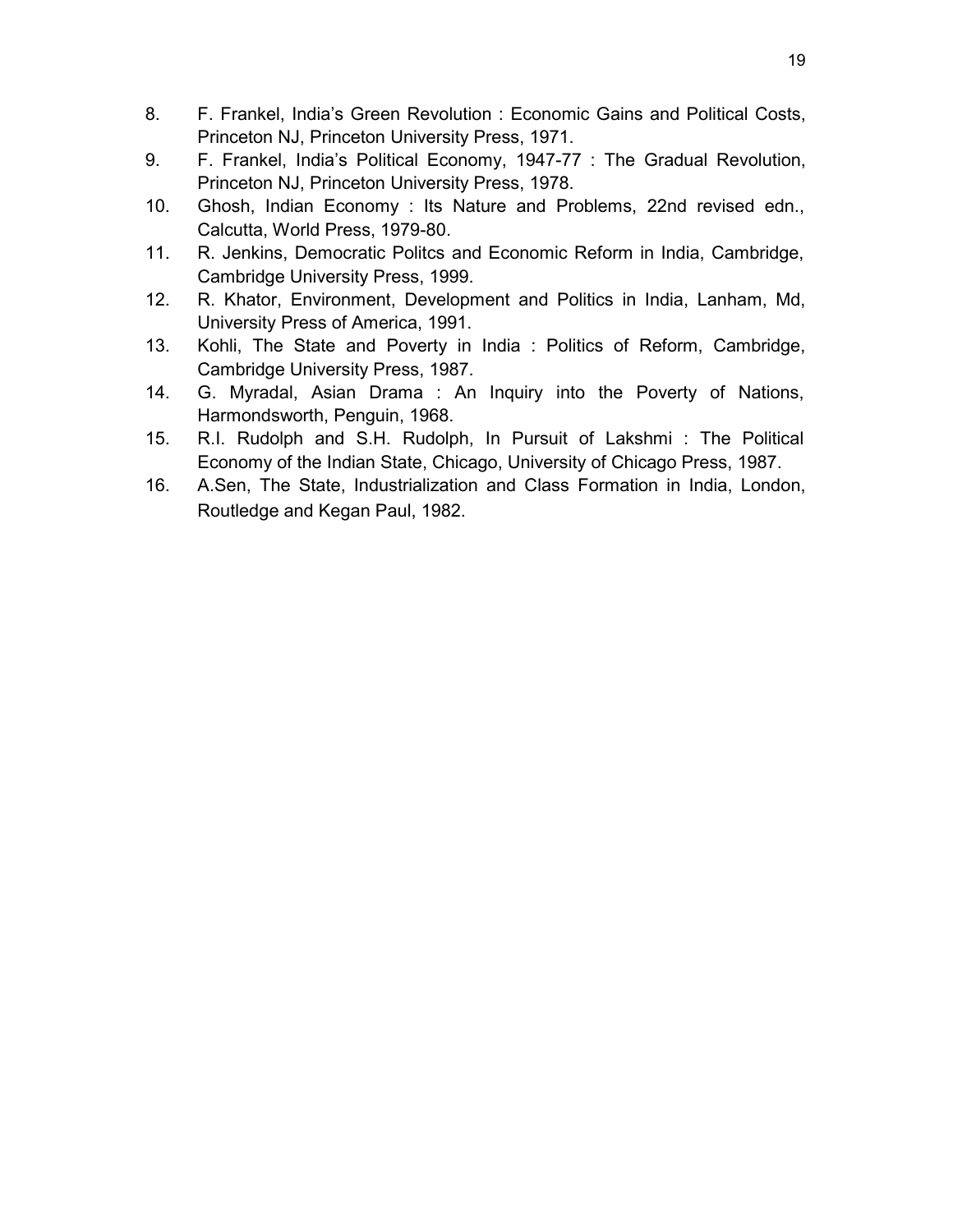# **Group-C: Paper- XIII, XIV & XV (Opt. i) Government & Politics of USA-I**

Max. Marks: 100 Internal Marks :20 External Marks : 80 Time: 3 Hours

- Note: The question paper will consist of nine questions. The candidate shall attempt five questions in all. Question No. 1 will be compulsory. The compulsory question will consist of four short answer type conceptual/thematic questions of equal marks (i.e. 4 marks each) spread over the whole syllabus. The Candidate shall attempt four more questions selecting at least one from each Unit. Each question will carry 16 marks.
- **UNIT-I** Constitutional Basis: Historical and Philosophical; Evolution and Making of Constitution; Basic Features. Fundamental Rights of Citizens, Federalism, Amendment Process.
- **UNIT-II** Union Legislature & Executive: President Election, Power & Position; Congress – Composition, Power & Position.
- **UNIT-III** Judiciary System: Supreme Court of USA, Judicial Review, Independence of Judiciary, Lower Courts.
- **UNIT-IV** Problems in the Working of Constitution System.

- 1. Lawrence Dodd, *The Dynamics of American Politics,* 1994.
- 2. Schlesinger, *Running for President: The Candidates and Their Images,* 1994.
- 3. Hill, *Real Life Dictionary of American Politics,* 1994.
- 4. P.S., Paludan, *The Presidency of Abraham Lincoln,* 1994.
- 5. Sidney Milkis, *The American Presidency: Origins Development,* 1994.
- 6. Robert Ross, *American National Government,* 1993.
- 7. Schneider, *Legislative Strategy: Shaping Public Policy,* 1993.
- 8. Baumgartner, *Agendas and Instability in American Politics,* 1993.
- 9. Max Skidmore, *American Government: A Brief Introduction,* 1992.
- 10. E.J., Dionne, *Why Americans hate Politics,* 1991.
- 11. Connelly, *Almanac of American Presidents: From 1789 to the Present,* 1991.
- 12. Steven Smith, *Committees in Congress,* 1990.
- 13. Blumenthal, *Pledging Allegiance: The Last Campaign of the Cold War*, 1990.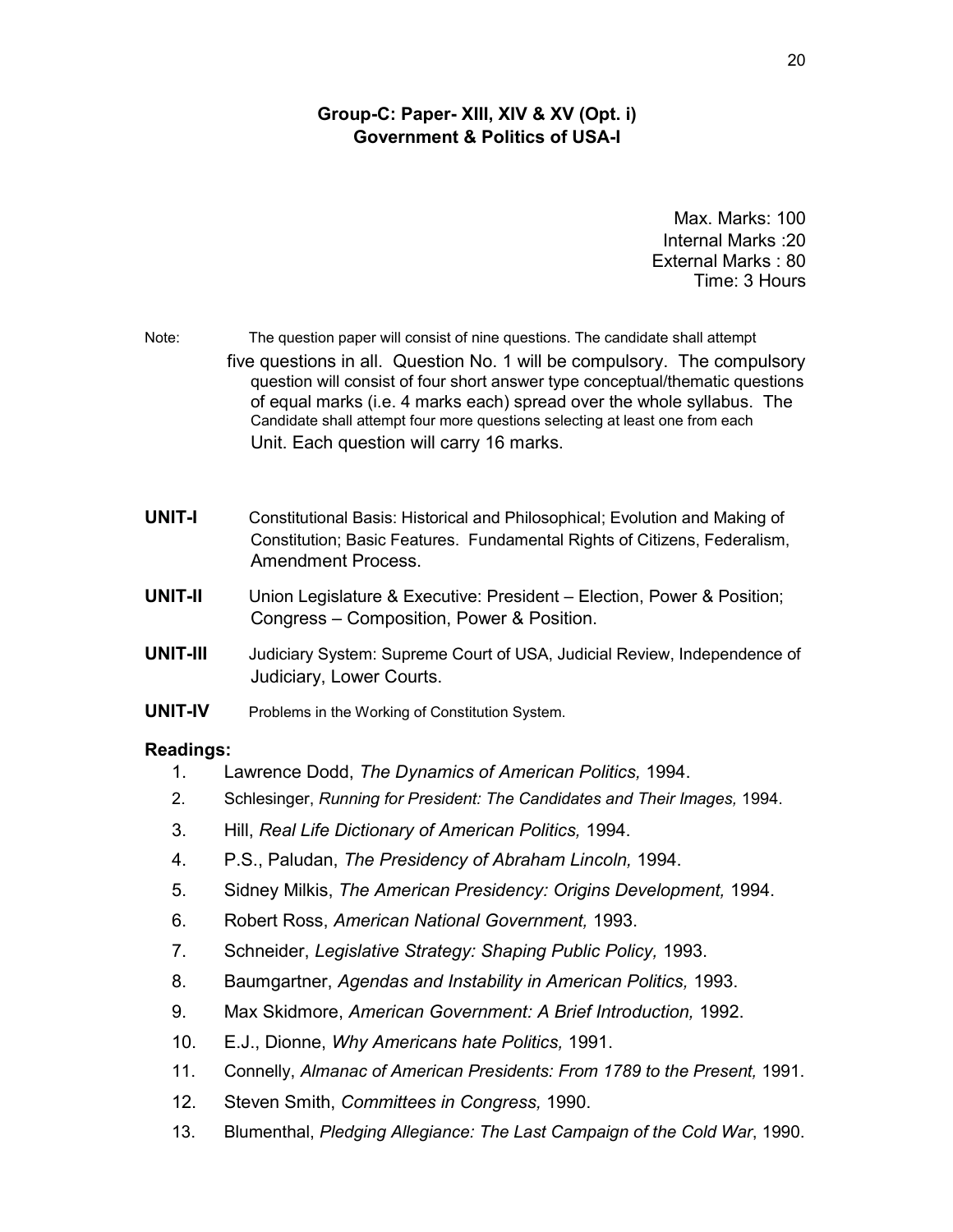# **Group-C: Paper- XIII, XIV & XV (Opt. ii) USA and the World-I**

Max. Marks: 100 Internal Marks :20 External Marks : 80 Time: 3 Hours

Note: The question paper will consist of nine questions. The candidate shall attempt

- five questions in all. Question No. 1 will be compulsory. The compulsory question will consist of four short answer type conceptual/thematic questions of equal marks (i.e. 4 marks each) spread over the whole syllabus. The Candidate shall attempt four more questions selecting at least one from each Unit. Each question will carry 16 marks.
- **UNIT-I** US Foreign Policy: Origin, Sources, Principles & Objectives, Historical Development upto 1945.
- **UNIT-II** Containment & Rivalry with USSR upto 1975.
- **UNIT-III** Policy of Détente and its implications for USA and Global Politics.
- **UNIT-IV** End of Cold War & Problem of US Hegemony and Dominance; New Challenges & Non-conventional Security Threats.

- 1. Dennis Kux, *India and the United States, Estranged Democracies*, 1941- 1991 (National Defense University Press, Washington, 1992).
- 2. Dennis Kux, *The United and Pakistan, 1947-2000: Disenchanted Allies* (John Hopkins University Press, Baltimore, 2001).
- 3. Strobe Talbott, *Engaging India: Diplomacy, Democracy and the Bomb* (Penguin, 2004).
- 4. Kanishkvan Sathasivam, *Uneasy Neighbors: India, Pakistan and US Foreign Policy* (Ashgate Publication, Burlington, Vt., 2005).
- 5. John Spanier and Steven Hook, *American Foreign Policy Since World War II* (13<sup>th</sup> Ed., Washington, D.C., Congressional Quarterly Press, 1995).
- 6. James David Meernik, *The Political Use of Military Force in US Foreign Policy* (Ashgate Publications, Burlington, VT., 2004).
- 7. Margaret P., Karns and Karen A. Mingst, eds., *The United States and Multilateral Institutions* (Boston, Unwin Hyman, 1990).
- 8. Bruce W., Jentleson, *American Foreign Policy: The Dynamics of Choice in the <sup>21</sup>st Century* (New York, W.W., Norton, 2000).
- 9. Robert Wirsing, *Kashmir in the Shadow of War: Regional Rivalries in Nuclear Age* (Spring Books, India, 2004).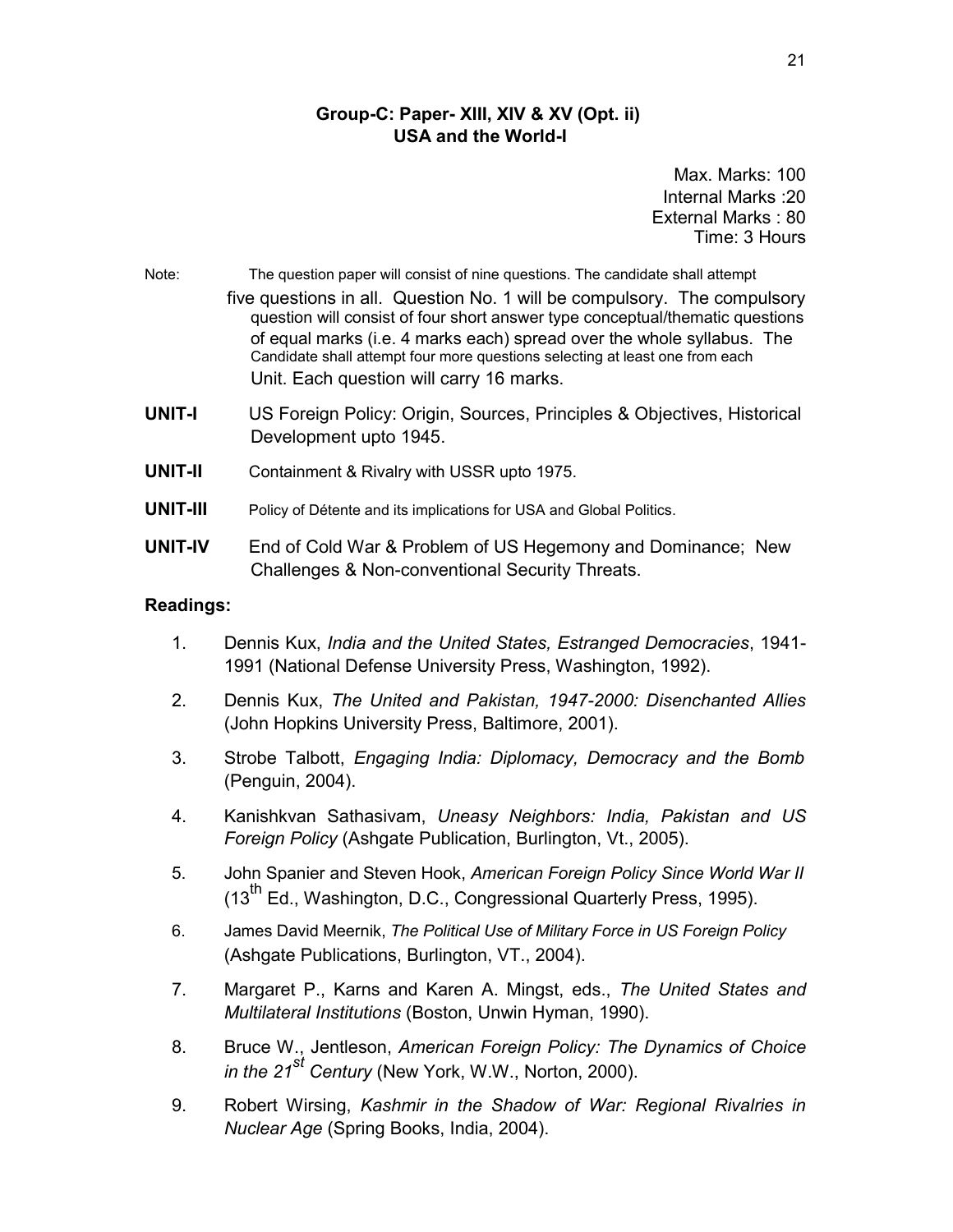# **Group-C: Paper- XIII, XIV & XV (Opt. iii) USA and South Asia**

Max. Marks: 100 Internal Marks :20 External Marks : 80 Time: 3 Hours

Note: The question paper will consist of nine questions. The candidate shall attempt

- five questions in all. Question No. 1 will be compulsory. The compulsory question will consist of four short answer type conceptual/thematic questions of equal marks (i.e. 4 marks each) spread over the whole syllabus. The Candidate shall attempt four more questions selecting at least one from each Unit. Each question will carry 16 marks.
- **UNIT-I** US Interest in South Asia: Traditional and Contemporary
- **UNIT-II** US Policy Towards Core Countries of South Asia: India & Pakistan
- **UNIT-III** US Policy, Towards Peripheral Countries of South Asia: Nepal, Sri Lanka & Bangladesh.
- **UNIT-IV** Policy of Foreign Aid, Trade, FDI and Joint Venture of US in South Asia; Challenges and Problems in South Asia and American Response.

- 1. Lloyd I. Rudolph and Susanne Hoeber Rudolph (Ed.) Making U.S. Foreign Policy toward South Asia: Regional Imperatives and the Imperial Presidency.
- 2. Aftab Alam, *US Policy Towards South Asia: Special Reference to Indo-Pak Relations,* Vedame Books, New Delhi
- 3. R.K. Jain, US-South Asia Relations, 1947-32: Documents, New Delhi: Radiant, 1983, Vol. II, p. 16.
- 4. Neil Joeck (ed.), Strategic Consequences of Nuclear Proliferation in South Asia, London: Frank Cass and Co., 1986.
- 5. Kolko, Cabriel, and Joyce Kolko, *The Limits of Power: The World and United States Foreign Policy, 1945-1954* (New York Harper & Row, 1972).
- 6. Wolpert, Stanley, *Roots of Confrontation in South Asia: Afghanistan, Pakistan, India and the Superpowers,* New York: Oxford University Press, 1982.
- 7. Barry Buzan and Gowher Rizvi (eds.), *South Asian Insecurity and the Great Powers,* London*:* Macmillan, 1986.
- 8. Lawrence Ziring (ed.), *The Subcontinent in World Politics: India Its Neighbours, and the Great Powers,* New York: Praeger, 1982.
- 9. R.K. Jain, *US-South Asia Relations, 1947-82: Documents*, New Delhi: Radiant, 1983.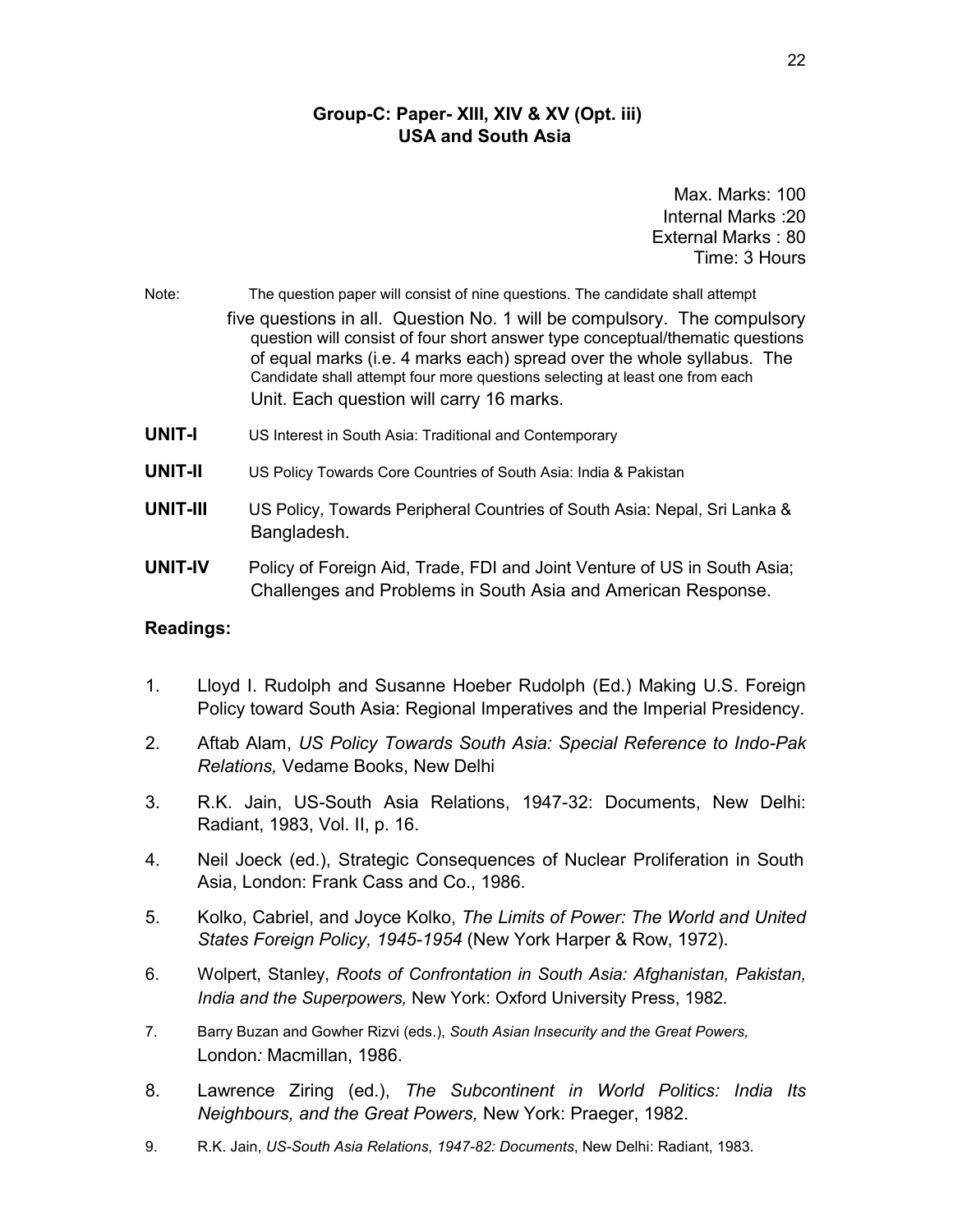# **Group-C: Paper- XIII, XIV & XV (Opt. iv) USA and Europe**

Max. Marks: 100 Internal Marks :20 External Marks : 80 Time: 3 Hours

Note: The question paper will consist of nine questions. The candidate shall attempt five questions in all. Question No. 1 will be compulsory. The compulsory question will consist of four short answer type conceptual/thematic questions of equal marks (i.e. 4 marks each) spread over the whole syllabus. The Candidate shall attempt four more questions selecting at least one from each Unit. Each question will carry 16 marks.

- **UNIT-I** USA Policy in Europe: Isolationism to Engagement
- **UNIT-II** US and Politics of East & West Europe
- **UNIT-III** US Strategic & Political Relations from 1975-1990
- **UNIT-IV** US-European Union Partnership; Globalization, Economic Recession and Foreign Policy Options for USA.

- 1. Ralph, B. Levering, *The Cold War, 1945-1972* (Arlington Heights, IL: Harlan Davidson, 1982.
- 2. John Gaddis, L., Rsia, the Soviet Union, and the United States (New York: Wiley, 1978).
- 3. George W. Breslauer and Philip E. Tetloc, eds., *Learning in U.S. and Soviet Foreign Policy* (Boulder, CO: Westview, 1991).
- 4. John Gaddis, *The Cold War: A New History* (New York: Penguin, 2006).
- 5. Kolko, Cabriel, and Joyce Kolko, *The Limits of Power: The World and United States Foreign Policy, 1945-1954* (New York Harper & Row, 1972).
- 6. Robert, Kagan, Of Paradise and Power: America and Europe in the New World Order (New York: Vintage, 2003).
- 7. Peter J., Katzenstein, A World of Regions: Asia and Europe in the American Imperium (Ithaca, New York: Cornell University Press, 2005).
- 8. William, Wallace, The Transformation of Western Europe (London: Royal Institute for International Affairs, Pinter, 1990).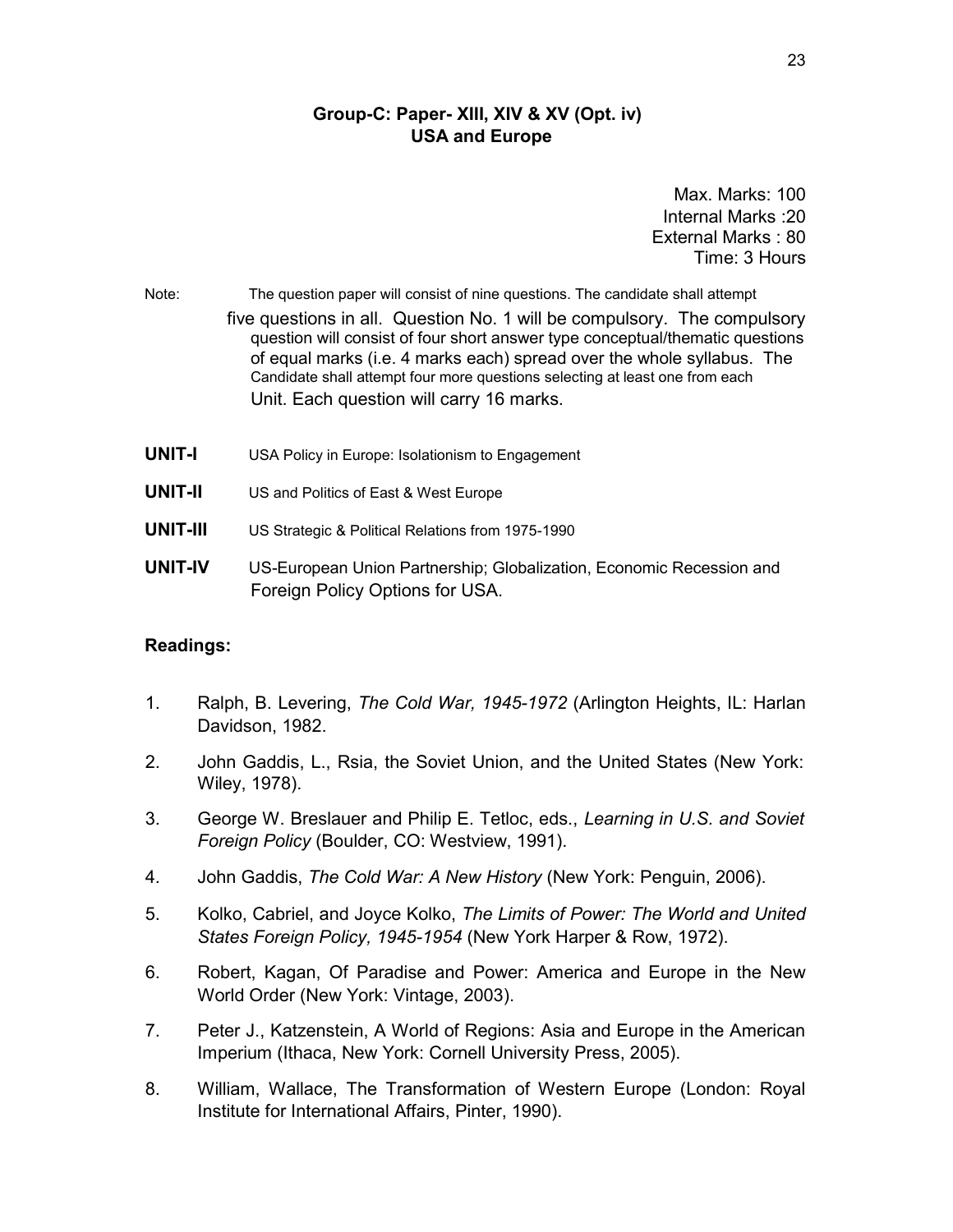## **Group-D: Paper- XIII, XIV & XV (Opt. i) Ancient Indian Political Thought-I**

Max. Marks: 100 Internal Marks :20 External Marks : 80 Time: 3 Hours

| Note:          | The question paper will consist of nine questions. The candidate shall attempt<br>five questions in all. Question No. 1 will be compulsory. The compulsory<br>question will consist of four short answer type conceptual/thematic questions<br>of equal marks (i.e. 4 marks each) spread over the whole syllabus. The<br>Candidate shall attempt four more questions selecting at least one from each<br>Unit. Each question will carry 16 marks. |
|----------------|---------------------------------------------------------------------------------------------------------------------------------------------------------------------------------------------------------------------------------------------------------------------------------------------------------------------------------------------------------------------------------------------------------------------------------------------------|
| <b>UNIT-I</b>  | Sources of Knowledge of Ancient Political Thought. Interpretations of<br>Ancient Indian Political Thought - Methodological Issues & Schools of<br>Thought; Features of Ancient Indian Polity. Difficulties in the Study of Indian<br><b>Political Thought</b>                                                                                                                                                                                     |
| <b>UNIT-II</b> | Political Philosophy of Puranas – Basic Concepts, Evolution; Character and<br>Interpretations; Political Philosophy of Vedanta - Basic concepts, Evolution,<br>Character and Interpretations.                                                                                                                                                                                                                                                     |
| UNIT-III       | Buddhist Political Philosophy – Basic Concepts, Evolution; Character and<br>Interpretations; Political Philosophy of Jainism - Basic Concepts, Evolution,<br>Character and Interpretations.                                                                                                                                                                                                                                                       |

**UNIT-IV** Brahmanical Works of Sacred Law – Manu and Yajnavalkya.

- 1. A.S. Altekar, State and Government in Ancient India, Delhi, Motilal Banarsidass, 1966.
- 2. D.R. Bhandarkar, Some Aspects of Ancient Hindu Polity, Varanasi, Banaras Hindu University, 1963.
- 3. Drekmeri, Kingship and community in Early India, Berkeley, University of california Press, 1962.
- 4. U.N. Ghoshal, A History of Hindu Political Theories, Calcutta, Oxford University Press, 1966.
- 5. R.P. Kangle, Kautilya's Arthashastra, Bombay, University of Bombay, 1972.
- 6. N.N. Law, Aspects of Ancient Indian, Polity, Oxford, The Clarendon Press, 1921.
- 7. R.K. Mukherji, Local Government in Ancient India, Oxford, Oxford University Press, 1920.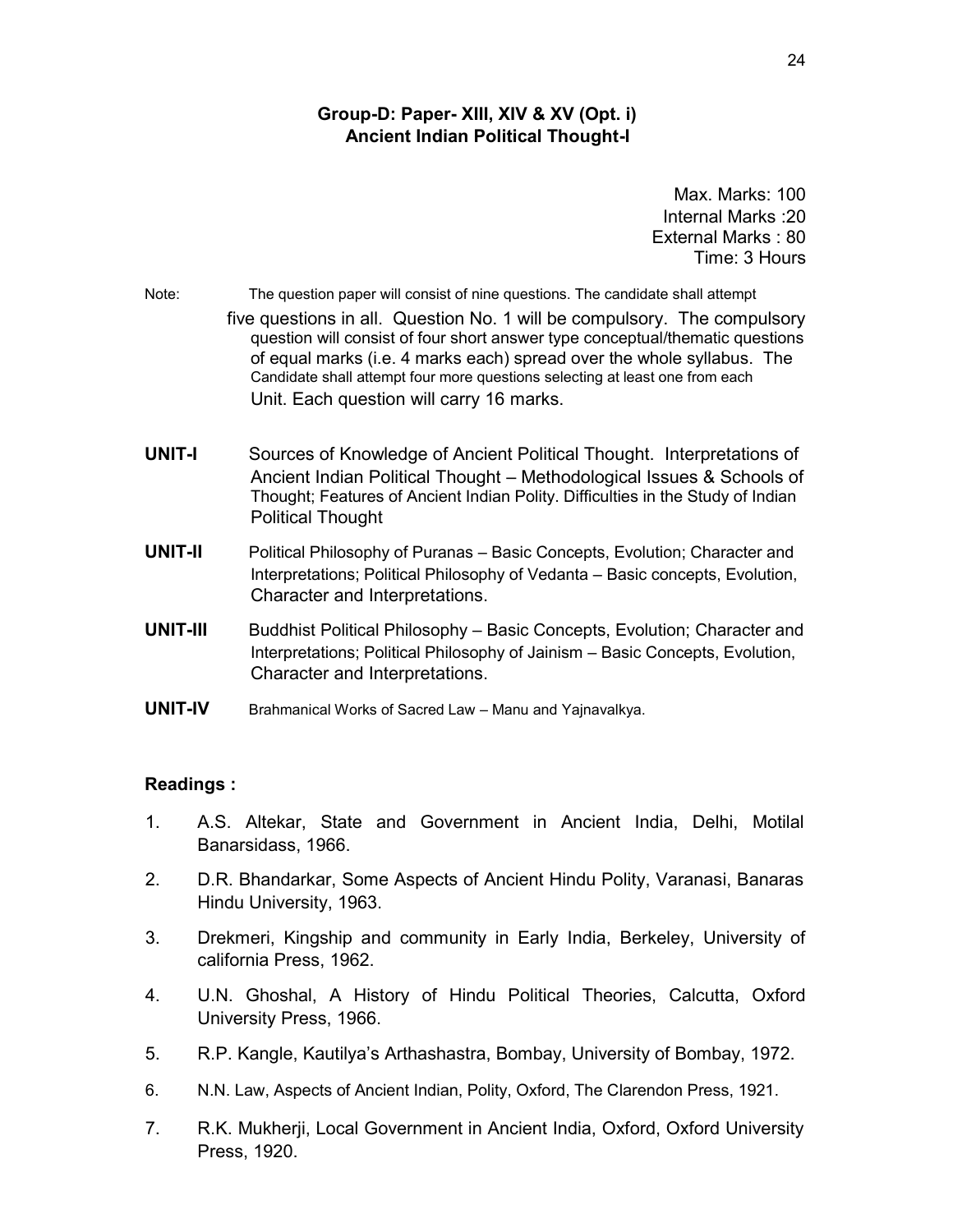- 8. B.Prasad, The State in Ancient India, Allahabad, University of Allahabad, 1960.
- 9. C.Radhakrishna, Kautilya's Political Ideas and Institutions, Varanasi, Chowkhamba Sanskrit Series Office, 1971.
- 10. B.A. Saletroe, Ancient Indian Political Thought and Institutions, Bombay, University of Bombay, 1963.
- 11. R. Shamasastry, Evolution of Indian Polity, Calcutta, 1920.
- 12. J.P.Sharma, Republics in Ancient India, London, Leiden E.J., Brill, 1968.
- 13. R.S. Sharma, Aspects of Political Ideas and Institutions in Ancient India, Delhi, 1959.
- 14. J. Spellman, The Political Theory of Ancient India, Oxford, The Clarendon press, 1964.
- 15. V.P. Varma, Studies in Hindu Political Thought and Its Metaphysical Foundations, Dehli, Motilal Banarsidass, 1974.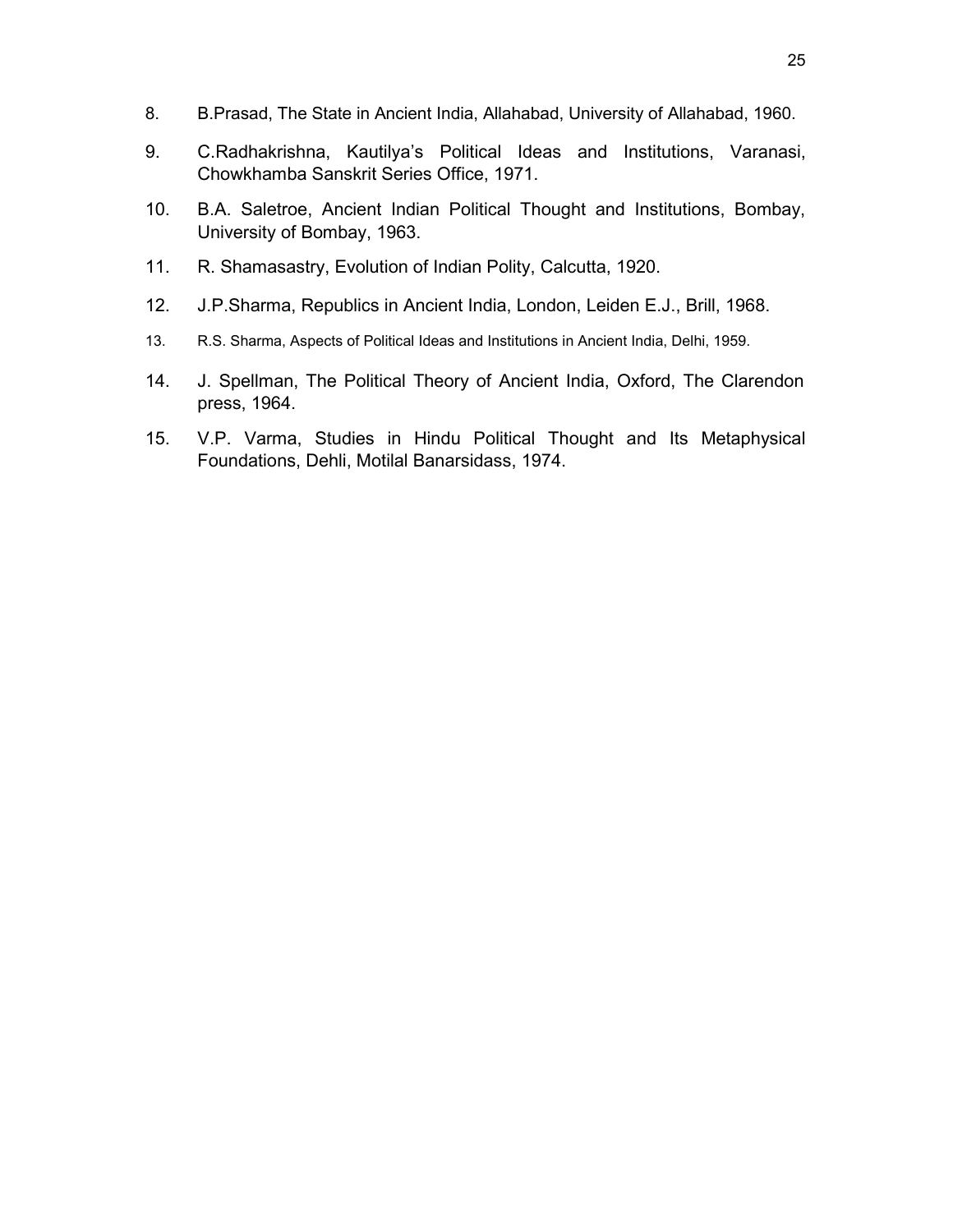## **Group-D: Paper- XIII, XIV & XV (Opt. ii) Modern Indian Political Thought-I**

Max. Marks: 100 Internal Marks :20 External Marks : 80 Time: 3 Hours

# Note: The question paper will consist of nine questions. The candidate shall attempt five questions in all. Question No. 1 will be compulsory. The compulsory

question will consist of four short answer type conceptual/thematic questions of equal marks (i.e. 4 marks each) spread over the whole syllabus. The Candidate shall attempt four more questions selecting at least one from each Unit. Each question will carry 16 marks.

- **UNIT-I** Rammohan Roy; Swami Vivekanand.
- **UNIT-II** Rabindra Nath Tagore, Bal Gangadhar Tilak; Bhagat Singh
- **UNIT-III** Dadabhai Naoroji; MG Ranade
- **UNIT-IV** G.K. Gokhle; Jawaharlal Nehru

- 1. A.Appadorai, Indian Political Thinking Through the Ages, Delhi Khanna Publishers, 1992.
- 2. J. Bandhopahdyaya, Social and Political Thought of Gandhi, Bombay, Allied, 1969.
- 3. R.J. Cashman, The Myth of 'Lokmanya' Tilak and Mass Politics in Maharashtra, Berkeley, University of California Press, 1975.
- 4. Chandra, Nationalishm and Colonialism in Modern India, Delhi, Vikas, 1979.
- 5. K.Damodaran, Indian Thought : A Critical Survey, London, Asia Publishing House, 1967.
- 6. D.G. Dalton, India's Idea of Freedom : Political Thought of Swami Vevekananda, Aurobindo Ghose, Mahatma Gandhi and Rabindranath Tagore, Delhi, Academic Press, 1982.
- 7. S. Ghose, The Renaissance to Militant Nationalism, Bombay, Allied Publishers, 1969.
- 8. S.Ghose, Socialism, Democracy and Nationalism in India, Bombay, Allied Publishers, 1973.
- 9. S. Ghose, Modern Indian Political Thought, Delhi, Allied, 1984.
- 10. U.N. Ghoshal, A History of Indian Political Ideas, London, Oxford University Press, 1959.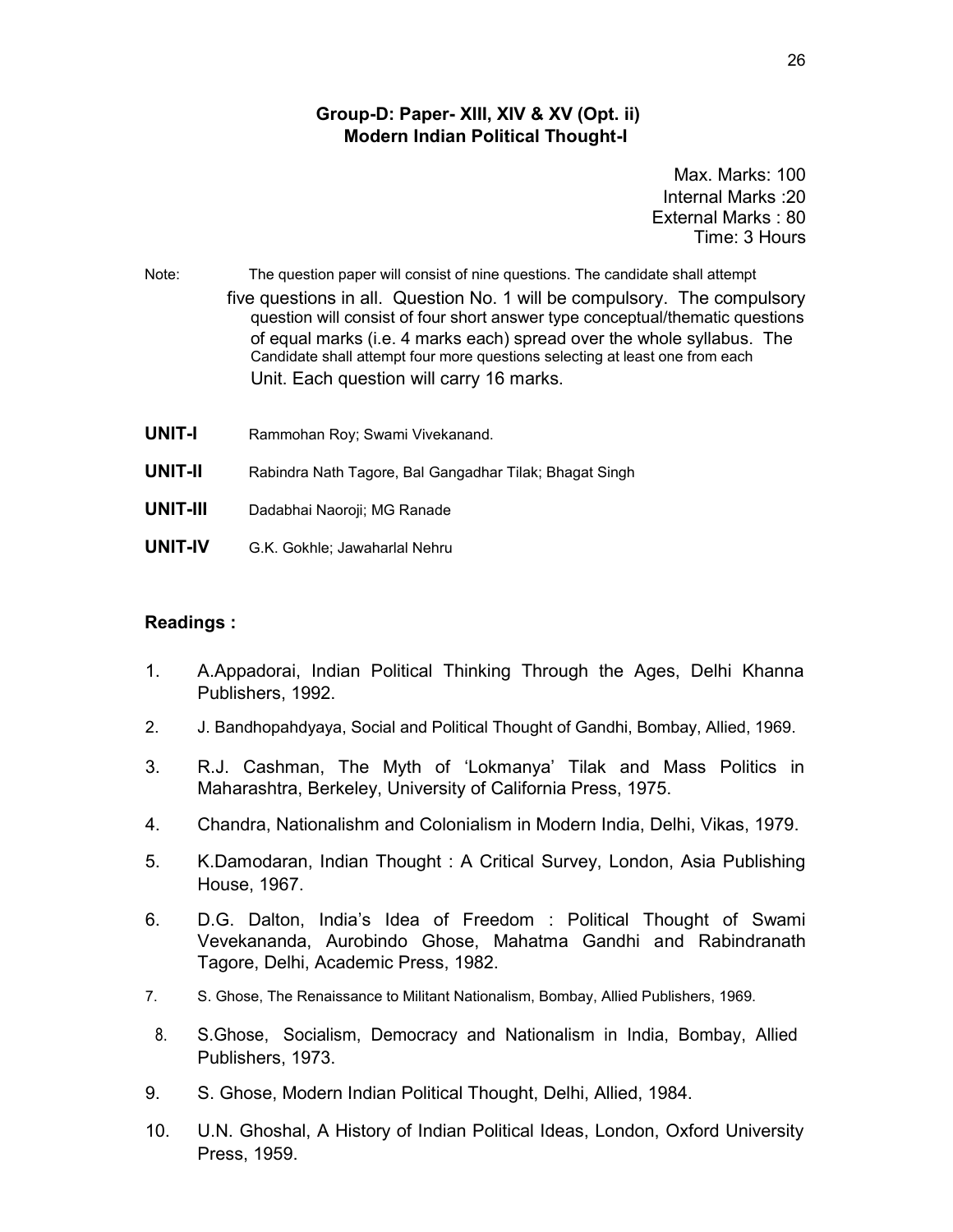- 11. J.P. Haitheox, Communism and Nationalism in India : M.N. Roy and Comintern Policy, Princeton NJ, Princeton University Press, 1971.
- 12. Heimsath, Indian Nationalism and Social Reform, Princeton NJ, Princeton University Press, 1964.
- 13. R. Iyer, The Moral and Political Thought of Mahatma Gandhi, Delhi, Oxford University Press, 1973.
- 14. K.N. Kadam (ed.), Dr. B.R. Ambedkar, New Delhi, Sage, 1992.
- 15. K.P. Karunakaran, Modern Indian Political Tradition, New Delhi, Allied Publishers, 1962.
- 16. K.P. Karunakaran, Indian Politics from Dababhai Naoroji to Gandhi : A Study of Political Ideas of Modern India, New Delhi, Gitanjali, 1975.
- 17. V.R.Mehta, Foundations of Indian Political Thought, New Delhi, Manohar, 1992.
- 18. V.S. Narvane, Modern Indian Thought, New Delhi, Orient Longman, 1978.
- 19. D.P. Roy, Leftist Politics in India : M. N. Roy and the Radical Democratic Party, Calcutta, Minerva, 1989.
- 20. V.P. Verma, Modern Indian Political Thought, Agra, Lakshmi Narain Aggarwal, 1974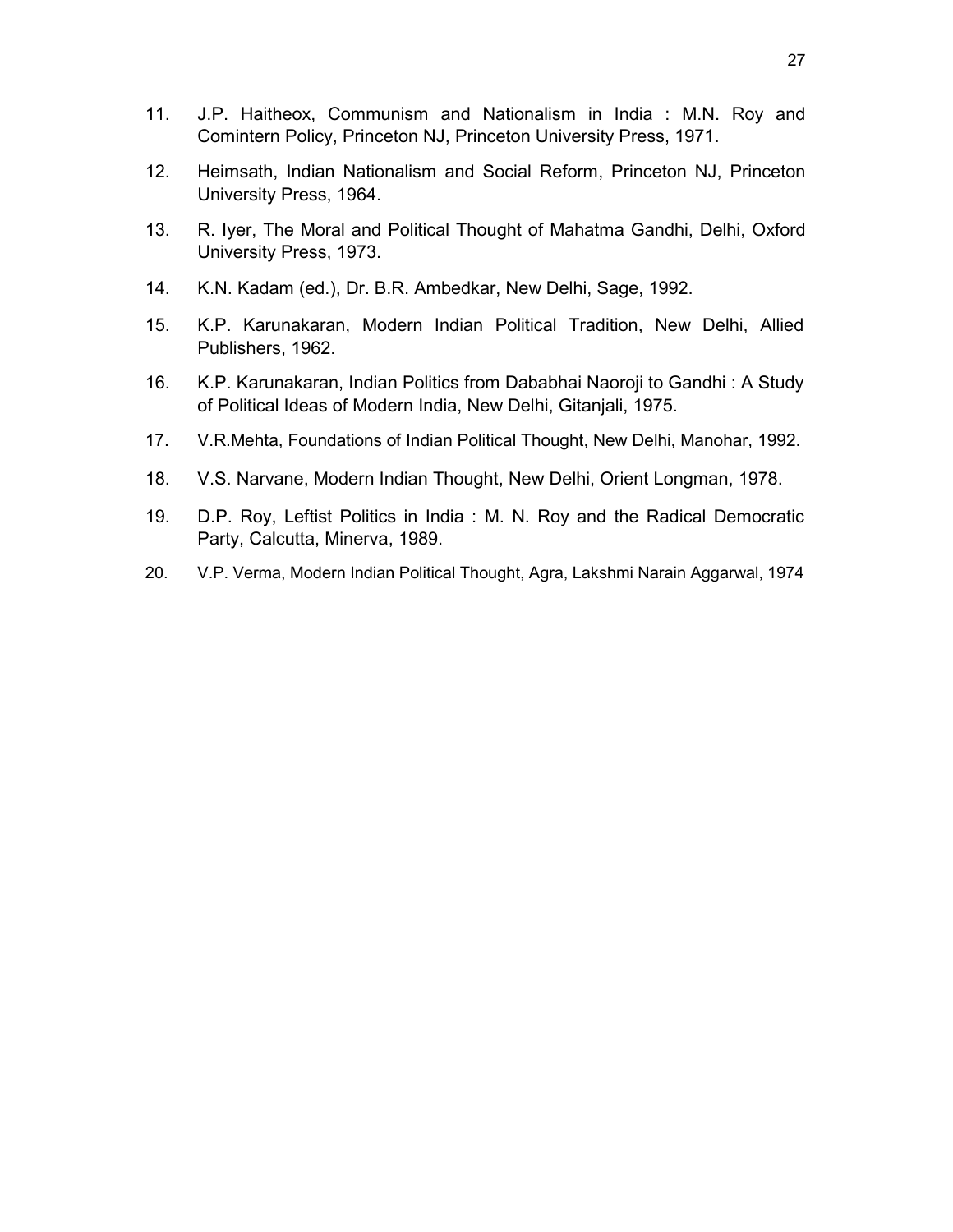## **Group-D: Paper- XIII, XIV & XV (Opt. iii) Liberal Political Theory**

Max. Marks: 100 Internal Marks :20 External Marks : 80 Time: 3 Hours

| Note:           | The question paper will consist of nine questions. The candidate shall attempt<br>five questions in all. Question No. 1 will be compulsory. The compulsory<br>question will consist of four short answer type conceptual/thematic questions<br>of equal marks (i.e. 4 marks each) spread over the whole syllabus. The<br>Candidate shall attempt four more questions selecting at least one from each<br>Unit. Each question will carry 16 marks. |
|-----------------|---------------------------------------------------------------------------------------------------------------------------------------------------------------------------------------------------------------------------------------------------------------------------------------------------------------------------------------------------------------------------------------------------------------------------------------------------|
| <b>UNIT-I</b>   | Liberalism: Meaning, Nature, Main Features of Liberalism; Liberalism and<br>Industrial Revolution; Liberalism and Imperialism & Neo Imperialism                                                                                                                                                                                                                                                                                                   |
| <b>UNIT-II</b>  | Early Liberals: Locke, Kant                                                                                                                                                                                                                                                                                                                                                                                                                       |
|                 | Liberal Economists: Smith and Ricardo                                                                                                                                                                                                                                                                                                                                                                                                             |
| <b>UNIT-III</b> | Revisionist Liberals: Bentham, J.S. Mill & T.H. Green                                                                                                                                                                                                                                                                                                                                                                                             |
| <b>UNIT-IV</b>  | Modern Liberals: John Dewey, Milton Friedan                                                                                                                                                                                                                                                                                                                                                                                                       |

- 1. A.Arblaster, The Rise and Decline of Western Liberalism, Oxford, Blackwell, 1984.
- 2. Sir E. Barker, Political Thought in England from Herbert Spencer to the Present Day, Oxford, Oxford University Prss, 1950.
- 3. Z. Brzezinski and Staff of the Research Institute of International Change (eds.), The Relevance of Liberalism, Boulder Colorado, Westview Press, 1978.
- 4. A.Bullock and M. Shock (ed.), The Liberal Tradition : From Fox to Kaynes, London, and New York, Oxford University Press, 1967.
- 5. Collins, Liberalism in Nineteenth Century Europe, London, The Historical Association, 1957.
- 6. W.L. Davidson, Political Thought in England, The Utilitarians from Bentham to Mill, Oxford, Oxford University Press, 1957.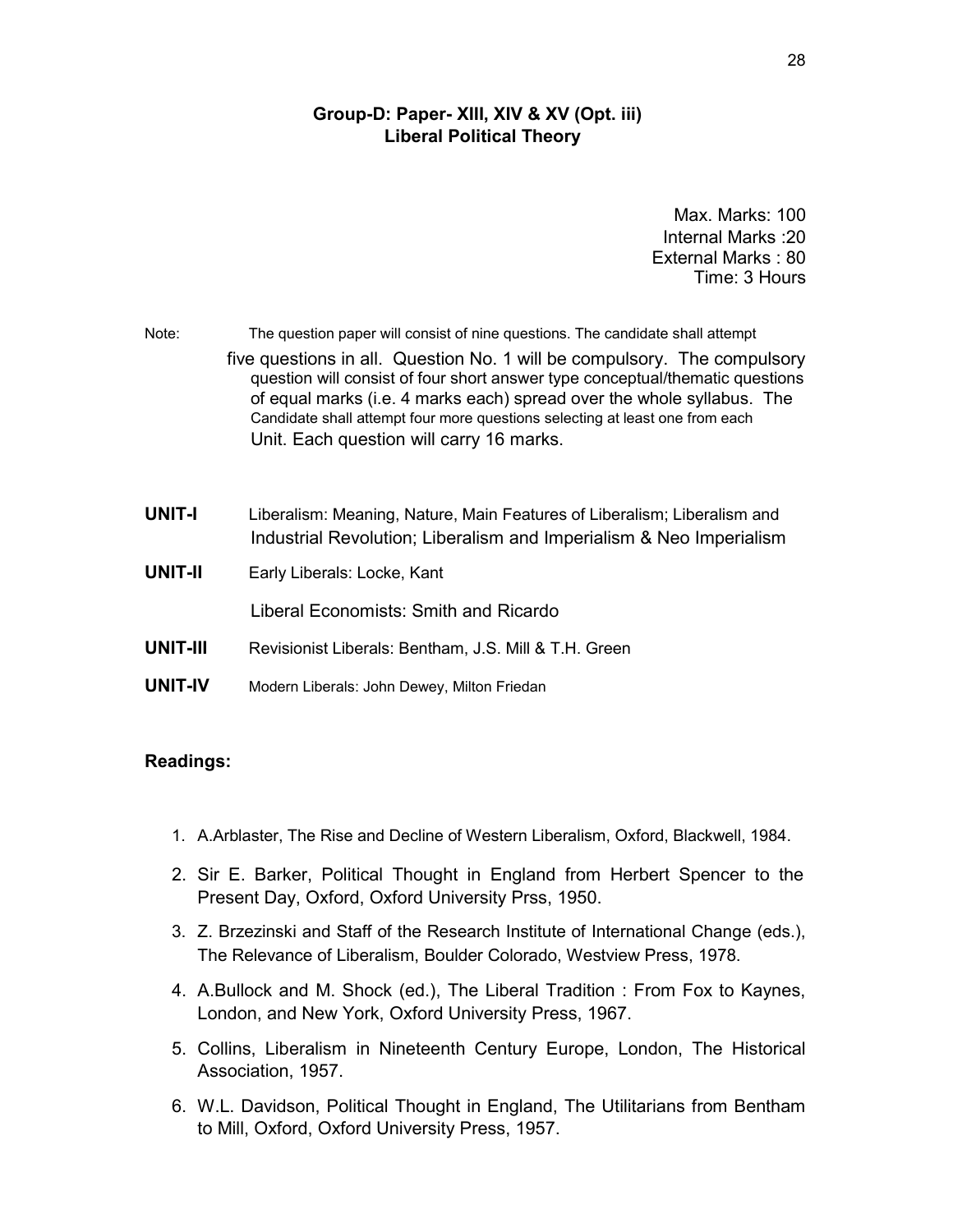- 7. M.Freeden, The New Liberalism, Oxford and New York, Oxford University Press, 1978.
- 8. J. Gray, Liberalism, Delhi, World View, 1998.
- 9. L.T. Hobhouse, Liberalism, London, Oxford University Press, 1964.
- 10. H.J. Laski, Political Thought from Locke to Bentham, Oxford, Oxford University Press, 1920.
- 11. A.J. Manning, Liberalism, London, John Dent & Sons, 1976.
- 12. J. Rawls, Political Liberalism, New York, Columbia University Press, 1993.
- 13. J. Rawls, The Law of Peoples: The Idea of Public Reason Revisited, Cambridge Massachusetts, Harvard University Press, 1999.
- 14. J.S. Shapiro, Liberalism: Its Meaning and History, New York, Can Nostrand Reinhold, 1958.
- 15. F.H. Watkins, The Age of Ideology Political Thought from 1750 to the Present, New Delhi, Prentice Hall, 1961.
- 16. S. Wolin, Politics and Vision : Continuity and Innovation in Western Political Thought, Boston, Little Brown, 1960.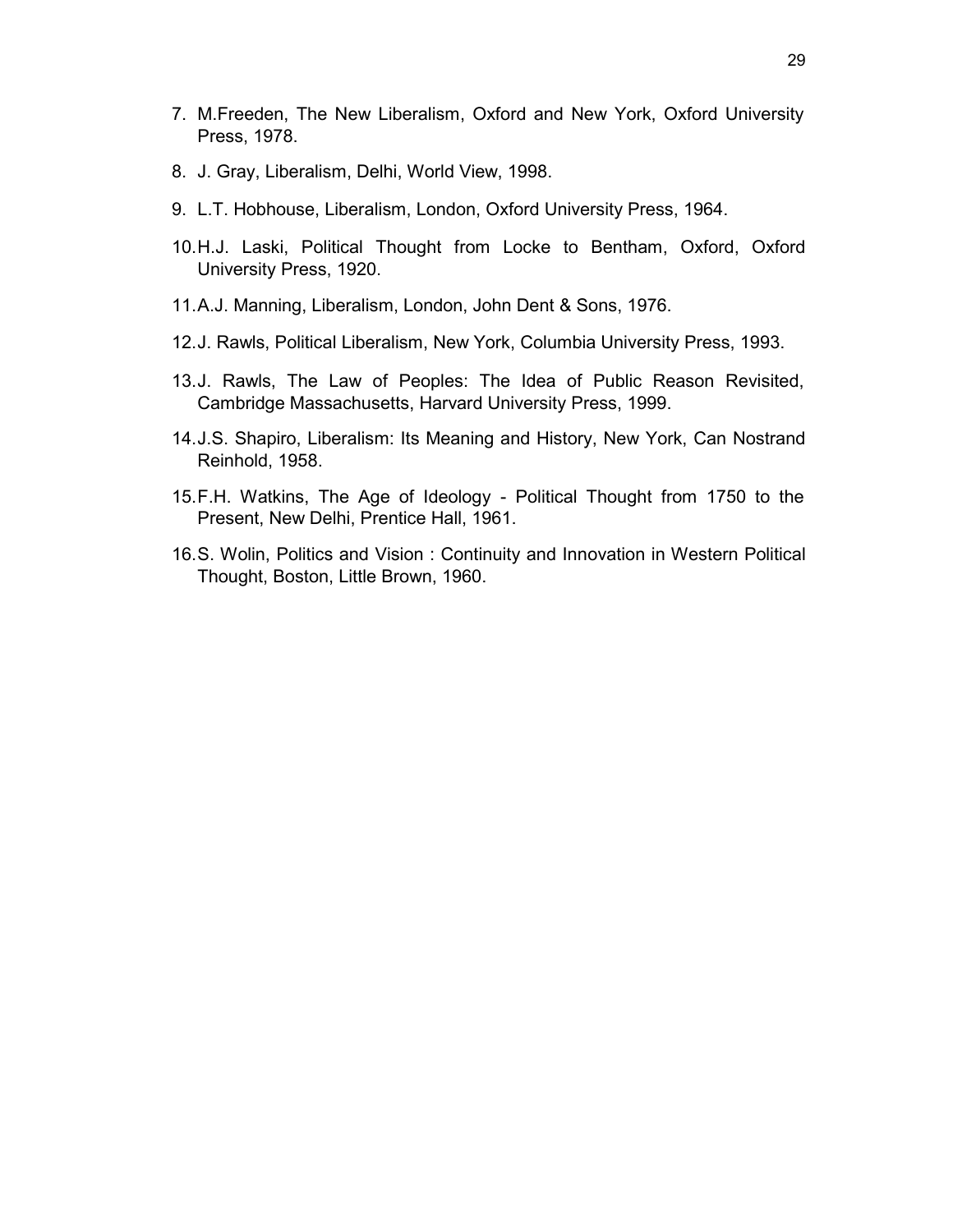# **Group-D: Paper- XIII, XIV & XV (Opt. iv) Marxist and Neo-Marxist Political Theory-I**

Max. Marks: 100 Internal Marks :20 External Marks : 80 Time: 3 Hours

Note: The question paper will consist of nine questions. The candidate shall attempt

five questions in all. Question No. 1 will be compulsory. The compulsory question will consist of four short answer type conceptual/thematic questions of equal marks (i.e. 4 marks each) spread over the whole syllabus. The Candidate shall attempt four more questions selecting at least one from each Unit. Each question will carry 16 marks.

- **UNIT-I** Marxism in Theory Karl Marx: Main Postulates and Ideas; Young Marx and Old Marx; Marx on Theory of State, Society, Polity, History and Alienation.
- **UNIT-II** Russian Communism: Lenin, Stalin
- **UNIT-III** Chinese Communism: Mao-Tse-Tung
- **UNIT-IV** Cuban and Italian Communism: Che Guevara, Fidel Castro, Antonio Gramsci

- 1. L. Althusser, For Marx, London, Allen Lane, 1969.
- 2. P. Anderson, Considerations on Western Marxism, London, Verso, 1976.
- 3. S. Avineri, The Social and Political Thought of Karl Marx, New Delhi, S. Chand, 1977.
- 4. E. Bernstein, Evolutionary Socialism, New York, Schoken Books, 1961.
- 5. R. Blackburn (ed.), After the Fall : The Failure of Communism and Future of Socialism, London, Verso, 1991.
- 6. E.H. Carr, The Russian Revolution : Lenin to Stalin, London, Penguins, 1979.
- 7. G.D.H. Cole, A History of Socialist Thought, 5 Vols., London, Macmillan, 1953-60.
- 8. J. Dunn, Modern Revolutions, London, the Clarendon Press, 1988.
- 9. Gramsci, Selections for Prison Notebooks, edited and translated by Quintin Hoare and Geoffery Nowell-Smith, London, Lawrence and Wishart, 1971.
- 10. S. Mukherjee and S. Ramaswamy, A History of Socialist Thought, From the Precursors to the Present, New Delhi, Sage, 2000.
- 11. S. Hoffman, Marx and the Theory of Praxis, London, Oxford University Press, 1977.
- 12. H. Marcuse, One Dimensional Man, Boston, Beacon, 1964.
- 13. R. Miliband, Marxism and Politics, Oxford, Oxford University Press, 1977.
- 14. R. Tucker, Philosophy and Myth of Karl Marx, Cambridge, Cambridge University Press, 1961.
- 15. V. Verma, Justice, Equality and Community: An Essary in Marxist Political Theory, New Delhi, Sage, 1999.
- 16. B. Wolfe, Marxism : One Hundred Years in the Life of a Doctorine, New York, Doubleday, 1969.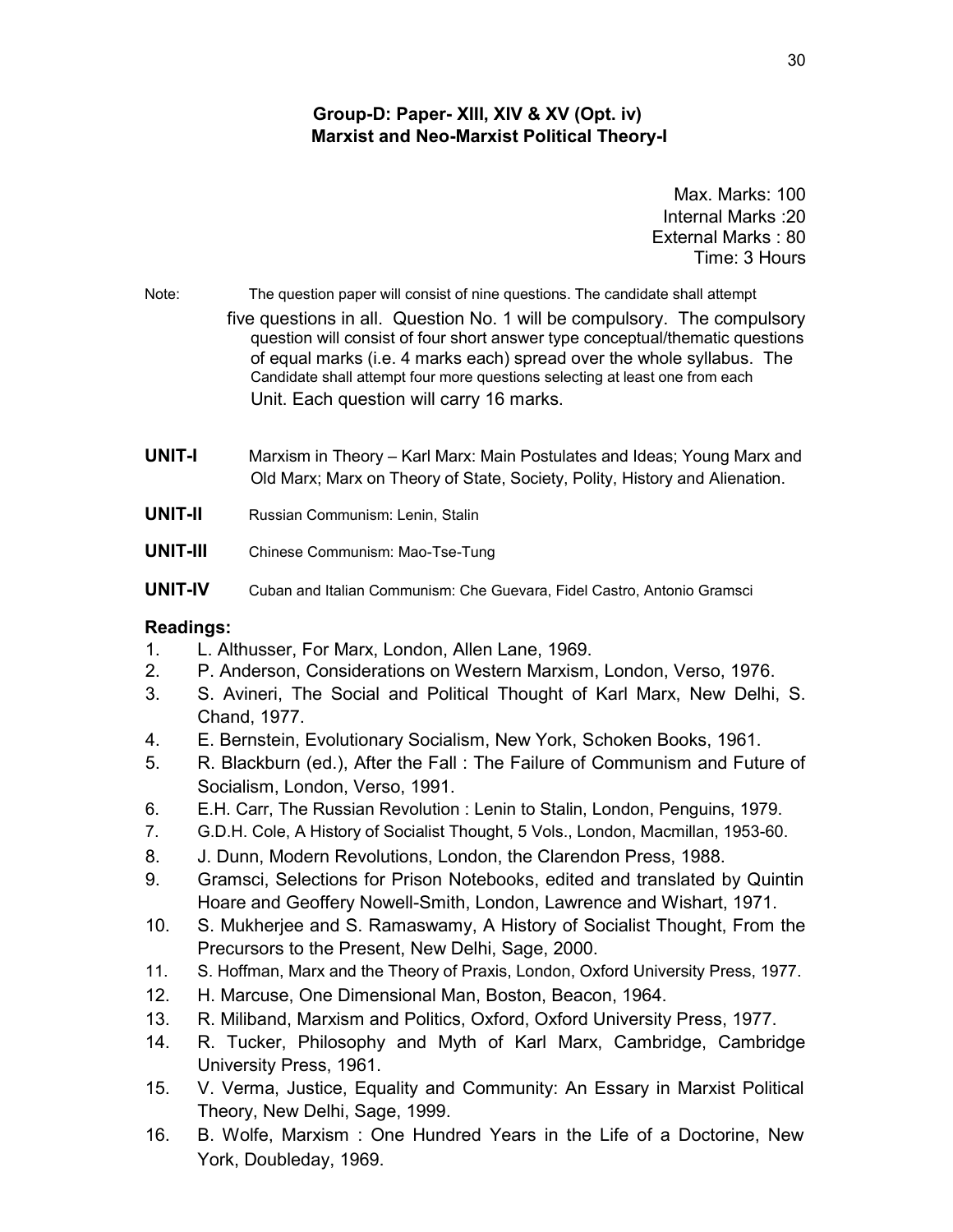# **B.P.S. MAHILA VISHWAVIDYALAYA, KHANPUR KALAN**

# **Department of Political Science M.A. (Final) Semester-IV w.e.f. 2016-17**

| Paper No.                      | <b>Nomenclature</b>                                                                | Max.         | <b>Time</b> |
|--------------------------------|------------------------------------------------------------------------------------|--------------|-------------|
|                                |                                                                                    | <b>Marks</b> |             |
| Paper-XVI                      | <b>Political Theory-II</b>                                                         | 100          | 3 Hrs.      |
| Paper-XVII                     | <b>Comparative Politics-II</b>                                                     | 100          | 3 Hrs.      |
|                                | Paper-XVIII, XIX & XX Three Papers may be chosen from any of the following Groups: |              |             |
|                                | Group A: Paper XVIII, XIX & XX                                                     |              |             |
| Option-(i)                     | India's Foreign Policy & Relations-II                                              | 100          | 3 Hrs.      |
| Option-(ii)                    | <b>International Law-II</b>                                                        | 100          | 3 Hrs.      |
| Option-(iii)                   | International Organization and Global Order Studies-II                             | 100          | 3 Hrs.      |
| Option-(iv)                    | South Asia in International Politics-II                                            | 100          | 3 Hrs.      |
|                                | Group B: Paper XVIII, XIX & XX                                                     |              |             |
| Option-(i)                     | Political Sociology: The Indian Context-II                                         | 100          | 3 Hrs.      |
| Option-(ii)                    | State Politics in India (with special reference to Haryana)-II                     | 100          | 3 Hrs.      |
| Option-(iii)                   | Democracy in India-II                                                              | 100          | 3 Hrs.      |
| Option-(iv)                    | Indian Political Economy-II                                                        | 100          | 3 Hrs.      |
|                                | Group C : Paper XVIII, XIX & XX                                                    |              |             |
| Option-(i)                     | Government & Politics of USA-II                                                    | 100          | 3 Hrs.      |
| Option-(ii)                    | USA and the World-II                                                               | 100          | 3 Hrs.      |
| Option-(iii)                   | <b>USA and Asia Pacific</b>                                                        | 100          | 3 Hrs.      |
| Option-(iv)                    | <b>USA and United Nations</b>                                                      | 100          | 3 Hrs.      |
| Group D: Paper XVIII, XIX & XX |                                                                                    |              |             |
| Option-(i)                     | <b>Ancient Indian Political Thought-II</b>                                         | 100          | 3 Hrs.      |
| Option-(ii)                    | Modern Indian Political Thought-II                                                 | 100          | 3 Hrs.      |
| Option-(iii)                   | Recent Trends in Liberalism                                                        | 100          | 3 Hrs.      |
| Option-(iv)                    | Marxist and Neo-Marxist Political Theory-II                                        | 100          | 3 Hrs.      |

\* The Three optional papers are to be chosen from the same group.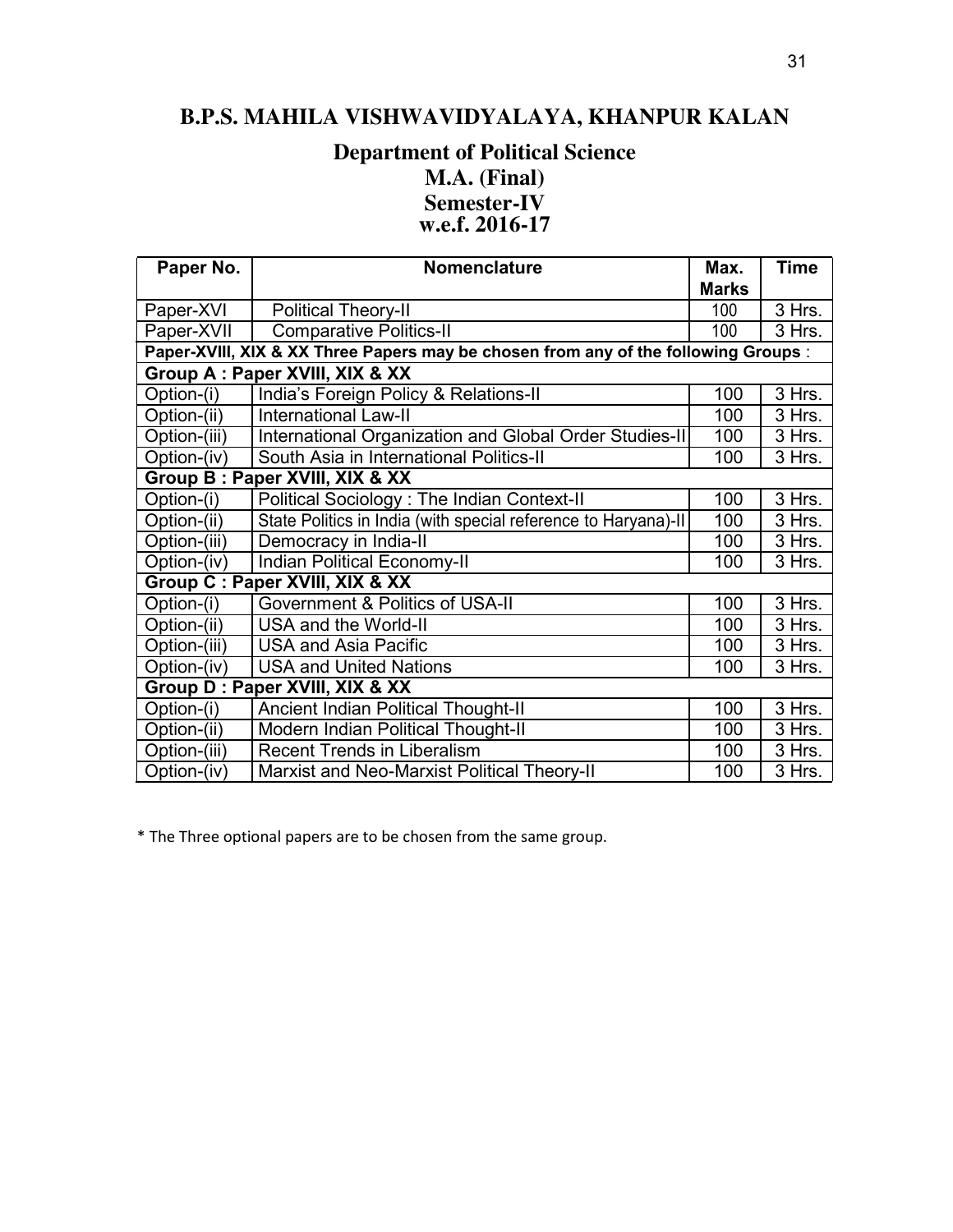## **Syllabus and Courses of Reading**

# **Paper-XVI (Compulsory) Political Theory-II**

Max. Marks: 100 Internal Marks :20 External Marks : 80 Time: 3 Hours

| Note: | The question paper will consist of nine questions. The candidate shall attempt                                                                                                                                                                                                                                                                                  |
|-------|-----------------------------------------------------------------------------------------------------------------------------------------------------------------------------------------------------------------------------------------------------------------------------------------------------------------------------------------------------------------|
|       | five questions in all. Question No. 1 will be compulsory. The compulsory<br>question will consist of four short answer type conceptual/thematic questions<br>of equal marks (i.e. 4 marks each) spread over the whole syllabus. The<br>Candidate shall attempt four more questions selecting at least one from each<br>Unit. Each question will carry 16 marks. |
|       |                                                                                                                                                                                                                                                                                                                                                                 |

- **UNIT-I** Concept of Ideology; End of Ideology Debate; End of History Debate.
- **UNIT-II** Post Modernism; Communitarianism, Green Political Theory (Environment); Feminism.
- **UNIT-III** Theories of Liberty, Equality, Justice & Democracy.
- **UNIT-IV** Theories of Change: Lenin, Mao & Gandhi.

- 1. Sir, I. Berlin, Does Political Theory Still Exist? In Philosophy, Politics and Society, 2nd series, ed. P. Laslett and W.G. Runciman, Oxford, Blackwell, 1964.
- 2. A.Cobban, 'The Decline of Political Theory,' Political Science Quarterly, 1953, LXVIII, pp. 321-337.
- 3. Dobson, Green Political Thought, London, Unwin Hyman, 1990.
- 4. Easton, The future of the postbehavioural phase in political science, in Contemporary Empirical Political Theory, K. R. Monroe (ed.), Berkeley, University of California Press, 1997.
- 5. Fukuyama, The End of History and the last Man, Harmondsworth, Penguins, 1992.
- 6. D. Germino, Beyond Ideology: The Revival of Political Theory, New York, Harper and Row, 1967.
- 7. R. E. Goodin, Green Political Theory, Cambridge, Polity Press, 1992.
- 8. A.Hacker, Political Theory: Philosophy, Ideology and Science, New York, Macmillan, 1961.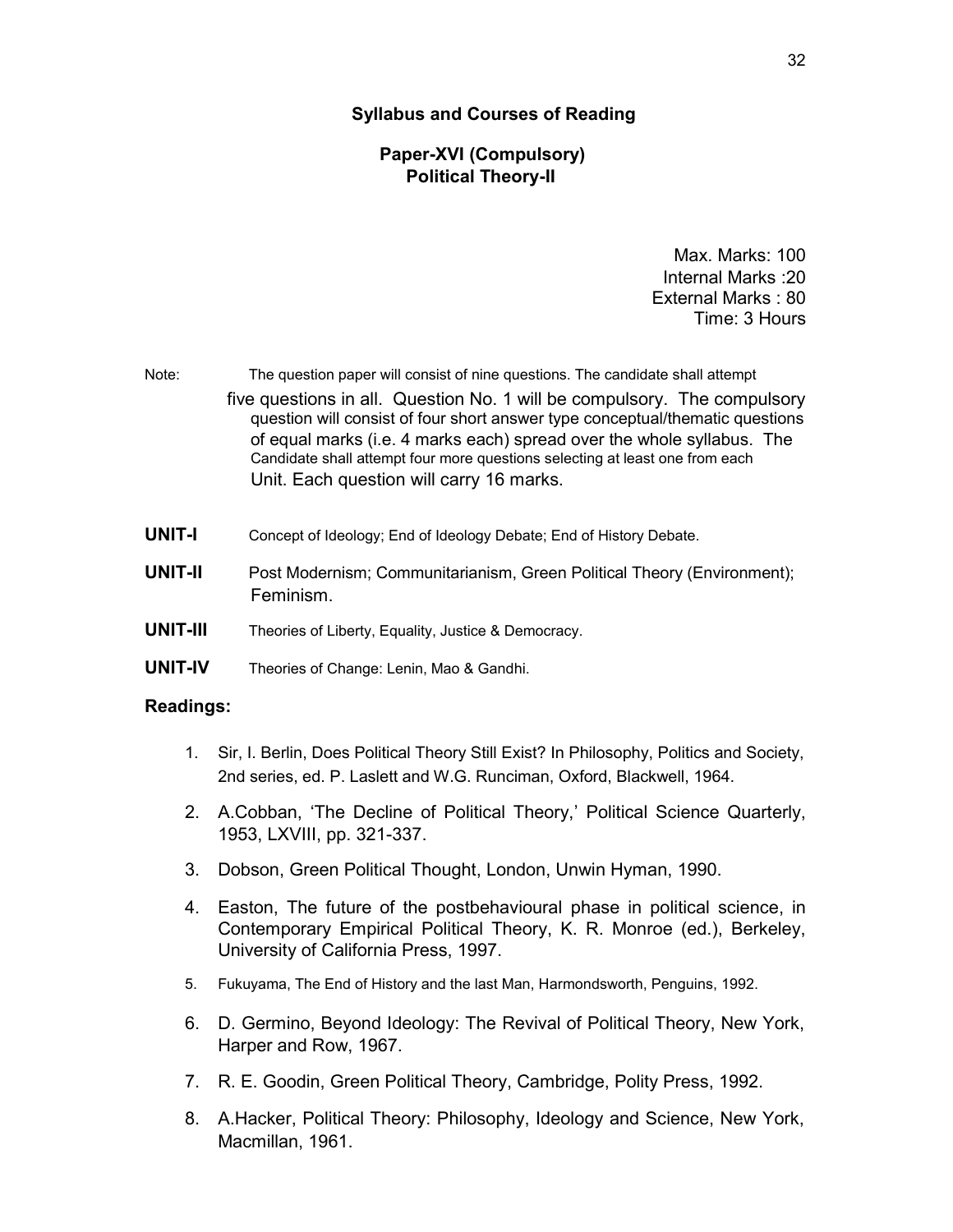- 9. D. Held, Political Theory Today, Cambridge, Polity Press, 1991.
- 10. A.Heywood, Political Theory: An Introduction, London, Macmillan, 1999.
- 11. S. Mulhall and A. Swift, Liberals and Communitarians, Oxford, Basil Blackwell, 1992.
- 12. G.H. Sabine, What is Political Theory?, Journal of Politics, 1939, 1(1).
- 13. Strauss, What is Political Philosophy and Other Studies? Glencoe, The Free Press, 1959.
- 14. R. J. Bernstein (ed.), Habermas and Modernity, Cambridge, Polity Press, 1985.
- 15. S. Benhabib, The Reluctant Modernism of Hannah Arendt, Thousand Oaks California, Sage, 1996.
- 16. R. Grant, Oakeshott, London, Claridge Press, 1990.
- 17. N. P. Barry, Hayek's Social and Economic Philosophy, London, Macmillan, 1979.
- 18. E Butler, Hayek : His Contribution to the Political and Economic Thought of Our Time, Hounslow, Temple Smith, 1983.
- 19. C. Kukathas, Hayek and Modern Liberalism, Oxford, The Clarendon Press, 1989.
- 20. J. Wolff (ed.), Robert Nozick : Property, Justice and the Minimal State, Oxford Polity with Basil Blackwell, 1991.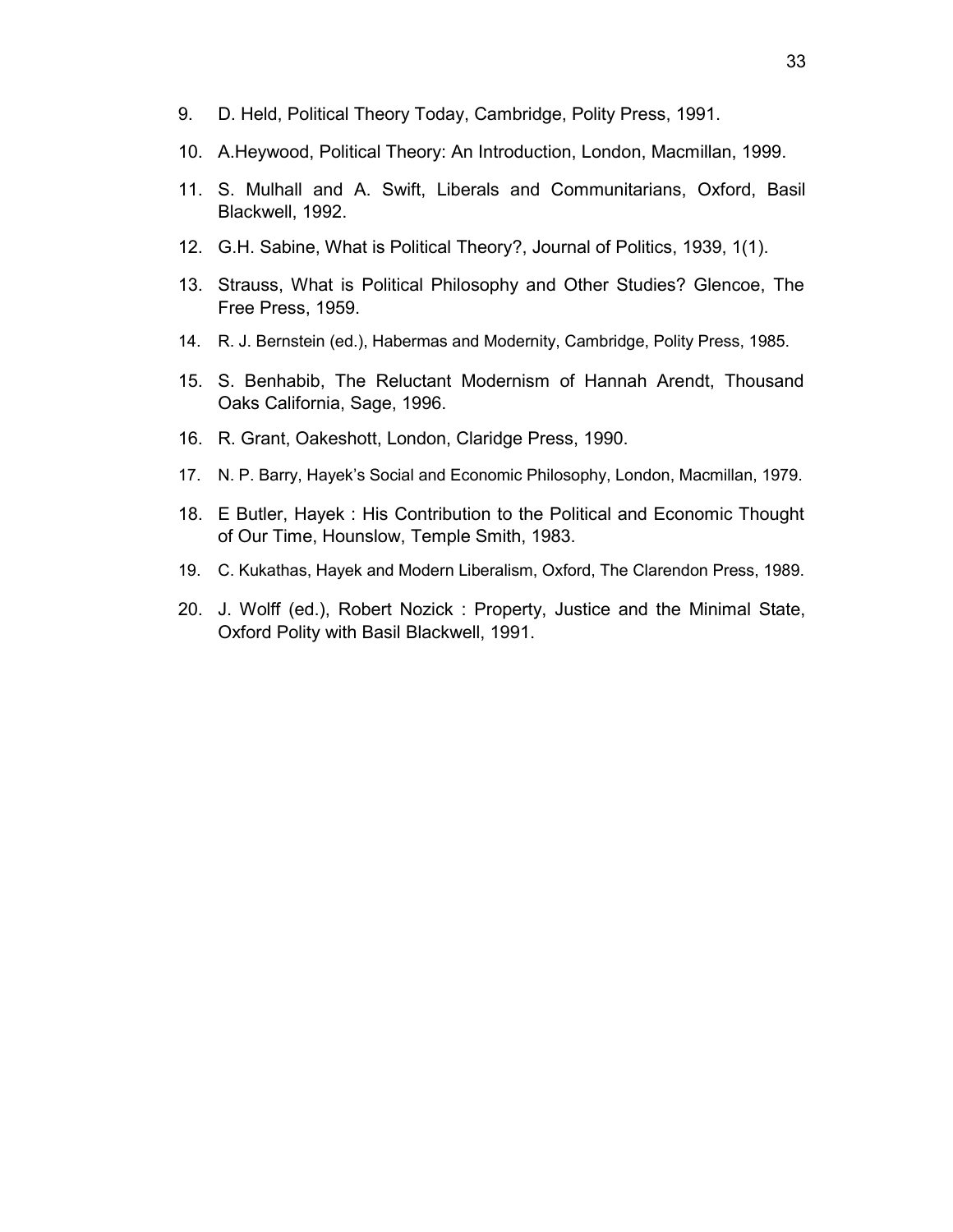# **Paper: XVII (Compulsory) Comparative Politics-II**

Max. Marks: 100 Internal Marks :20 External Marks : 80 Time: 3 Hours

| Note:    | The question paper will consist of nine questions. The candidate shall attempt<br>five questions in all. Question No. 1 will be compulsory. The compulsory<br>question will consist of four short answer type conceptual/thematic questions<br>of equal marks (i.e. 4 marks each) spread over the whole syllabus. The<br>Candidate shall attempt four more questions selecting at least one from each<br>Unit. Each question will carry 16 marks. |
|----------|---------------------------------------------------------------------------------------------------------------------------------------------------------------------------------------------------------------------------------------------------------------------------------------------------------------------------------------------------------------------------------------------------------------------------------------------------|
| Unit-I   | Political Elites, Party Systems, Pressure Groups.                                                                                                                                                                                                                                                                                                                                                                                                 |
| Unit-II  | Electoral Systems & Electoral Processes, Separation of Powers and Checks<br>and Balances.                                                                                                                                                                                                                                                                                                                                                         |
| Unit-III | Rule of Law, Judicial Review, Bureaucracy- Roles and Problems.                                                                                                                                                                                                                                                                                                                                                                                    |
| Unit-IV  | Theories of Social Change, Social and New Social Movements.                                                                                                                                                                                                                                                                                                                                                                                       |

- 1. G.A. Almond and J.S. Coleman, The Politics of the Developing Areas, Princeton NJ, Princeton University Press, 1960.
- 2. G.A. Almond, and S. Verba, The Civic Culture : Political Attitudes and Democracy in Five Nations, Princeton NJ, Princeton University Press, 1963.
- 3. G.A. Almond, Comparative Politics Today : A World View, 7th edn., New York, London, Harper/Collins, 2000.
- 4. D.E. Apter, The Politics of Modernization, Chicago, University of Chicago Press, 1965.
- 5. A.Bebler and J. Seroka (eds.), Contemporary Political Systems: Classifications and Typologies, Boulder Colerado, Lynne Reinner Publishers, 1990.
- 6. L.J.Cantori and A.H. Zeigler (ed.), Comparative Politics in the Post-Behaviouralist Era, London, Lynne Reinner Publisher, 1988.
- 7. O. Dunleavy and B.O' Leary, Theories of Liberal Democratic State, London, Macmillan, 1987.
- 8. R. Hauge and M. Harrop, Comparative Government and Politics. An Introduction, 5th edn., New York, Palgrave, 2001.
- 9. H. Finer, Theory and Practice of Modern Government, London, Methuen, 1969.
- 10. J.C. Johari, Comparative Political Theory: New Dimensions, Basic Concepts and Major Trends, New Delhi, Sterling, 1987.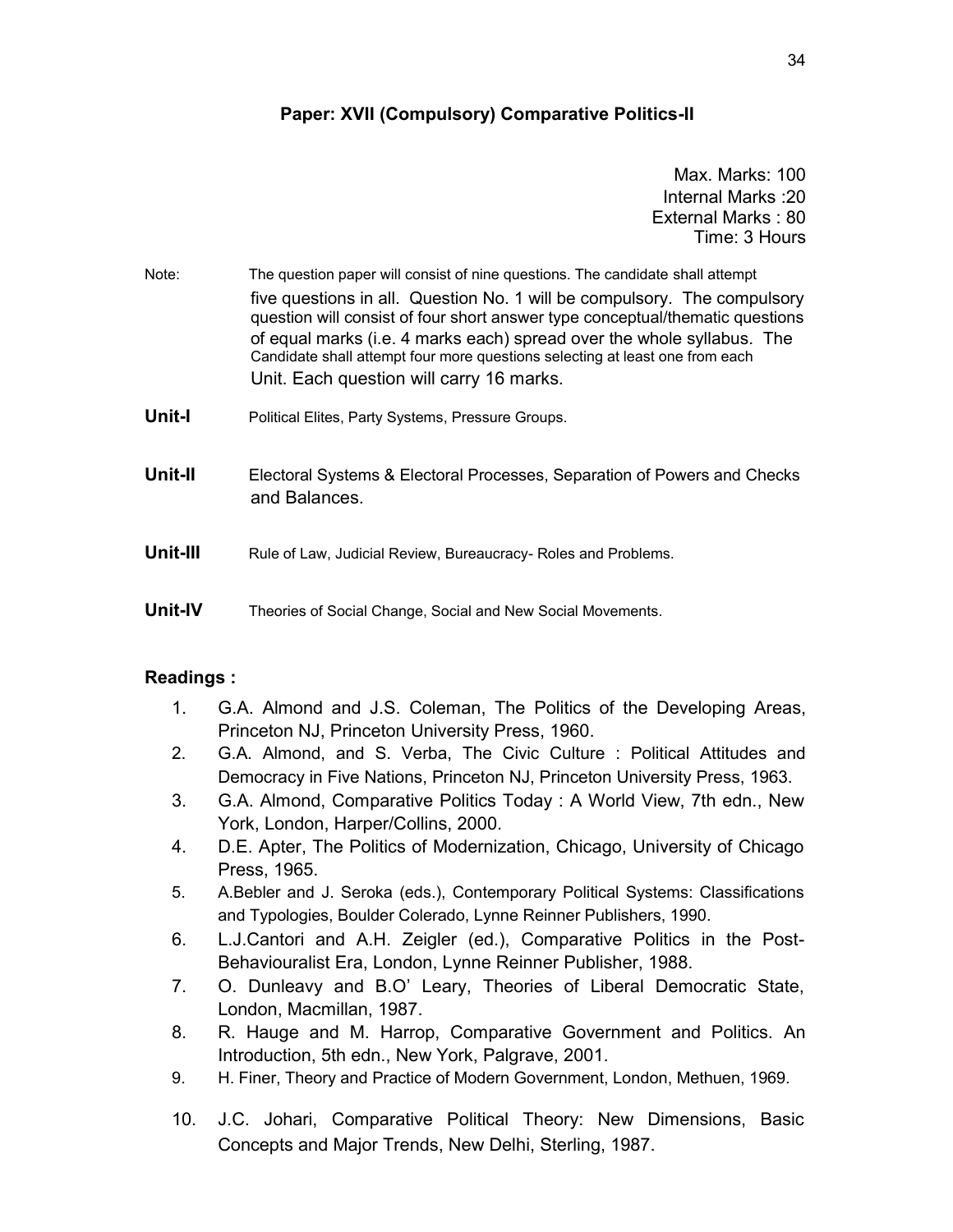- 11. K. Kumar, Revolution : The Theory and Practice of a European Idea, London, Weidenfeld and Nicolson, 1971.
- 12. R.C. Macridis, The Study of Comparative Government, New York, Doubleday, 1955.
- 13. R.C. Macridis and R.E. Ward, Modern Political Systems : Europe, and Asia, 2nd edn. Englewood Cliffs NJ, Prentice Hall, 1968.
- 14. J. Manor (ed.), Rethinking Third World Politics, London, Longman, 1991.
- 15. R.C. Macridis, Modern European Governments : Cases in Comparative Policy - Making, Englewood Cliffs NJ, Prentice Hall, 1968.
- 16. L.W. Pey (ed.), Communication and Political Development, Princeton NJ, Princeton University Press, 1963.
- 17. R.I. Rotberg (ed.), Politics and Political Change : A Journal of Inter-Disciplinary History Reader, Massachusetts, MIT Press, 2001.
- 18. H.J. Wiarda (ed.), New Developments in Comparative Politics, Boulder Colorado, Westview Press, 1986.
- 19. Prabir De, Comparative Politics, Pearson, New Delhi, 2012.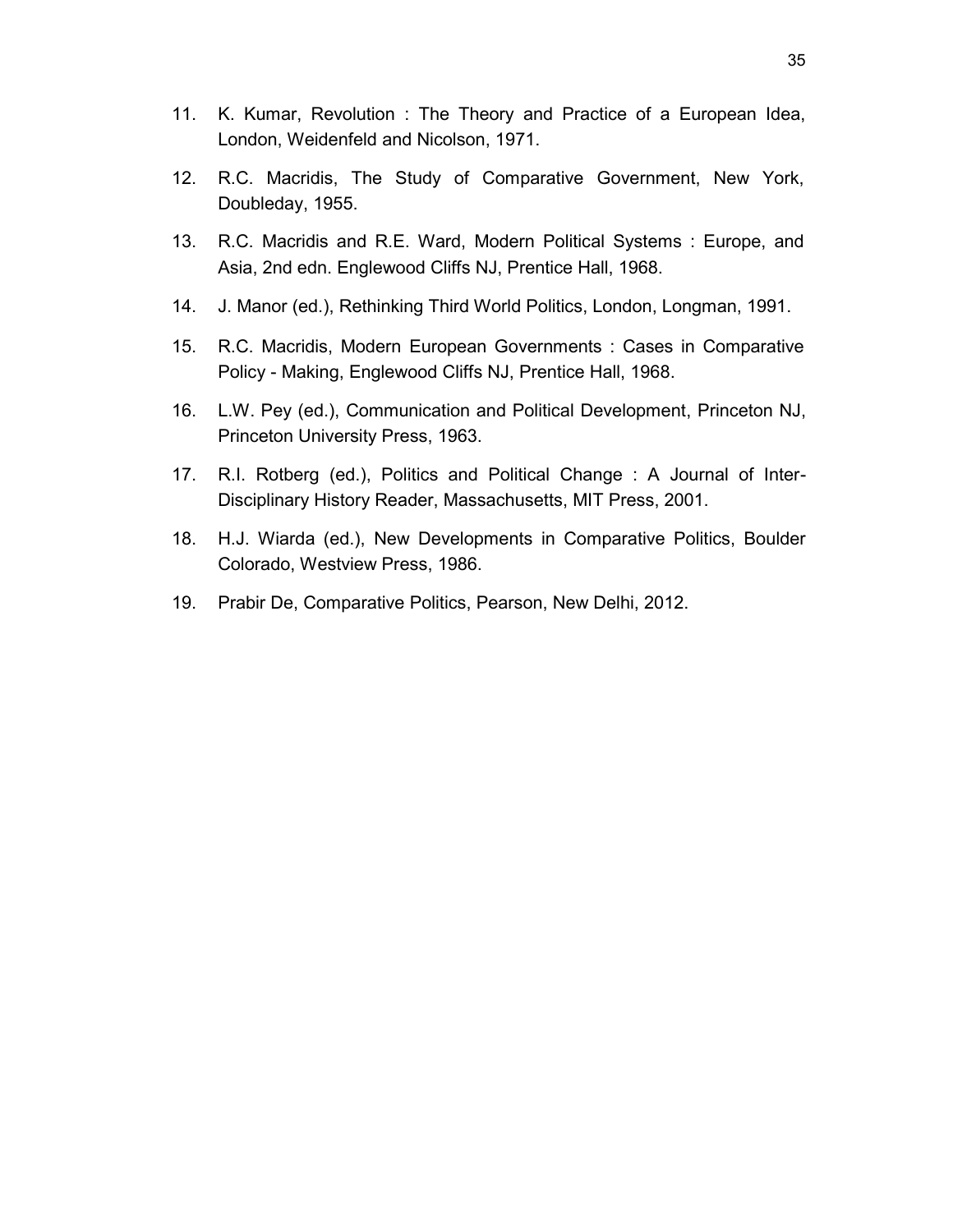# **Group-A: Paper- XVIII, XIX & XX (Opt. i) India's Foreign Policy & Relations-II**

Max. Marks: 100 Internal Marks :20 External Marks : 80 Time: 3 Hours

Note: The question paper will consist of nine questions. The candidate shall attempt

five questions in all. Question No. 1 will be compulsory. The compulsory question will consist of four short answer type conceptual/thematic questions of equal marks (i.e. 4 marks each) spread over the whole syllabus. The Candidate shall attempt four more questions selecting at least one from each Unit. Each question will carry 16 marks.

- **UNIT-I** India's Relations with Big Neighbours China and Pakistan
- **UNIT-II** Relations with Small Neighbours Bangladesh, Bhutan, Sri Lanka, Nepal
- **UNIT-III** Relations with Different Regions and Associations West Asia, Southeast Asia, Central Asian Republics. SAARC, ASEAN, NAM and UN.
- **UNIT-IV** Major Challenges to Foreign policy defence and Nuclear Policy, Human Rights, Cross Border Terrorism and Environmental Position, Assessment of Foreign Policy.

- 1. R.S. Yadav, *Bharat Ki Videsh Niti: Ek Vishleshan* (in Hindi), Pearson, New Delhi, 2012.
- 2. R.S. Yadav & Suresh Dhanda, eds., *India's Foreign Policy: Contemporary Trends,* New Delhi, Shipra, 2009.
- 3. R.S. Yadav (ed.), *India's Foreign Policy Towards 2000 A.D.,* New Delhi, Deep & Deep, 1993.
- 4. J.N. Dixit, *Across Border: Fifty Years of India's Foreign Policy,* New Delhi, 1999.
- 5. J. Bandhopahdyaya, *The Making of India's Foreign Policy*, Calcutta, Allied, 1979.
- 6. V.P. Dutt, *India's Foreign Policy in a Changing World,* New Delhi, Vikas, 1999.
- 7. N.K. Jha (ed.), *India's Foreign Policy in a Changing World,* New Delhi, South Asian Publishers, 2000.
- 8. H. Kapur, *India's Foreign Policy : 1947-1993,* New Delhi, Sage, 1994.
- 9. N. Jetley, *India's Foreign Policy : Challenges and Prospects,* New Delhi, Janaki Prakashan, 1985.
- 10. S. Mansingh (ed.), *India's Foreign Policy in the 21st Century,* New Delhi, Foreign Policy Institute, 1999.
- 11. R. Thakur, *Politics and Economics of India's Foreign Policy,* Delhi, Oxford University Press, 1993.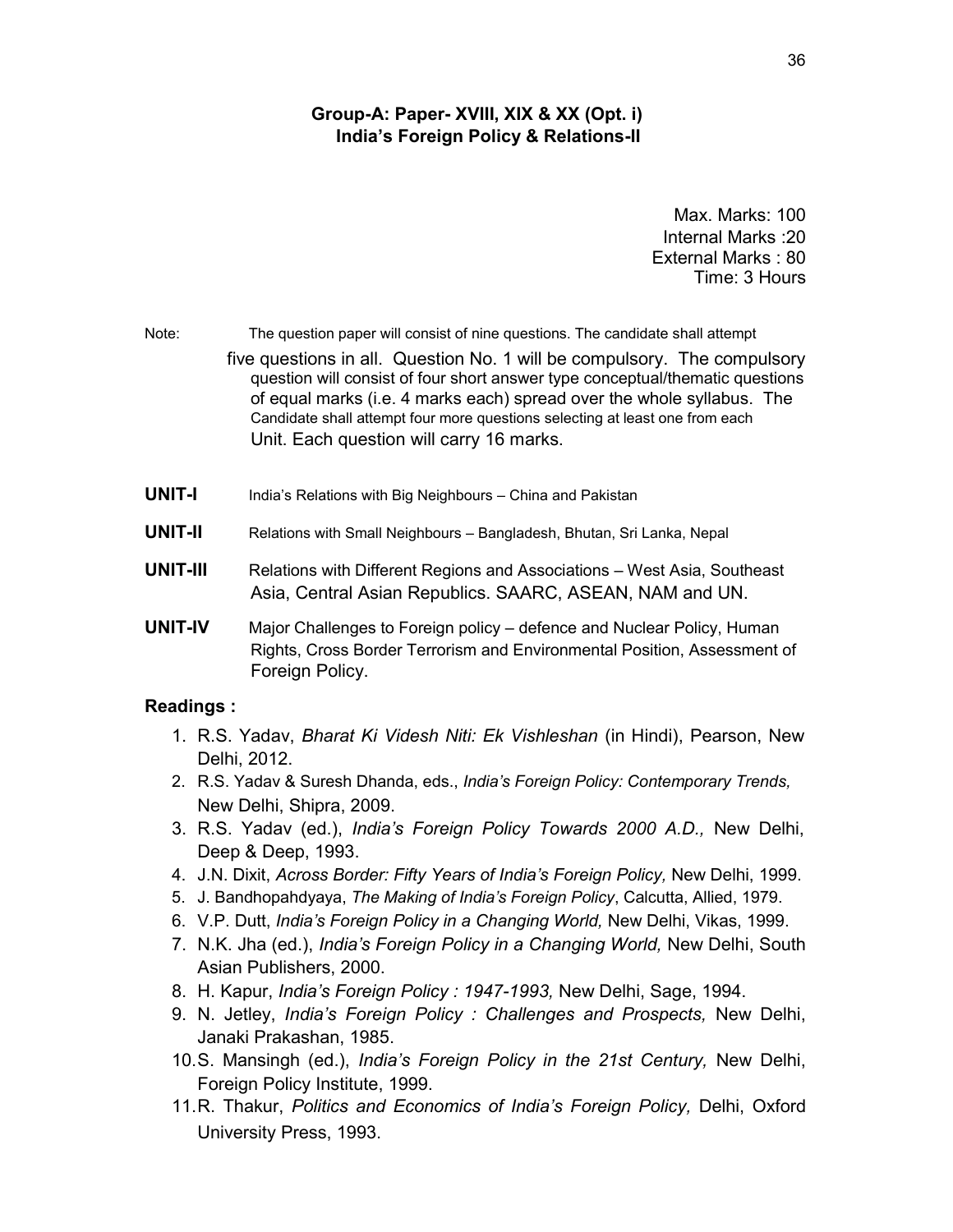- 12. C. Raja Mohan, *Crossing The Rubicon: The Shaping of India's New Foreign Policy,* New Delhi, Viking, 2003.
- 13. N.S. Sisodia & C. Uday Bhaskar, eds., *Emerging India: Security and Foreign Policy Perspective,* New Delhi, Promilla, 2007.
- 14. Rajen Harshe & K.M. Seethi, eds., *Engaging with the World: Critical Reflections on India's Foreign Policy,* New Delhi, Orientlongman, 2005.
- 15. Anand Mathur & Sohanlal Meena, eds., *India Profile in Polycentric World Order,* Jaipur, RBSA, 2008.
- 16. Annpurna Nantiyal, ed., *Challenges to India's Foreign Policy in the New Era,* New Delhi, 2006.
- 17. Atish Sinha & Madhup Mahota, eds., *Indian Foreign Policy: Challenges and Opportunities,* New Delhi, Academic, 2007.
- 18. Anjali Ghosh & others, *India's Foreign Policy*, Pearson, New Delhi, 2012.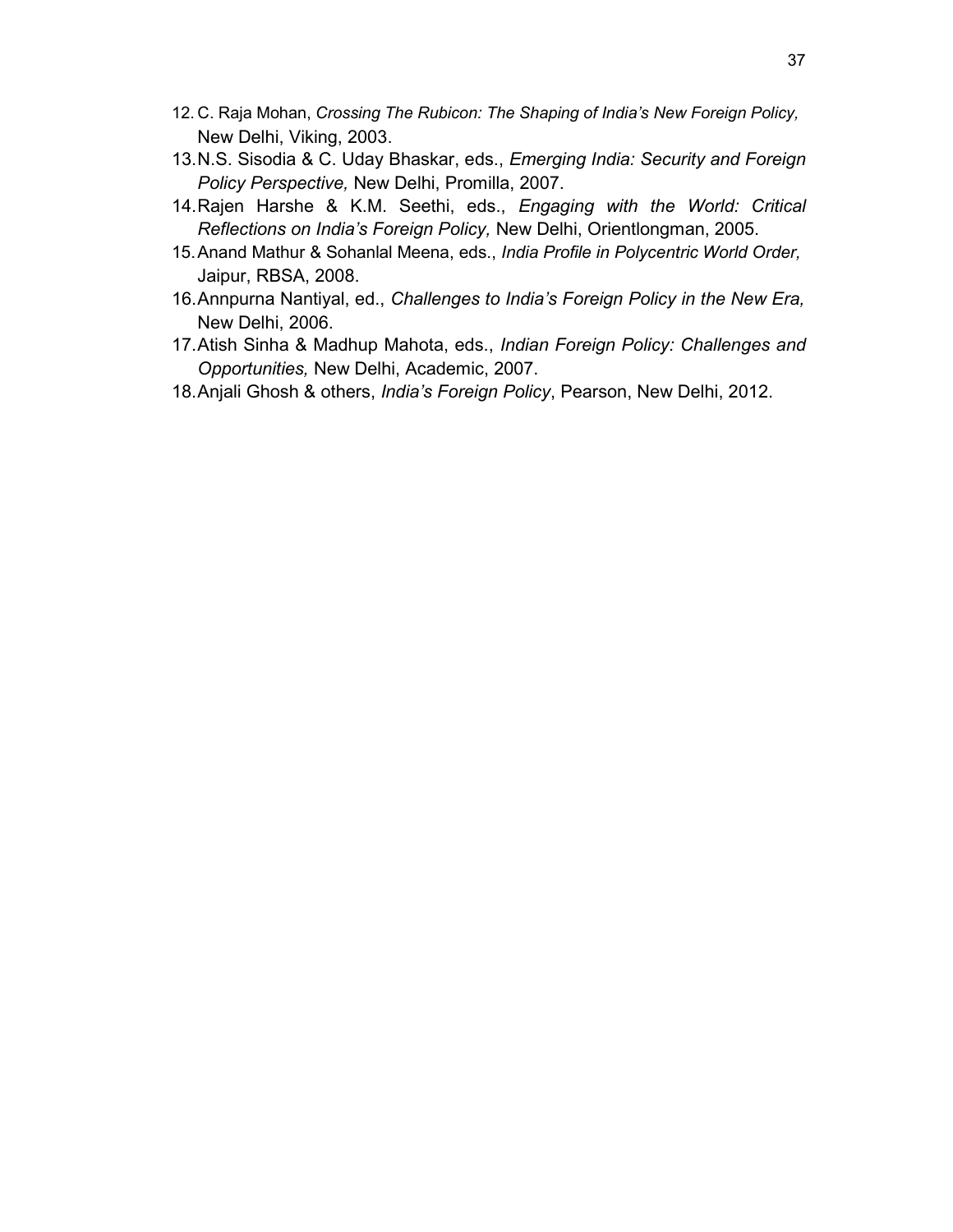# **Group-A: Paper- XVIII, XIX & XX (Opt. ii) International Law-II**

Max. Marks: 100 Internal Marks :20 External Marks : 80 Time: 3 Hours

Note: The question paper will consist of nine questions. The candidate shall attempt

- five questions in all. Question No. 1 will be compulsory. The compulsory question will consist of four short answer type conceptual/thematic questions of equal marks (i.e. 4 marks each) spread over the whole syllabus. The Candidate shall attempt four more questions selecting at least one from each Unit. Each question will carry 16 marks.
- **UNIT-I** War and its effects; Enemy Character; Means for Settlement of Disputes Amicable and Coercive.
- **UNIT-II** Laws of War Land, Aerial and Maritime Warfare, Legality of Instruments of Warfare.
- **UNIT-III** Termination of War, Treatment of POWs, War Crimes, Prize Courts.

Neutrality – Definition, Status, Rights and Duties, Blockade and Contraband.

**UNIT-IV** Cooperative Law – Laws of Sea, Laws of Outer Space and Environmental Conferences.

- 1. Brownline, Principles of Public International Law, Oxford, Clarendon Press, 1973, Second Edition.
- 2. C.G. Fenwick, International Law, Bombay, Vakils, 1971.
- 3. J.G. Starke, An Introduction to International Law, London, Butterworths, 1972.
- 4. P.E. Corbett, Law and Diplomacy, Princeton NJ, Princeton University Press, 1959.
- 5. K. Deutsc and S. Hoffman (ed.), The Relevance of International Law, Oxford, Clarendon Press, 1955.
- 6. L. Duguit, Law in the Modern State, New York, B.W. Huebsch, 1919.
- 7. W. Friedmann, The Changing Structure of International Law, New York, Columbia University Press, 1964.
- 8. H. Kelsen, Principles of International Law, New York, Rinehart and Co., 1952.
- 9. J. Mattern, Concepts of State, Sovereignty and International Law, Baltimore, Johns Hopkins Press, 1928.
- 10. L. Oppeheimer, International Law Vol. 1, 1969, Revised edn., Vol II, 1953.
- 11. J. Stone, Legal Controls of International Conflict, New York, Rinehart and Company, 1954.
- 12. C. de Visscher, Theory and Reality in Public International Law, Princeton NJ, Princeton University Press, 1957.
- 13. Sir J.F. Williams, Aspects of Modern International Law, New York, Oxford University Press, 1939.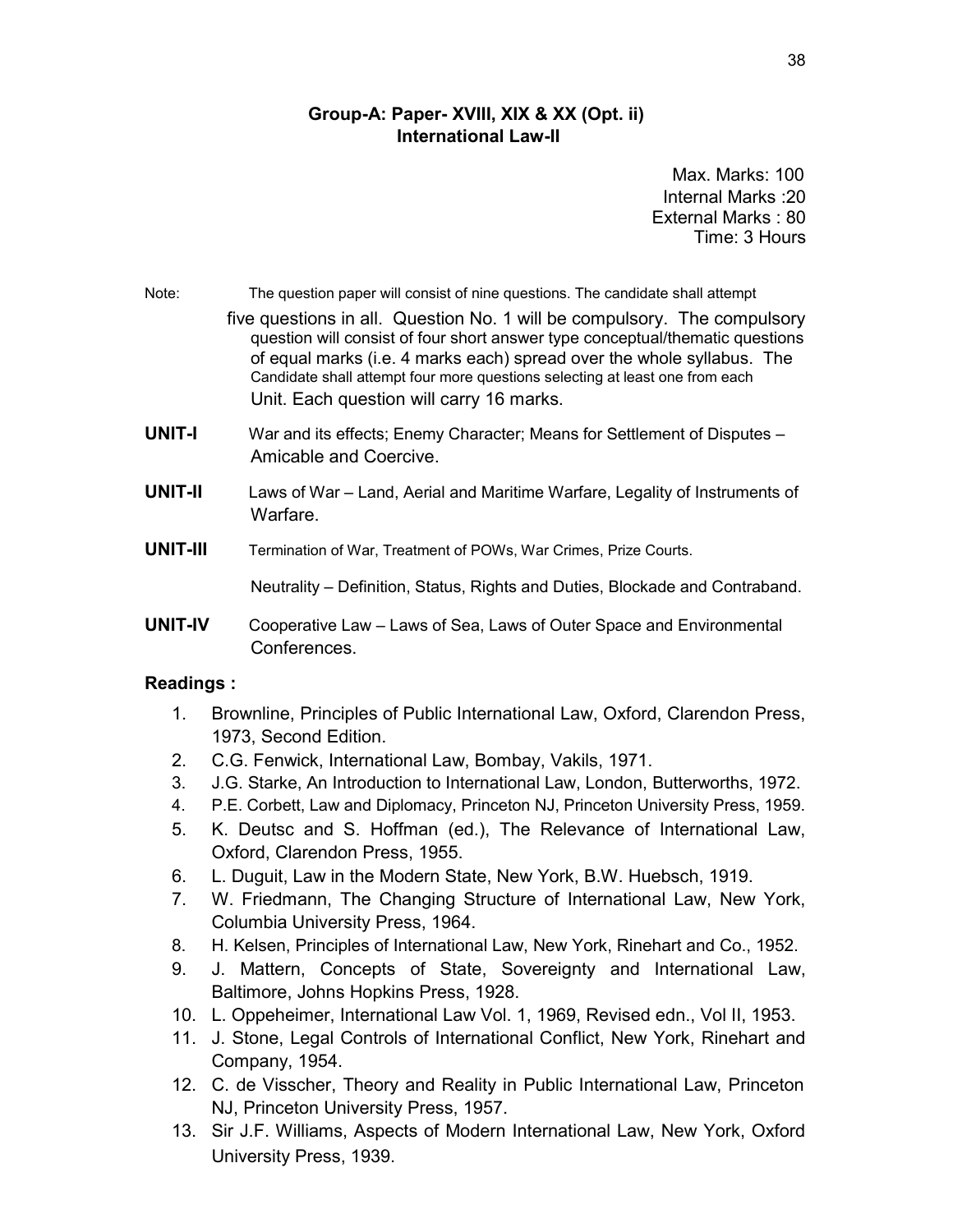## **Group-A: Paper- XVIII, XIX & XX (Opt. iii) International Organization and Global Order Studies-II**

Max. Marks: 100 Internal Marks :20 External Marks : 80 Time: 3 Hours

Note: The question paper will consist of nine questions. The candidate shall attempt five questions in all. Question No. 1 will be compulsory. The compulsory question will consist of four short answer type conceptual/thematic questions of equal marks (i.e. 4 marks each) spread over the whole syllabus. The Candidate shall attempt four more questions selecting at least one from each Unit. Each question will carry 16 marks.

- **UNIT-I** Approaches to International Organization: Disarmament, Preventive Diplomacy, Grand Debate, Trusteeship and Functional Approaches to Peace.
- **UNIT-II** International Organization and World Order Models: Assessment of World Order Models of Clark-Sohn, Richard Falk, Marxian, Mahatma Gandhi and Rajni Kothari.
- **UNIT-III** UN and Major International Crisis: Korean, Arab-Israel, Kashmir, Iraq
- **UNIT-IV** UN & Contemporary Issues: Human Rights, Environment, Gender & Terrorism, Revision of UN Charter; Assessment of UN System.

- 1. Richard K. Ashley, "The Eye of Power : The Politics of World Modelling," International Organization, Vol. 37, No. 3, 1983.
- 2. Inis Claude, Changing United Nations, New York, Random House, 1967.
- 3. Inis Claude, Swords into ploughshares : The Problems and Progress of International organisations, New York, Random House, 1971.
- 4. S.J.R. Bilgrami, International Organisation, New Delhi, Vikas, 1971.
- 5. E. Laurd, A History of the United Nations, London, Macmillan, 1989.
- 6. R.C. Angell, The Quest for World Order, Ann Arbor, University of Michigan Press, 1979.
- 7. A.L. Bennett, International Organizations : Principles and Issues, Englewood Cliffs NJ, Prentice Hall, 1977.
- 8. H.G. Nicholas, The UN as a Political Institution, Oxford, Oxford University Press, 1975.
- 9. W.H. Lewis (ed.), The Security Role of the United Nations, New York, Praegar, 1991.
- 10. Ronald Meltzer, "Restructuring the UN System, Institutional Reform, Efforts in the Context of North-South Relations," International Organization, vol. 32, No. 4, 1978.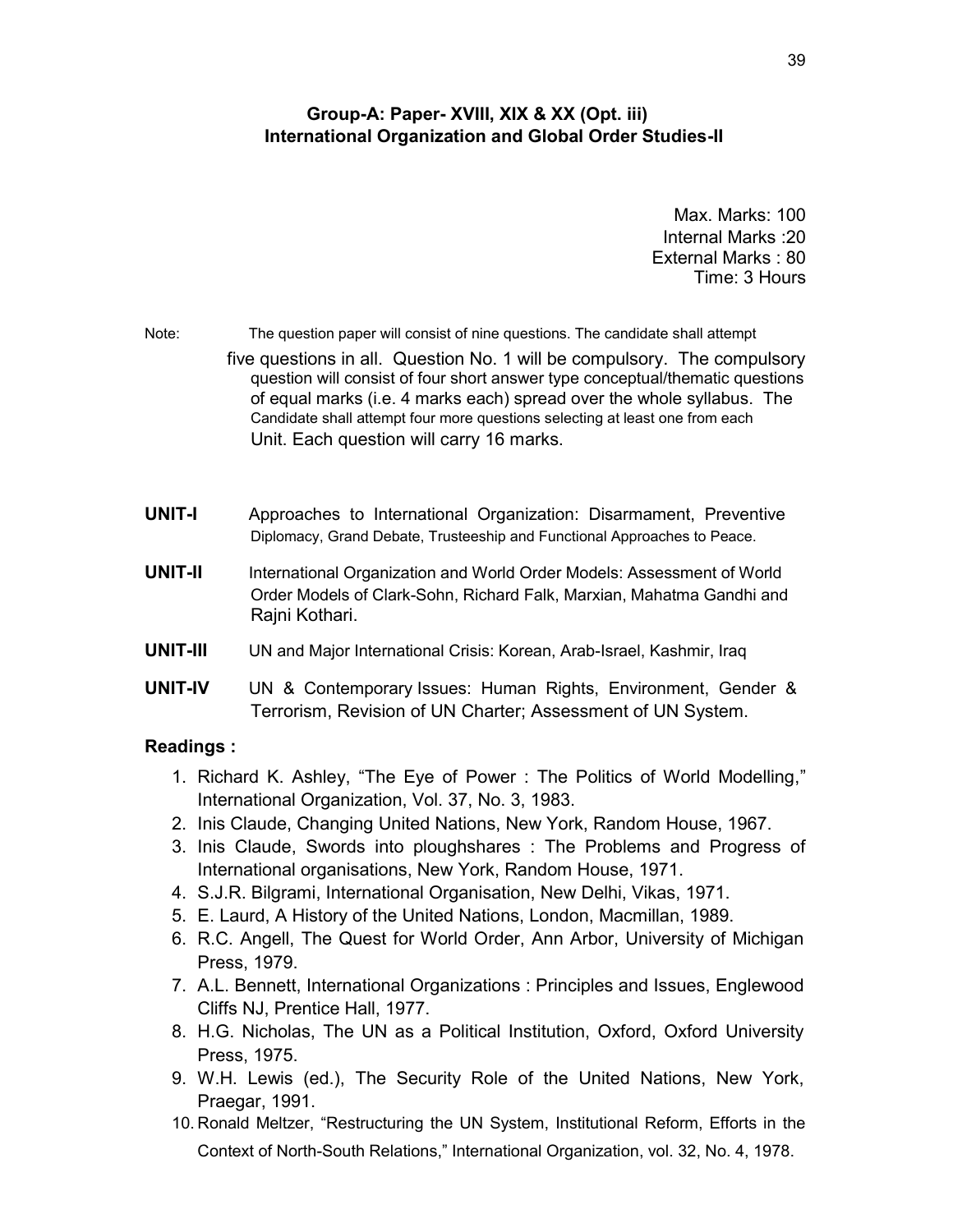- 11. Ronald Yalem, "Conflicting Approaches to World Order," Alternatives, Vol. 5, 1979-1980.
- 12. P. Baehr and L. Gordenker, The United Nations in the 1990s, London, Oxford University Press, 1992.
- 13. Rikhey, Strengthening UN Peace keeping, London, Hurst and Co., 1993.
- 14.K. P. Saxena, Reforming the United Nations : The Challenge and Relevance, New Delhi, Sage, 1993.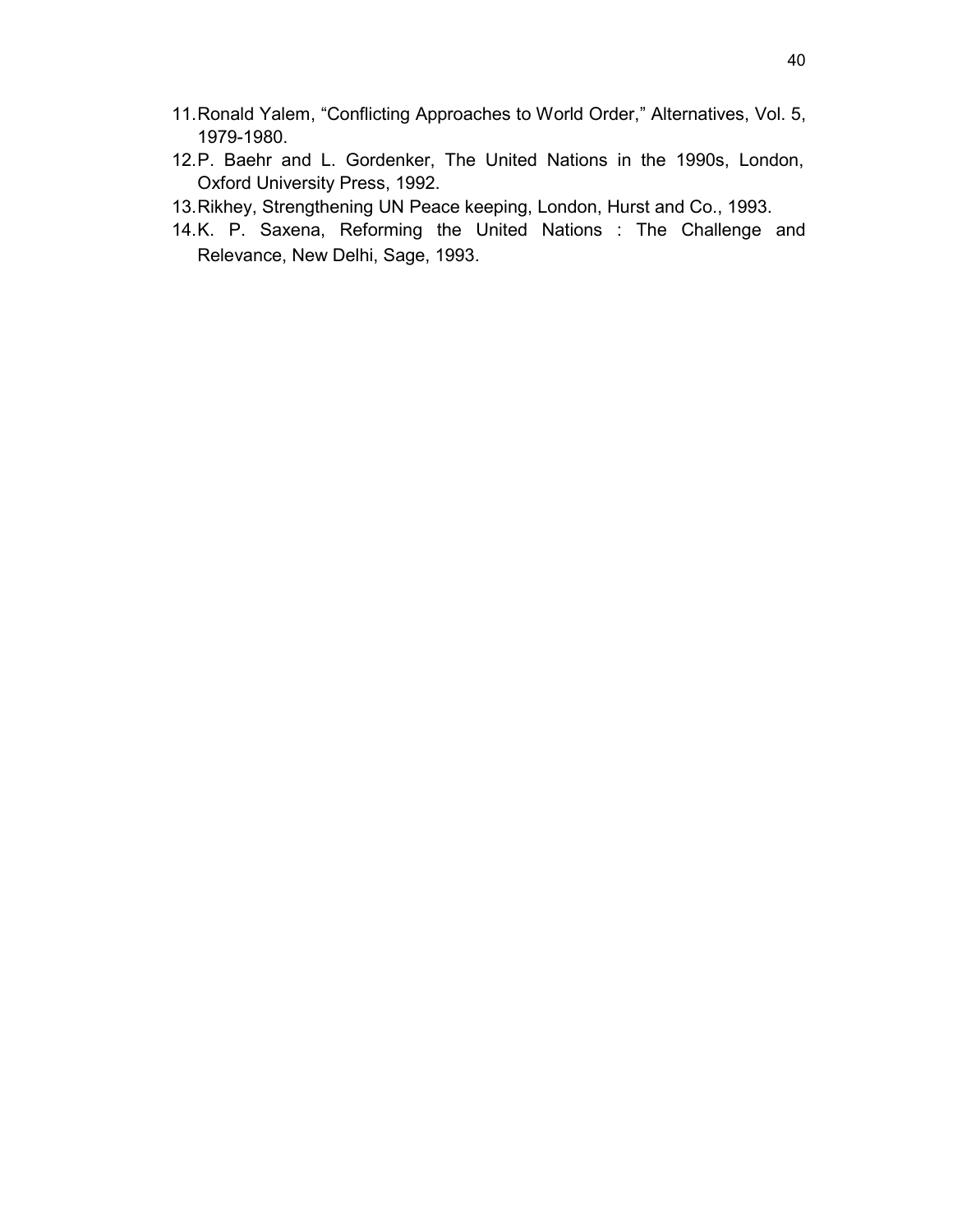## **Group-A: Paper- XVIII, XIX & XX (Opt. iv) South Asia in International Politics-II**

Max. Marks: 100 Internal Marks :20 External Marks : 80 Time: 3 Hours

Note: The question paper will consist of nine questions. The candidate shall attempt

five questions in all. Question No. 1 will be compulsory. The compulsory question will consist of four short answer type conceptual/thematic questions of equal marks (i.e. 4 marks each) spread over the whole syllabus. The Candidate shall attempt four more questions selecting at least one from each Unit. Each question will carry 16 marks.

- **UNIT-I** Globalization and Its Impact on South Asia
- **UNIT-II** South Asian Development in Comparative Perspective
- **UNIT-III** Perspectives on National Security in South Asia
- **UNIT-IV** Efforts Towards Conflict Resolution and Future Prospects.

- 1. Sugata Bose and Ayesha Jalal, *Modern South Asia: History, Culture, Political Economy* (Delhi: OUP, 1999).
- 2. Ayesha Jalal, *Democracy and Authoritarianism in South Asia* (New Delhi: CUP, 1995).
- 3. P.R. Chari (ed.), *Perspectives on National Security in South Asia: In Search of a New Paradigm* (New Delhi: Manohar, 1999).
- 4. Sridhar K. Khatri and G.W. Kueck (eds.), *Terrorism in South Asia* (Delhi: Shipra Pub., 2003).
- 5. Raja Menon, *A Nuclear Strategy for India* (New Delhi: Sage, 2000).
- 6. George Perkovich, *India's Nuclear Bomb* (Delhi: OUP, 2001).
- 7. Robbie Robertson, *The Three Waves of Globalization* (London: Zed Books, 2003).
- 8. Linda Racioppi, *Soviet Policy towards South Asia since 1970* (Cambridge: CUP, 1994).
- 9. Dilip H. Mohite and Amit Dholakia (eds.), *India and the Emerging World Order* (New Delhi: Kalinga Pub., 2001).
- 10. Lars Blinkenberg, *India – Pakistan: The History of Unsolved Conflicts,* Vol. 1&2 (Odense: Odense University Press, 1998).
- 11. K. Ahuja, H. Coppens and Hermen van der Wusten (eds.), *Regime Transformations and Global Realignments* (New Delhi: Sage, 1993).
- 12. Mohammad Ayoob (ed.), *Conflict and Intervention in the Third World* (New Delhi: Vikas Pub., 1980).
- 13. A.P. Rana, *The Imperatives of Nonalignment* (Delhi: The Macmillan Company of India Ltd., 1976).
- 14. J.N. Dixit, *India's Foreign Policy* 1947 2003 (New Delhi: Picus Books, 2003).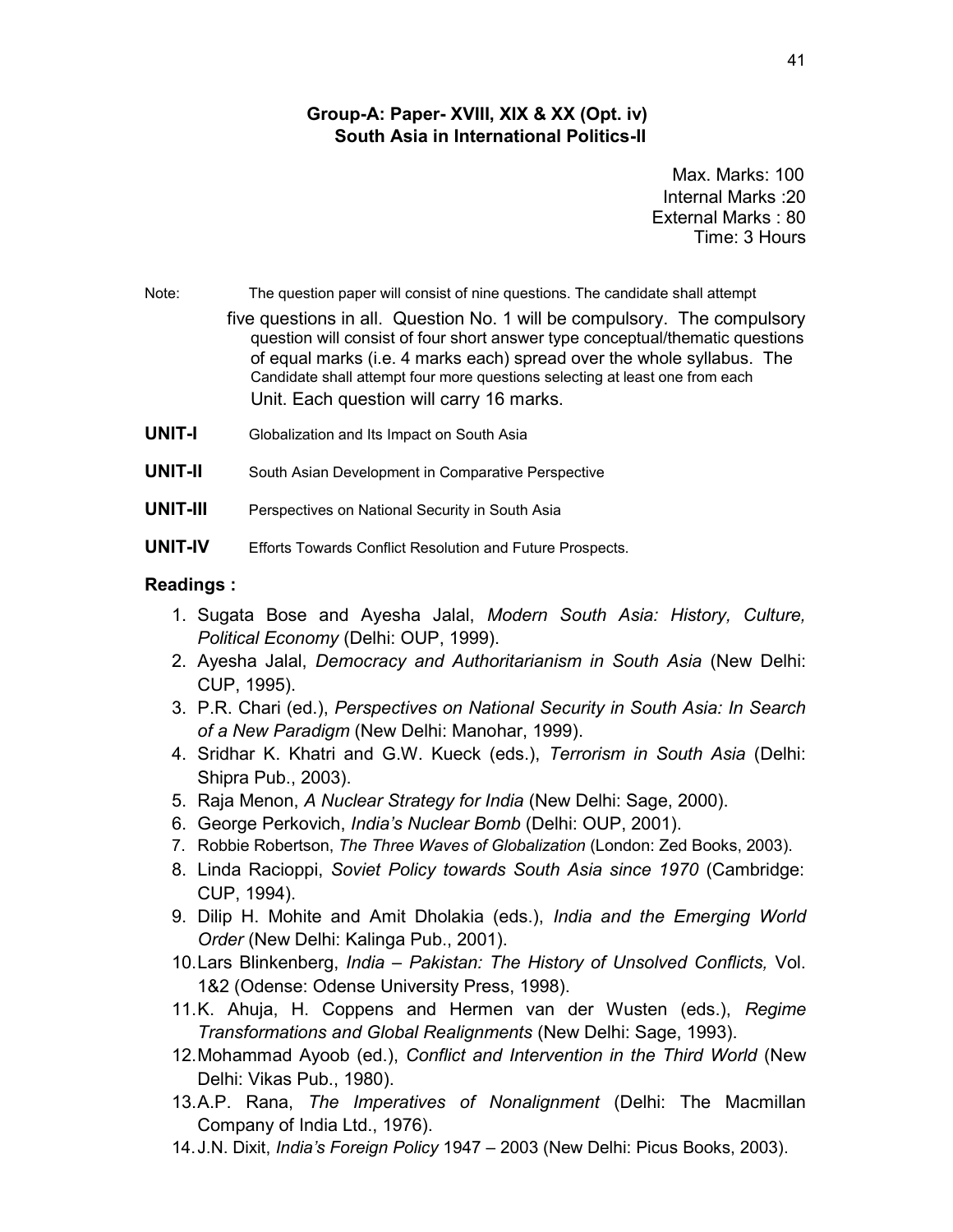# **Group-B: Paper- XVIII, XIX & XX (Opt. i) Political Sociology: The Indian Context-II**

Max. Marks: 100 Internal Marks :20 External Marks : 80 Time: 3 Hours

| Note: | The question paper will consist of nine questions. The candidate shall attempt                                                                                                                                                                                                                                                                                  |
|-------|-----------------------------------------------------------------------------------------------------------------------------------------------------------------------------------------------------------------------------------------------------------------------------------------------------------------------------------------------------------------|
|       | five questions in all. Question No. 1 will be compulsory. The compulsory<br>question will consist of four short answer type conceptual/thematic questions<br>of equal marks (i.e. 4 marks each) spread over the whole syllabus. The<br>Candidate shall attempt four more questions selecting at least one from each<br>Unit. Each question will carry 16 marks. |
|       |                                                                                                                                                                                                                                                                                                                                                                 |

- **UNIT-I** Political Culture Meaning, Nature and Types, Political Culture in India, Political Socialization in India: Leadership, Masses and Social Mobility, State Power
- **UNIT-II** Social Differentiation and Democracy in India: Ethnic, Communal, Language and Regional Differentiations; The Rural-Urban Divide.

Socio-Cultural Ethos; Social Change in India – Sanskritization, Westernization and Secularization, Tradition and Modernity, Post-Modernity.

- **UNIT-III** Society, State and Politics in Contemporary India; Regionalization of Politics; Role of Political Parties; Pressure Groups and Interest Groups.
- **UNIT-IV** Forms of Political Dissent and Protest, Terrorism and Politics of Violence, Role of Clergy in Politics; Role of Foreign Elements Influencing the Society, State and Politics. NGO's – Role, Function and Limitations.

- 1. G.A. Almond and S. Verba, The Civic Culture, Princeton NJ, Princeton University Press, 1963.
- 2. S. Bayly, Caste, Society and Politics in India from the Eighteenth Century to the Modern Age, Cambridge, Cambridge University Press, 1999.
- 3. R. Bendix, and S.M. Lipset, Class, Status and Power, 2nd edn., New York, The Free Press, 1966.
- 4. P.R. Brass, Caste, Faction and Party in Indian Politics, Vols. 2, Delhi, Chankya Publication, 1984-85.
- 5. P.R. Brass, Ethnicity and Nationalism : Theory and Comparison, New Delhi, Sage, 1991.
- 6. R.E. Dawson and K. Prewitt, Political Socialization, Boston, Little Brown, 1969.
- 7. A.R. Desai, State and Society in India : Essays in Dissent, Bombay, Popular, 1974.
- 8. M. Galanter, Competing Equalities : Law and the Backward Classes in India, Berkley, University of California Press, 1983.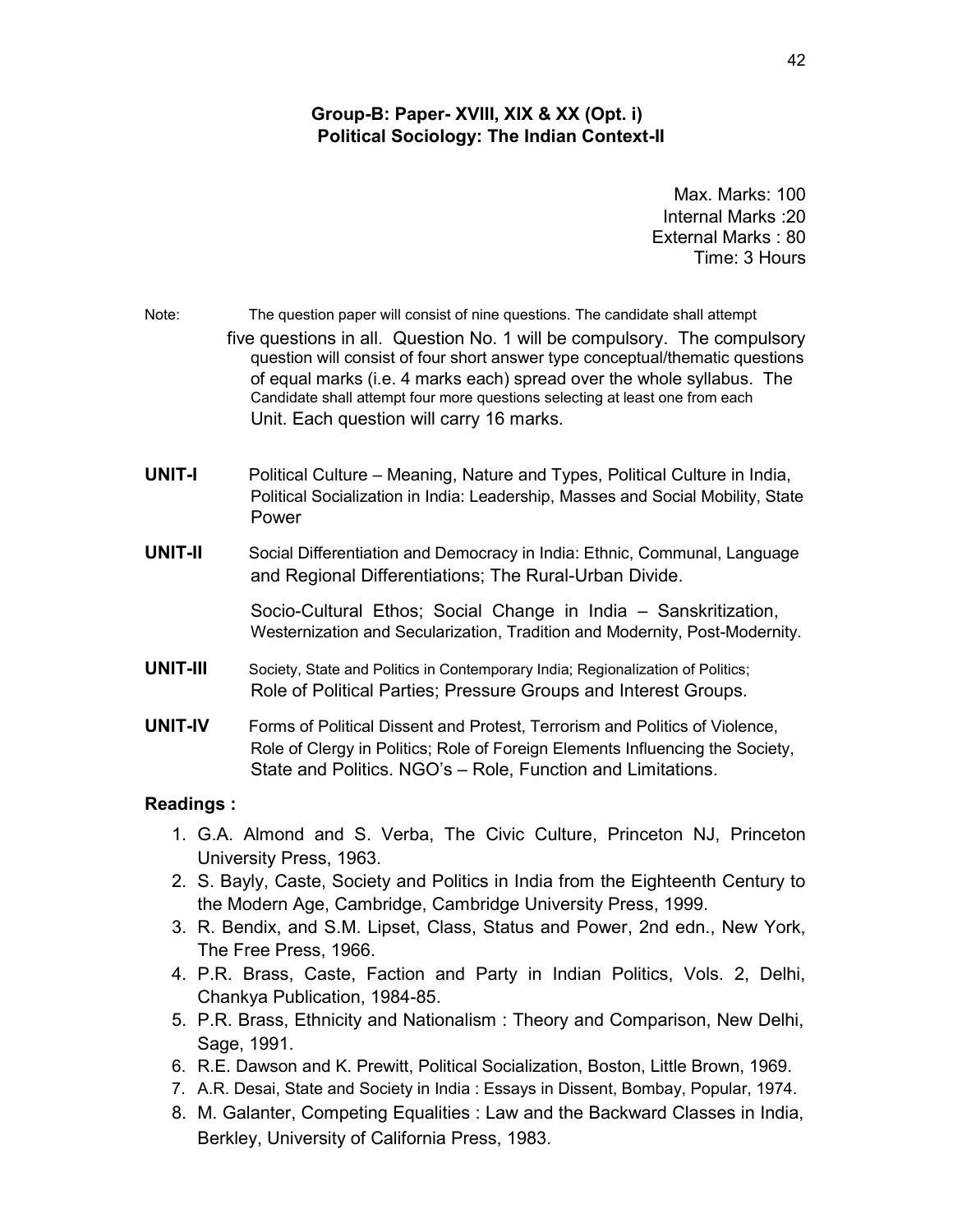- 9. M. Janowitz, Political Conflict : Essays in Political Sociology, New York, New Viewpoints, Watts, 1970.
- 10. R. Kothari, Caste and Politics in India, New Delhi, Orient Longman, 1970.
- 11. R. Kothari, Politics in India, New Delhi, Orient Longman, 1970.
- 12. R. Kothari, Democratic Polity and Social Change in India, Delhi, Allied, 1976.
- 13. L.Milbrath, Political Participation, Skokie Illinois, Rand-McNally, 1965.
- 14. T.K. Oomen, Protest and Change : Studies in Social Movements, New Delhi, Sage, 1990.
- 15. M.N. Srinivas, Caste in Modern India and Other Essays, Bombay, Asia Publishing House, 1962.
- 16. M.N. Srinivas, The Cohesive Role of Sanskritization and Other Essays, Delhi, Oxford University Pres, 1989.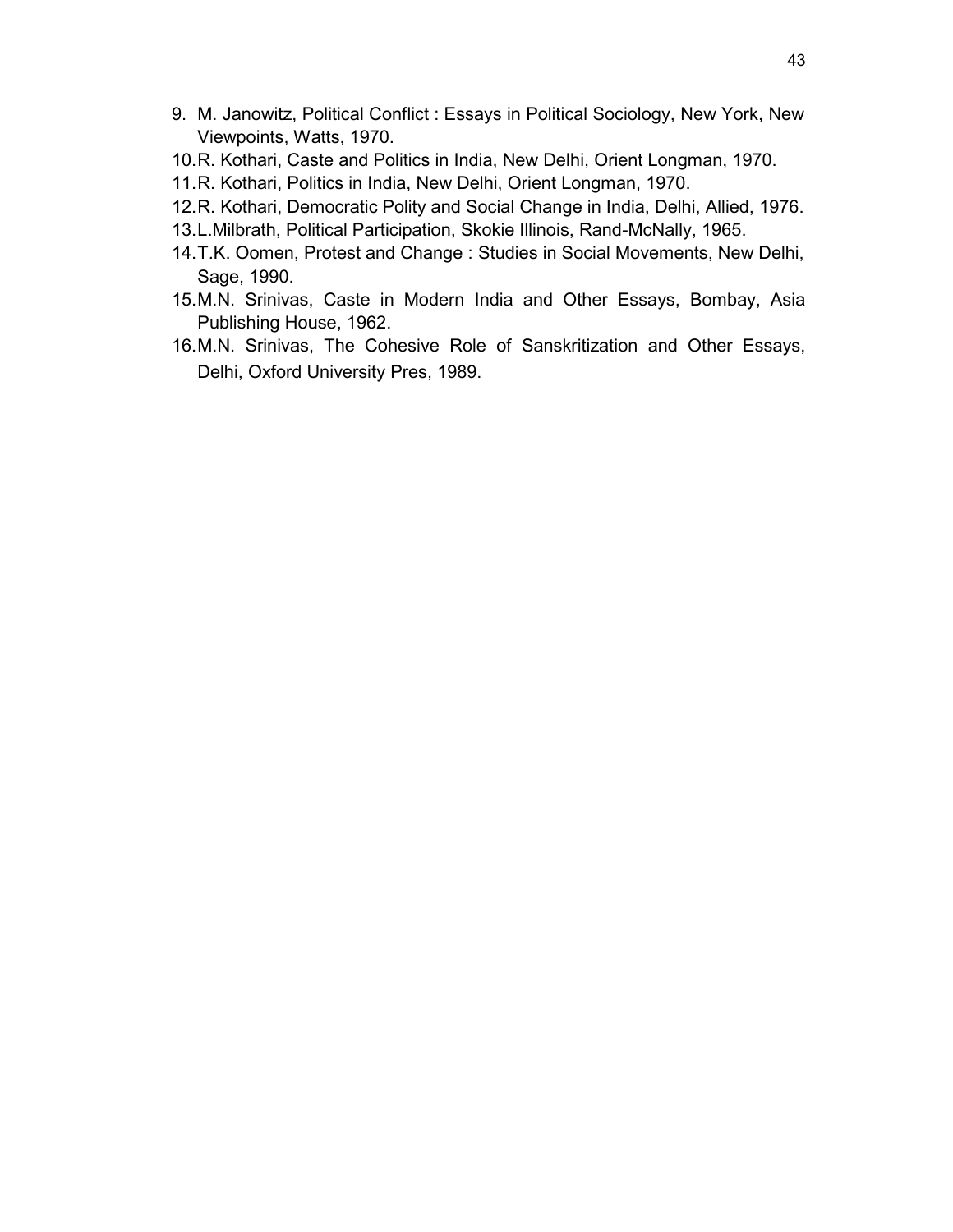## **Group-B: Paper- XVIII, XIX & XX (Opt. ii) State Politics in India (with special reference to Haryana)-II**

Max. Marks: 100 Internal Marks :20 External Marks : 80 Time: 3 Hours

| Note: | The question paper will consist of nine questions. The candidate shall attempt                                                                                                                     |
|-------|----------------------------------------------------------------------------------------------------------------------------------------------------------------------------------------------------|
|       | five questions in all. Question No. 1 will be compulsory. The compulsory<br>question will consist of four short answer type conceptual/thematic questions                                          |
|       | of equal marks (i.e. 4 marks each) spread over the whole syllabus. The<br>Candidate shall attempt four more questions selecting at least one from each<br>Unit. Each question will carry 16 marks. |
|       |                                                                                                                                                                                                    |

- **UNIT-I** Regionalism in India, Rise of Regional Parties Causes and Impact on State Politics.
- **UNIT-II** State Autonomy: Concept, Rajamannar Committee Report, Arguments for and Against State Autonomy.

Centre-State Relations: Area of Conflict, Sarkaria Commission's Report.

- **UNIT-III** Office of the Governor, Governor's Discretionary Powers, Politics of President's Rule in the States.
- **UNIT-IV** Panchayati Raj System in India and Its Impact on State Politics, Politics of Party Splits and Merger.

- 1. G. Austin, The Indian Constitution: Corner Stone of a Nation, Oxford, Oxford University Press, 1966.
- 2. A.Chanda, Federalism in India : A Study of Union-State Relations, London, George Allen & Unwin, 1965.
- 3. P.Chatterjee (ed.), States and Politics in India, Delhi, Oxford University Press, 1997.
- 4. A.Kohli, Democracy and Discontent : India's Growing Crisis of Governability, Cambridge, Cambridge University Press, 1991.
- 5. R. Kothari, Politics in India, New Delhi, Orient Longman, 1970.
- 6. I.Narain (ed.), State Politics in India, Meerut, Meenakshi Parkashan, 1967.
- 7. S. Pai, State Politics : New Dimensions : Party System, Liberalization and Politics of Identity, Delhi, 2000.
- 8. Prem Choudhary, Punjab Politics The Role of Sir Chhotu Ram, Delhi, Vikas, 1984.
- 9. S.C. Mittal, Haryana : A Historical Perspective, New Delhi, Atlantic Publishers, 1986.
- 10. K.C. Yadav, Hayana Ka Itihas, 3 Volumes, New Delhi, Macmillan India Ltd., 1981.
- 11. P.D. Sharma, Legislative Elite in India : A Study in Political, Socialization, Kurukshetra, Vishal, 1984.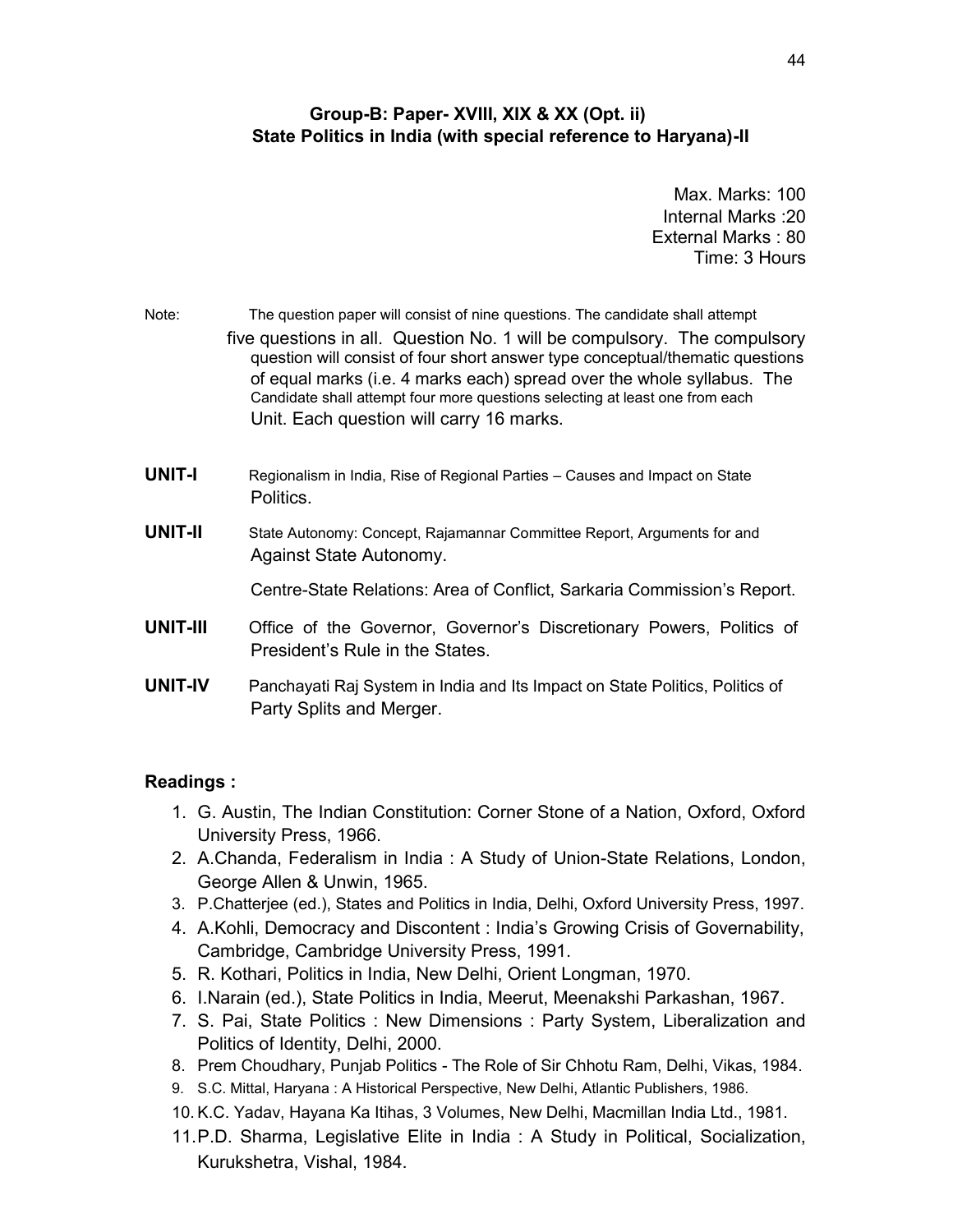- 12. Ramesh Kumar, Regionalization of Politics in India, New Delhi, Mohit Publication, 1996.
- 13. Harinder K. Chhabra, State Politics in India, Delhi, Surjeet Publications, 1980.
- 14. B.L. Fadia, State Politics in India, Vol I & II, New Delhi, Radiant Publishes, 1984.
- 15. O.P. Goel, Caste and Voting Behaviour, New Delhi, Ritu Publishers, 1981.
- 16. Subhash C. Kashyap, The Politics of Defection A Study of State Politics in India, Delhi, National Publishing House, 1969.
- 17. S.Y. Qureshi, Haryana Rediscovered, Gurgaon, Indian Documentation Service, 1985.
- 18. T.R. Sharma (ed.), New Challenges of Politics in Indian States, New Delhi, Uppal Publishing House, 1985.
- 19. P. Choudhary, The Veiled Women: Shifting Gender Equations in Rural Haryana 1880-1990, Delhi, Oxford University Press, 1994.
- 20. Other Readings : Journal of Haryana Studies, Kurukshetra University Research Journal of Arts and Humanities.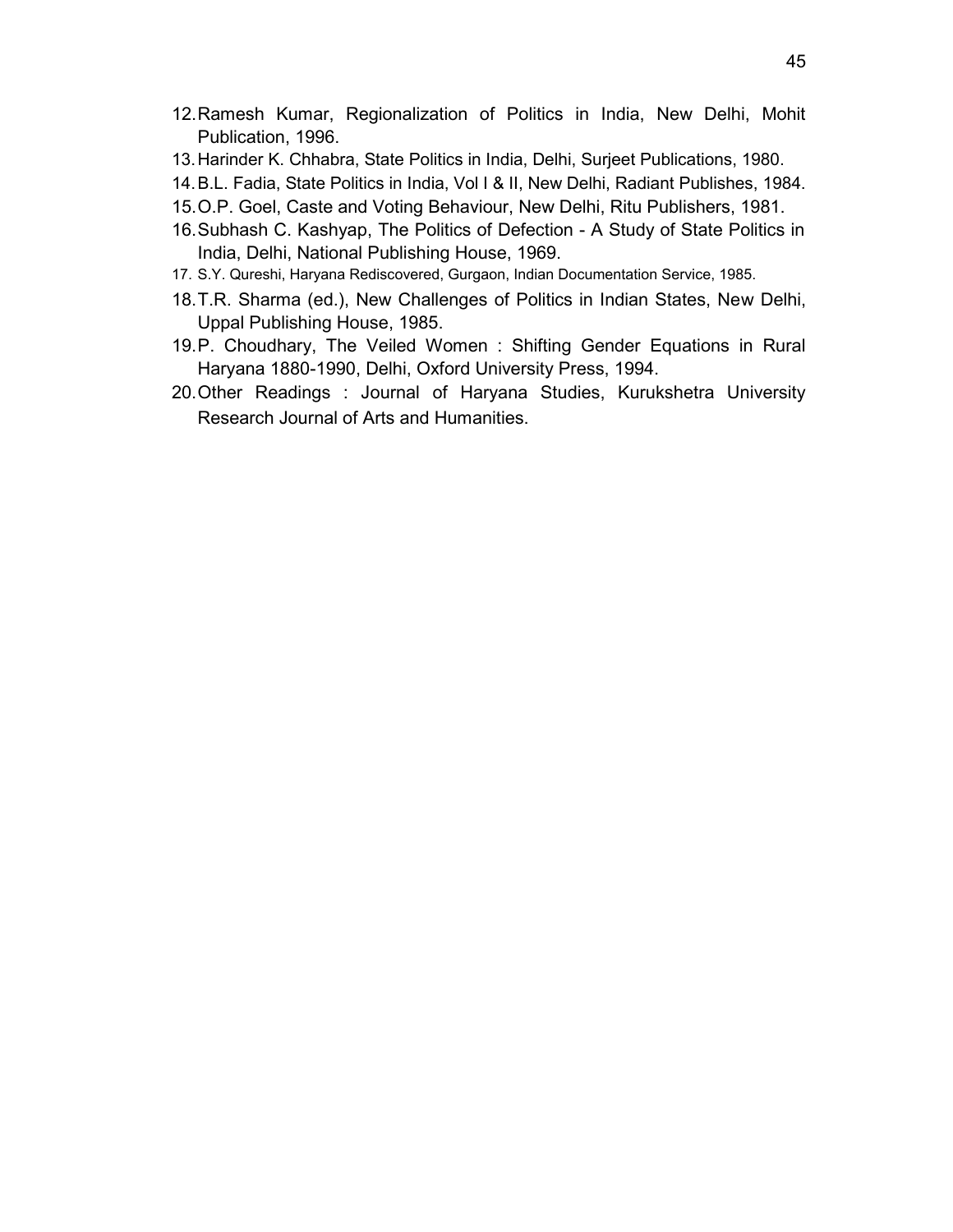#### **Group-B: Paper- XVIII, XIX & XX (Opt. iii) Democracy in India-II**

Max. Marks: 100 Internal Marks :20 External Marks : 80 Time: 3 Hours

- Note: The question paper will consist of nine questions. The candidate shall attempt five questions in all. Question No. 1 will be compulsory. The compulsory question will consist of four short answer type conceptual/thematic questions of equal marks (i.e. 4 marks each) spread over the whole syllabus. The Candidate shall attempt four more questions selecting at least one from each Unit. Each question will carry 16 marks.
- **UNIT-I:** Socio-Economic Determinants of Indian Democracy: Caste, Class, Language, Religion and Region. Poverty – Policies and Programmes of its alleviation. Legislative Behaviour; Parliamentary Vs. Presidential Model, Majoritarian Vs. Representational Parliamentary System
- **UNIT-II:** Indian Democracy at Grass Root Level: Urban and Rural Local Government. Social and Protest Movements in India; Social Movement and the Democratic Process, Politics of Gender Issue, Role of Women in Political Process, Dalit Politics.
- **UNIT-III:** Coalition Politics: Nature and Bases, Experiment of Coalition Government in India, Ruralization of Politics in India, Politicization of Peripheral Groups.
- **UNIT-IV:** Politics of Agitation cum violence in India, Problems of Nation Building and National Integration. Criminalization of Politics, Emerging Trends and Future of Democracy in India.

- 1. P. Brass, The Politics of India Since Independence, 2nd edn., Cambridge, Cambridge University Press, 1994.
- 2. N. Chandhoke, Beyond Secularism: The Rights of Religious Minorities, Delhi, Oxford University Press, 1999.
- 3. P. Chatterjee (ed.), States and Politics in India, Delhi, Oxford University Press, 1997.
- 4. N. Jayal (ed.), Democracy in India, Delhi, Oxford University Press, 2001.
- 5. Kohli, Democracy and Discontent : India's Growing Crisis of Governability, Cambridge, Cambridge University Press, 1990.
- 6. Kohli (ed.), The Success of India's Democracy, Cambridge, Cambridge University Press, 2001.
- 7. R. Kothari, Politics in India, Delhi, Orient Longman, 1970.
- 8. S. Kothari, Social Movement and the Redefinition of Democracy, Boulder Colorado, Westview Press, 1993.
- 9. W. H. Morris-Jones, Politics Mainly Indian, Delhi, Orient Longman, 1978.
- 10. S. Mukherjee, 'Relating Parliamentary Democracy in India,' Denoument, 9, January-February, 1999.
- 11. J. K. Ray, Indian in Search of Good Governance, Calcutta, K.P. Bagchi, 2001.
- 12. M.N. Srinivas, Social Change in Modern India, Bombay, Allied Publishers, 1966.
- 13. Varshney (ed.), The Indian Paradox: Essays in Indian Politics, New Delhi, Sage, 1989.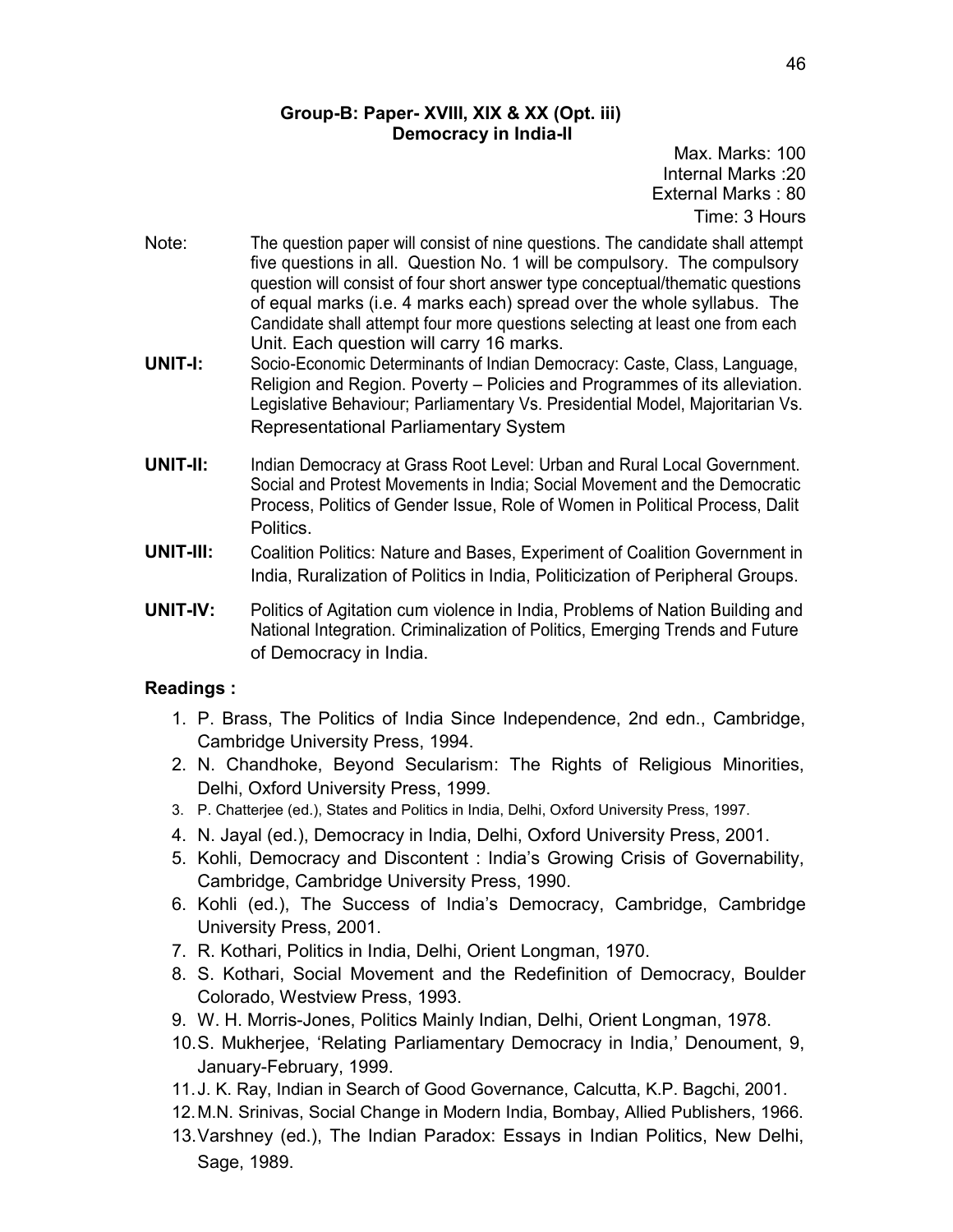# **Group-B: Paper- XVIII, XIX & XX (Opt. iv) Indian Political Economy-II**

Max. Marks: 100 Internal Marks :20 External Marks : 80 Time: 3 Hours

Note: The question paper will consist of nine questions. The candidate shall attempt

- five questions in all. Question No. 1 will be compulsory. The compulsory question will consist of four short answer type conceptual/thematic questions of equal marks (i.e. 4 marks each) spread over the whole syllabus. The Candidate shall attempt four more questions selecting at least one from each Unit. Each question will carry 16 marks.
- **UNIT-I** Process of State Formation in India; History and Legacy; Nation Building Major Challenges; Character and Nature of Indian Contemporary State; State and Ideology: Capitalist, Socialist, Welfare Interventionist and Centrist-Authoritarian.
- **UNIT-II** Foreign Capital, Need and Forms of Foreign Capital, Politicization of Foreign Aid; Factors Leading to Liberalization of Indian Economy; Major Issues of Contemporary Indian Economy.
- **UNIT-III** Evolution of Public Sector in India, Role of Public Sector, Causes for the Expansion of Public Sector Enterprises, Performance and Short-comings of Public Sectors Enterprises.
- **UNIT-IV** Private and Joint Sector in India, The Government and Role of Private Sector in India, Problems and Prospects of Private Sector, Origin, Evolution and Rationale of Public-Private Partnership.

- 1. A.Abdul, Poverty Alleviation in India : Policies and programmes, New Delhi, Ashish, 1994.
- 2. I.J. Ahluwalia, and I.M.D. Little, India's Economic Reforms and Development, Delhi, Oxford University Press, 1998.
- 3. P. Bardhan, The Political Economy of Development in India, Oxford Blackwell, 1984.
- 4. A.Beteille, Studies in Agrarian Social Structure, Delhi, Oxford University Press, 1977.
- 5. Bhaduri, The Economic Structure of Backward Agriculture, London, Academic Press, 1983.
- 6. R. Cassen and V. Joshi (eds.), India : The Future of Economic Reform, Delhi, Oxford University Press, 1995.
- 7. P. Chaudhuri, The Indian Economy : Poverty and Development, New Delhi, Vikas, 1979.
- 8. V.M. Dandekar, Poverty in India, Pune, Gokhale Institute of Politics and Economics, 1971.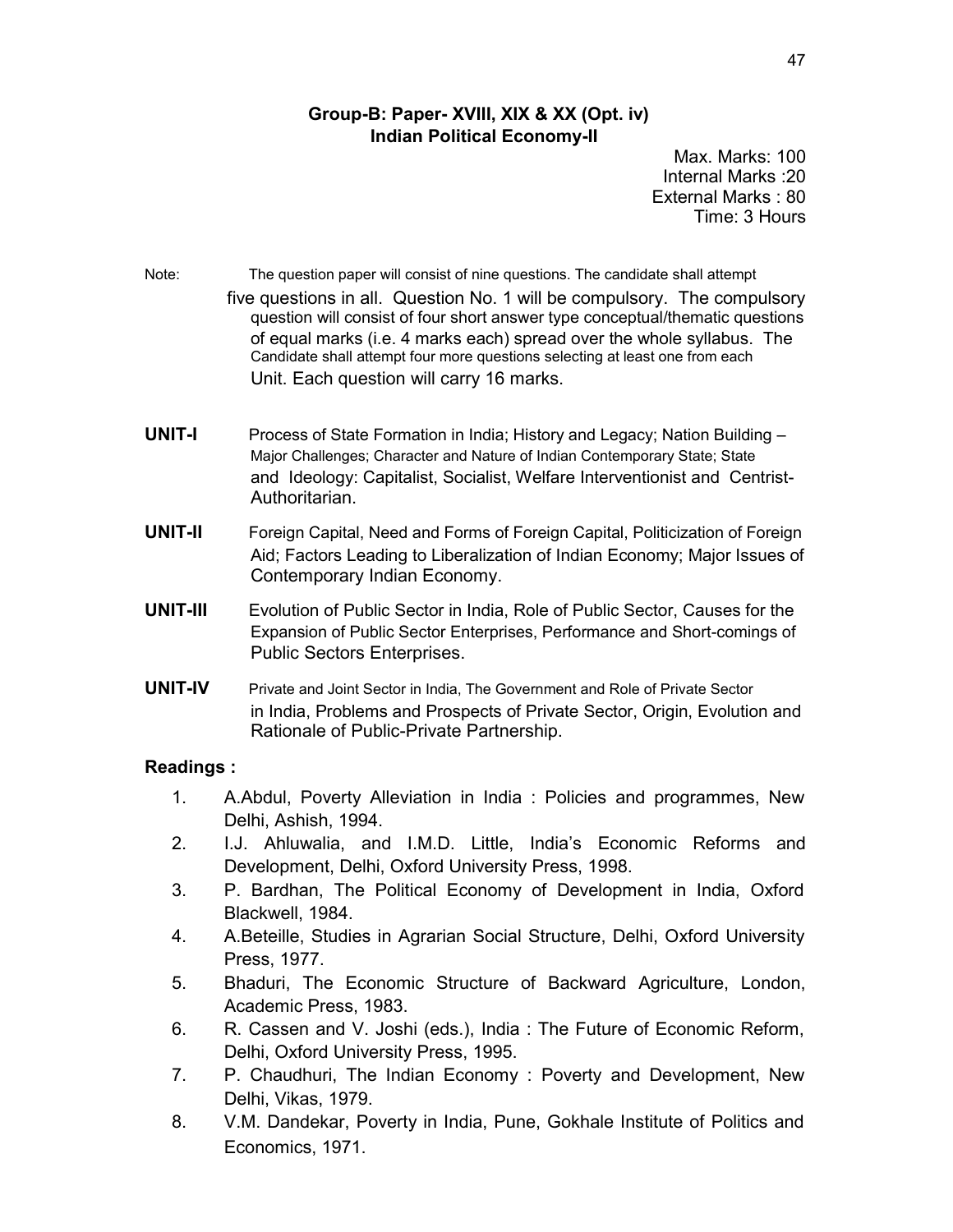- 9. A.R. Desai, State and Society in India : Essays in Dissent, Bombay, Popular, 1974.
- 10. F. Frankel, India's Green Revolution : Economic Gains and Political Costs, Princeton NJ, Princeton University Press, 1971.
- 11. F. Frankel, India's Political Economy, 1947-77 : The Gradual Revolution, Princeton NJ, Princeton University Press, 1978.
- 12. Ghosh, Indian Economy : Its Nature and Problems, 22nd revised edn., Calcutta, World Press, 1979-80.
- 13. R. Khator, Environment, Development and Politics in India, Lanham, Md, University Press of America, 1991.
- 14. Kohli, The State and Poverty in India : Politics of Reform, Cambridge, Cambridge University Press, 1987.
- 15. R. Lucas and G. Papanek (eds.), The Indian Economy : Recent Developments and Future Prospects, Delhi, Oxford University Press, 1988.
- 16. G. Myradal, Asian Drama : An Inquiry into the Poverty of Nations, Harmondsworth, Penguin, 1968.
- 17. P. Patnaik, "Imperialism and the growth of Indian capitalism," in R. Owen and R. Sutcliffe (eds.), Theories of Imperialism, London, Longman, 1972.
- 18. R.I. Rudolph and S.H. Rudolph, In Pursuit of Lakshmi : The Political Economy of the Indian State, Chicago, University of Chicago Press, 1987.
- 19. A.Sen, The State, Industrialization and Class Formation in India, London, Routledge and Kegan Paul, 1982.
- 20. P. Verma, The Great Indian Middle Class, Delhi, Viking, 1998.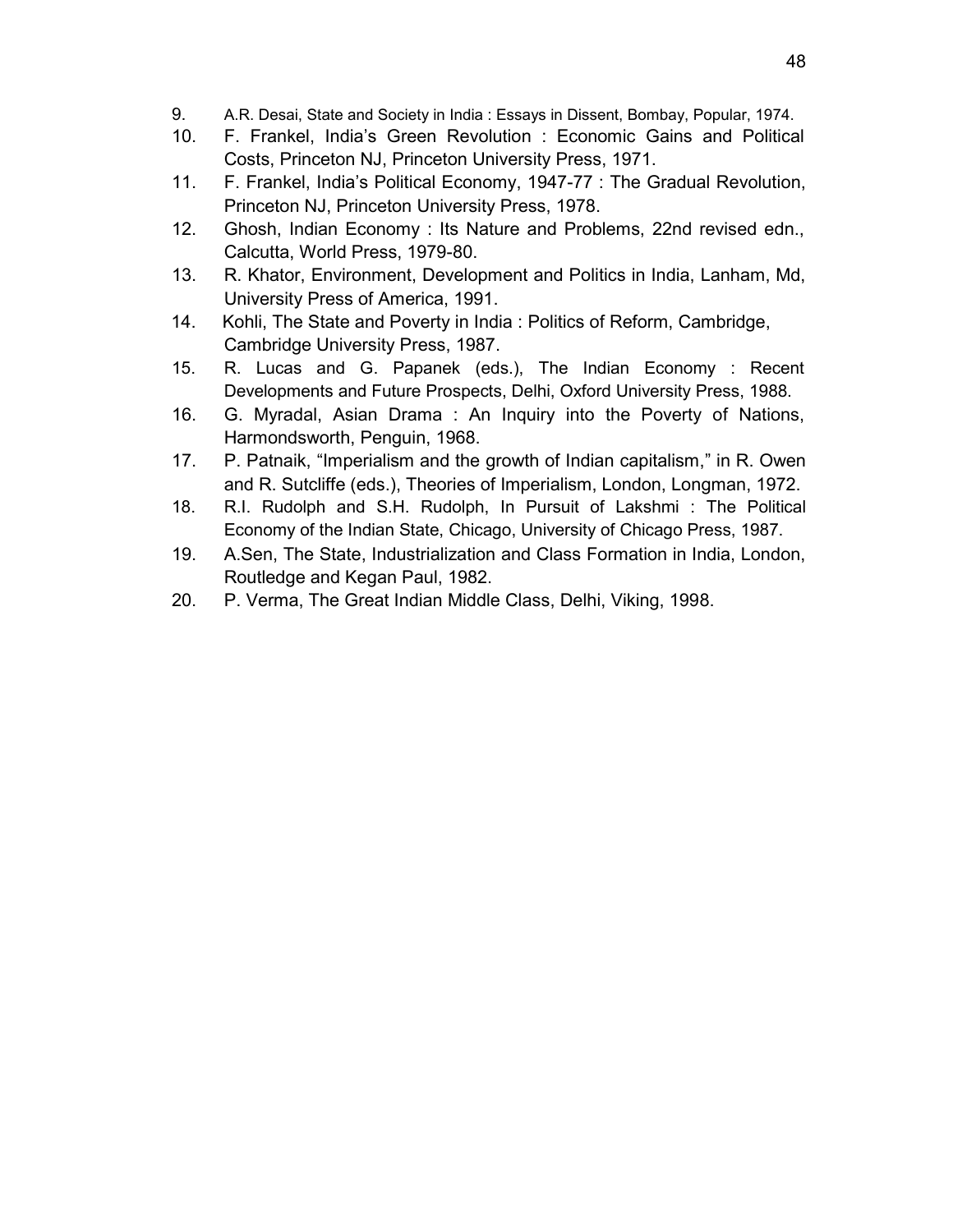# **Group-C: Paper- XVIII, XIX & XX (Opt. i) Government & Politics of USA-II**

Max. Marks: 100 Internal Marks :20 External Marks : 80 Time: 3 Hours

| Note: | The question paper will consist of nine questions. The candidate shall attempt                                                                                                                                                                                                                                                                                  |
|-------|-----------------------------------------------------------------------------------------------------------------------------------------------------------------------------------------------------------------------------------------------------------------------------------------------------------------------------------------------------------------|
|       | five questions in all. Question No. 1 will be compulsory. The compulsory<br>question will consist of four short answer type conceptual/thematic questions<br>of equal marks (i.e. 4 marks each) spread over the whole syllabus. The<br>Candidate shall attempt four more questions selecting at least one from each<br>Unit. Each question will carry 16 marks. |

- **UNIT-I** Political Parties: Nature, Principles, Working & Role in US System.
- **UNIT-II** Pressure Groups: Working, Nature, Composition & Role.
- **UNIT-III** Public Opinion, Bureaucracy, Media, Voting Behaviour.
- **UNIT-IV** State Legislative and Administrative Setup and Local Administration in the USA.

- 1. Shafter, *Political Parties and the State,* 1994.
- 2. Fowler, Linda, *Candidates, Congress, and the American Democracy,* 1993.
- 3. Torres-Gill, *The New Aging: Politics and Change in America,* 1992*.*
- 4. Galbraith, J. *The Culture of Contentment,* 1992.
- 5. Wald, Kenneth, *Religion and Politics in the United States,* 1992.
- 6. Updike, John. *Memories of the Ford Administration,* 1992.
- 7. Hartz, Louis, *The Liberal Tradition in America,* 1991.
- 8. Jacobson, Gary, *The electoral origins of divided government,* 1990.
- 9. Maisel, Louis, *The Parties Respond: Changes in the American Party System,* 1990.
- 10. Weisbrot, *Freedom Bound: A History of America's Civil Rights Movement,* 1990.
- 11. Adoni, Hanna, Social Conflict and Television News, 1990.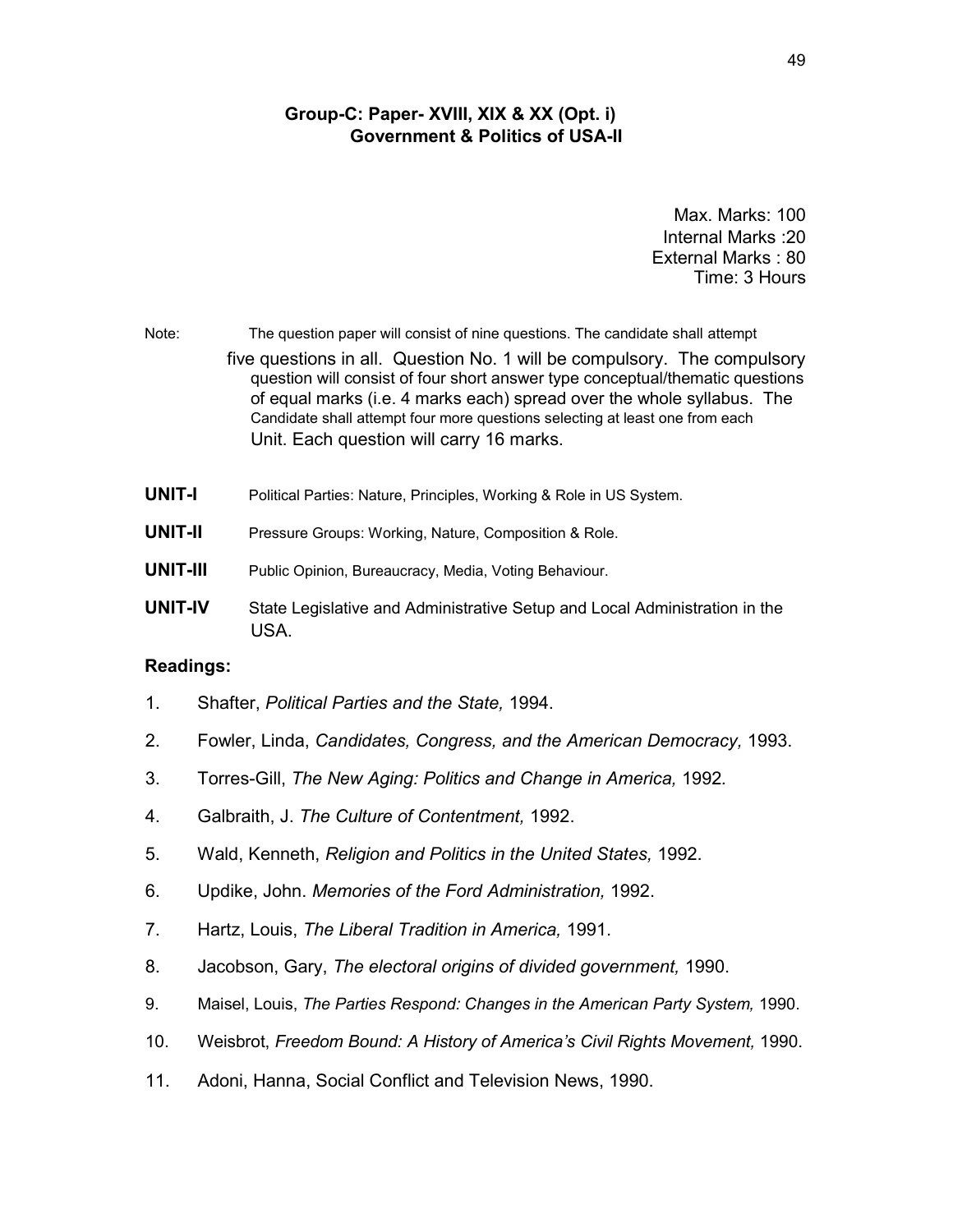# **Group-C: Paper- XVIII, XIX & XX (Opt. ii) USA and the World-II**

Max. Marks: 100 Internal Marks :20 External Marks : 80 Time: 3 Hours

Note: The question paper will consist of nine questions. The candidate shall attempt

- five questions in all. Question No. 1 will be compulsory. The compulsory question will consist of four short answer type conceptual/thematic questions of equal marks (i.e. 4 marks each) spread over the whole syllabus. The Candidate shall attempt four more questions selecting at least one from each Unit. Each question will carry 16 marks.
- **UNIT-I** Role of USA in Major Global Crisis: Cuban, Korean, Arab-Israel, Kashmir.
- **UNIT-II** USA and Arms Control & Disarmament.
- **UNIT-III** USA's role in Global Economic Regimes: IBRD, IMF, GATT & WTO, Globalization & Hegemony and discrimination in New World Order.
- **UNIT-IV** USA and Issues of War and Peace: Peace Keeping, Humanitarian Interventions, Collective Security, Pre-emptive Attacks, Human Rights Concerns.

- 1. Dennis Kux, *India and the United States, Estranged Democracies*, 1941- 1991 (National Defense University Press, Washington, 1992).
- 2. Dennis Kux, *The United and Pakistan, 1947-2000: Disenchanted Allies* (John Hopkins University Press, Baltimore, 2001).
- 3. Strobe Talbott, *Engaging India: Diplomacy, Democracy and the Bomb* (Penguin, 2004).
- 4. Kanishkvan Sathasivam, *Uneasy Neighbors: India, Pakistan and US Foreign Policy* (Ashgate Publication, Burlington, Vt., 2005).
- 5. John Spanier and Steven Hook, *American Foreign Policy Since World War II* (13<sup>th</sup> Ed., Washington, D.C., Congressional Quarterly Press, 1995).
- 6. James David Meernik, *The Political Use of Military Force in US Foreign Policy* (Ashgate Publications, Burlington, VT., 2004).
- 7. Margaret P., Karns and Karen A. Mingst, eds., *The United States and Multilateral Institutions* (Boston, Unwin Hyman, 1990).
- 8. Bruce W., Jentleson, *American Foreign Policy: The Dynamics of Choice in the <sup>21</sup>st Century* (New York, W.W., Norton, 2000).
- 9. Robert Wirsing, *Kashmir in the Shadow of War: Regional Rivalries in Nuclear Age* (Spring Books, India, 2004).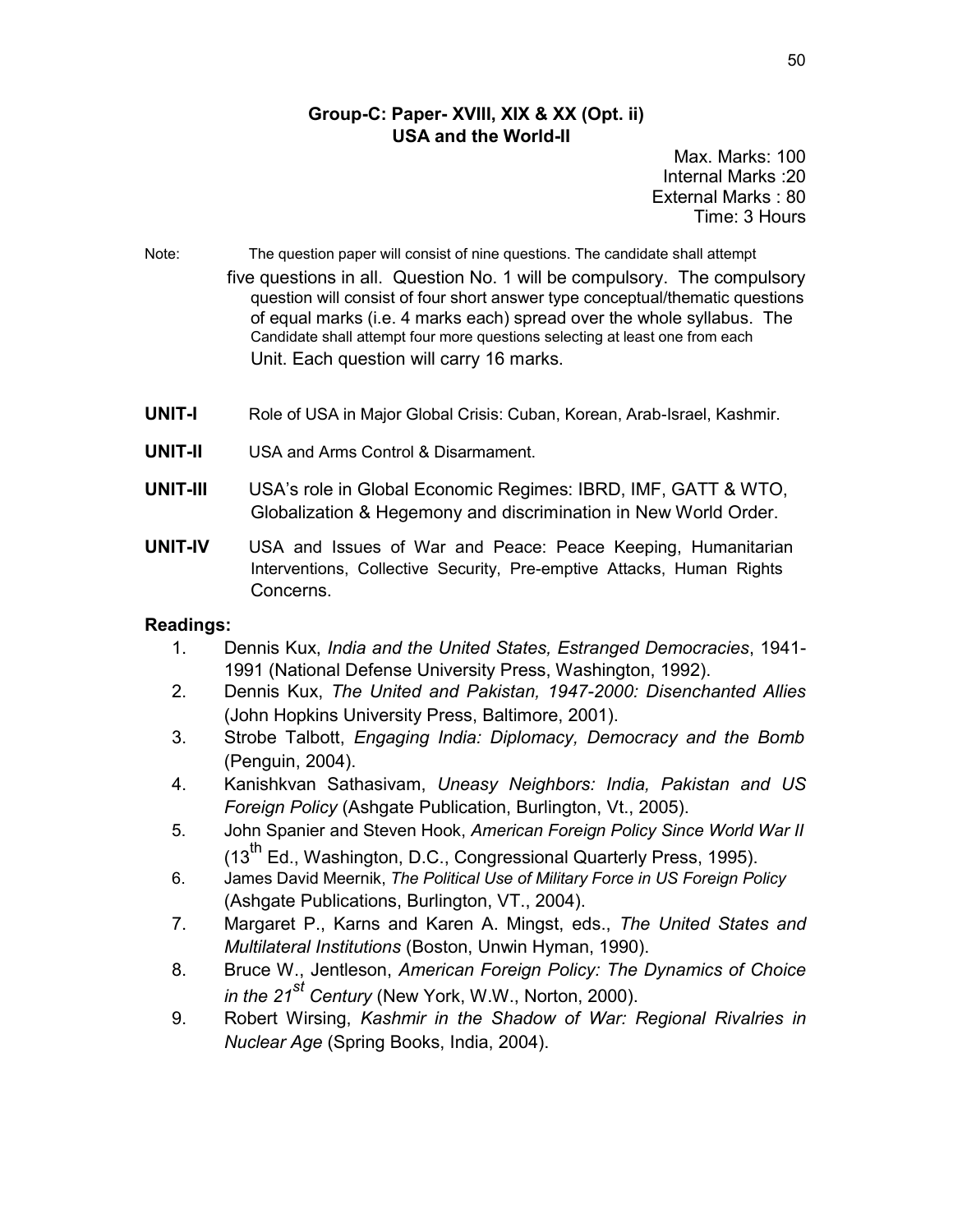# **Group-C: Paper- XVIII, XIX & XX (Opt. iii) USA and Asia Pacific**

Max. Marks: 100 Internal Marks :20 External Marks : 80 Time: 3 Hours

Note: The question paper will consist of nine questions. The candidate shall attempt

five questions in all. Question No. 1 will be compulsory. The compulsory question will consist of four short answer type conceptual/thematic questions of equal marks (i.e. 4 marks each) spread over the whole syllabus. The Candidate shall attempt four more questions selecting at least one from each Unit. Each question will carry 16 marks.

- **UNIT-I:** US interest in Asia-Pacific: Traditional and Contemporary
- **UNIT-II:** US Policy Towards South East Asian States
- **UNIT-III:** US Policy toward China & Japan
- **UNIT-IV:** US Security Concern in Australia & New Zealand and Challenges and Problems in Asia Pacific and American Response.

- 1. Chronis Polychroniou. "Rise and Fall of US Imperialism" Economic and Political Weekly 30, no. 30 (July 29, 1995),
- 2. Andrew Bacevich, An American Empire (Cambridge, MA: Harvard University Press, 2002).
- 3. Charles Kupchan, The End of the American Era: US Foreign Policy and the Geopolitics of the Twenty-First Century (New York: Knopf, 2002),
- 4. Chalmers Johnson, Blowback: The Costs and Consequences of American Empire (New York: Metropolitan Books, 2000),
- 5. C. George Herring, America's Logest War: The United States and Vietnam, 1950-1975 (New York: McGraw, 1996).
- 6. Antony, Cordesman, The Iraq War (Washington, DC: Center for Strategic and International Studies, 2003).
- 7. Coulon, Jocelyn, Soldiers of Diplomacy: The United Nations, Peacekeeping and the New World Order (Toronto: University of Toronto Press, 1998).
- 8. Ignatieff, Michael, Virtual War: Kosovo and Beyond (New York: Holt, 2000).
- 9. Safran, Nadav, From War to War: A Study of the Arab-Israel Confrontation 1948-97 (New York: Pegasus, 1969).
- 10. R.A. Cossa, Restructuring the US-Japan Alliance, Washington DC, CSIS Press, 1997.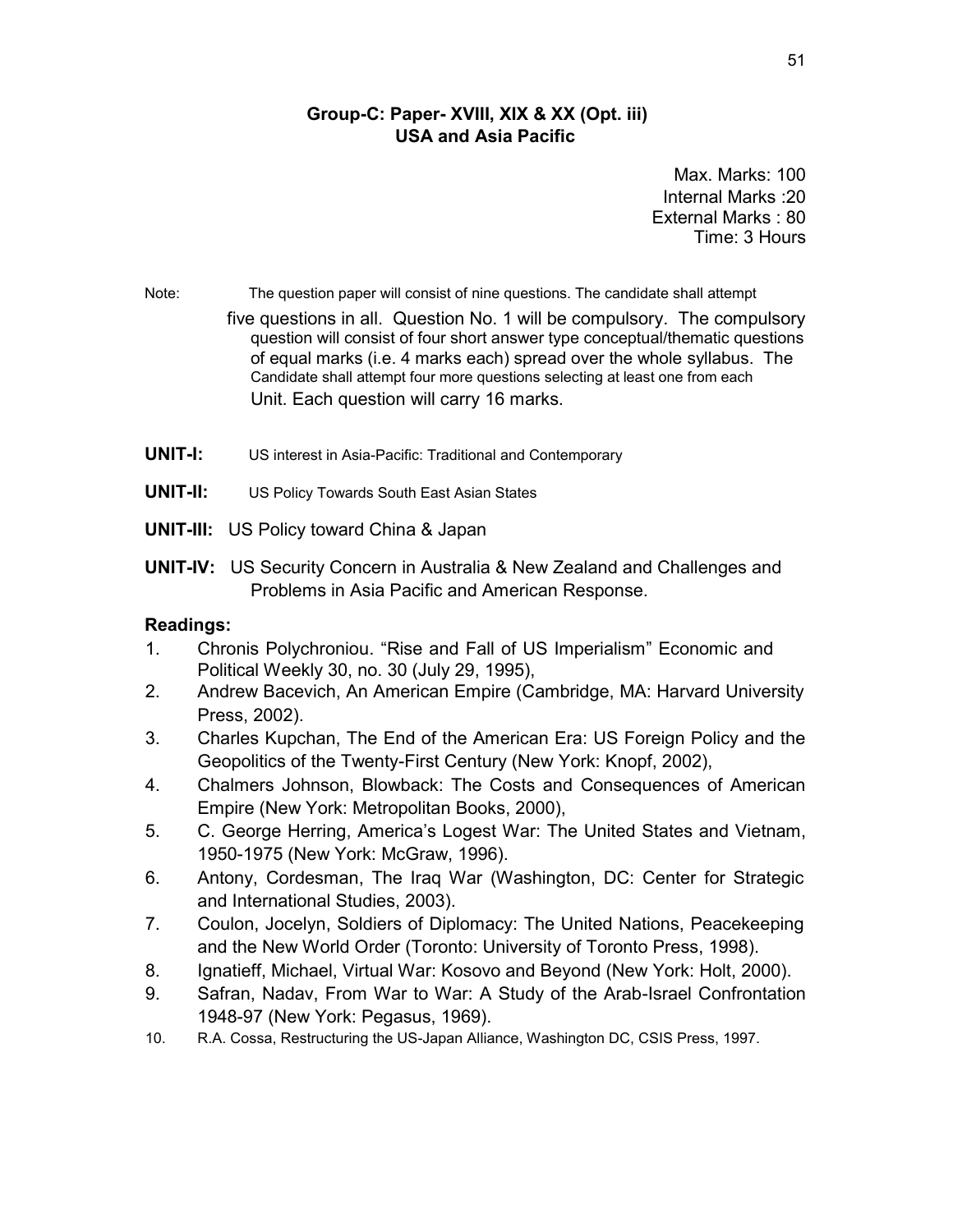# **Group-C: Paper- XVIII, XIX & XX (Opt. iv) USA and United Nations**

Max. Marks: 100 Internal Marks :20 External Marks : 80 Time: 3 Hours

Note: The question paper will consist of nine questions. The candidate shall attempt five questions in all. Question No. 1 will be compulsory. The compulsory question will consist of four short answer type conceptual/thematic questions of equal marks (i.e. 4 marks each) spread over the whole syllabus. The Candidate shall attempt four more questions selecting at least one from each Unit. Each question will carry 16 marks.

- **UNIT-I** US Role in the Formation of the United Nations and American Attitude Towards Socio-Economic Activities in the UN.
- **UNIT-II** UN Coercive Settlement & Role of USA.
- **UNIT-III** US Role in the Peace-Keeping Operations of the UN and Non-Conventional Threats.
- **UNIT-IV** USA's Role in Arms Control & Disarmament activities of the UN.

- 1. John Allphin Moore and Jr. Jerry Pubantz. The New United Nations: International Organization in the Twenty-First Century (Upper Saddle River, New Jersey : Pearson Prentice Hall, 2006),
- 2. Jasper, William F. Global Tyranny Step By Step: The United Nations and the Emerging World Order (Appleton, WI: Western Islands 1992
- 3. U.S. Security," *International Security* 25 (Spring 2001).
- 4. Chomsky, Noam (2006), *Failed States: The Abuse of Power and the Assault on Democracy*, New York, New York, United States: Holt Paperbacks
- 5. Niall Ferguson, *Colossus: The Price of America's Empire* (New York: Penguin, 2004).
- 6. John Genard Ruggie, "The United States and United Nations" International Organization Vol.39, No.2, 1985, p.343-56.
- *7.* James Alan, *The Politics of Peacekeeping,* Chetto & Windus, London,1969.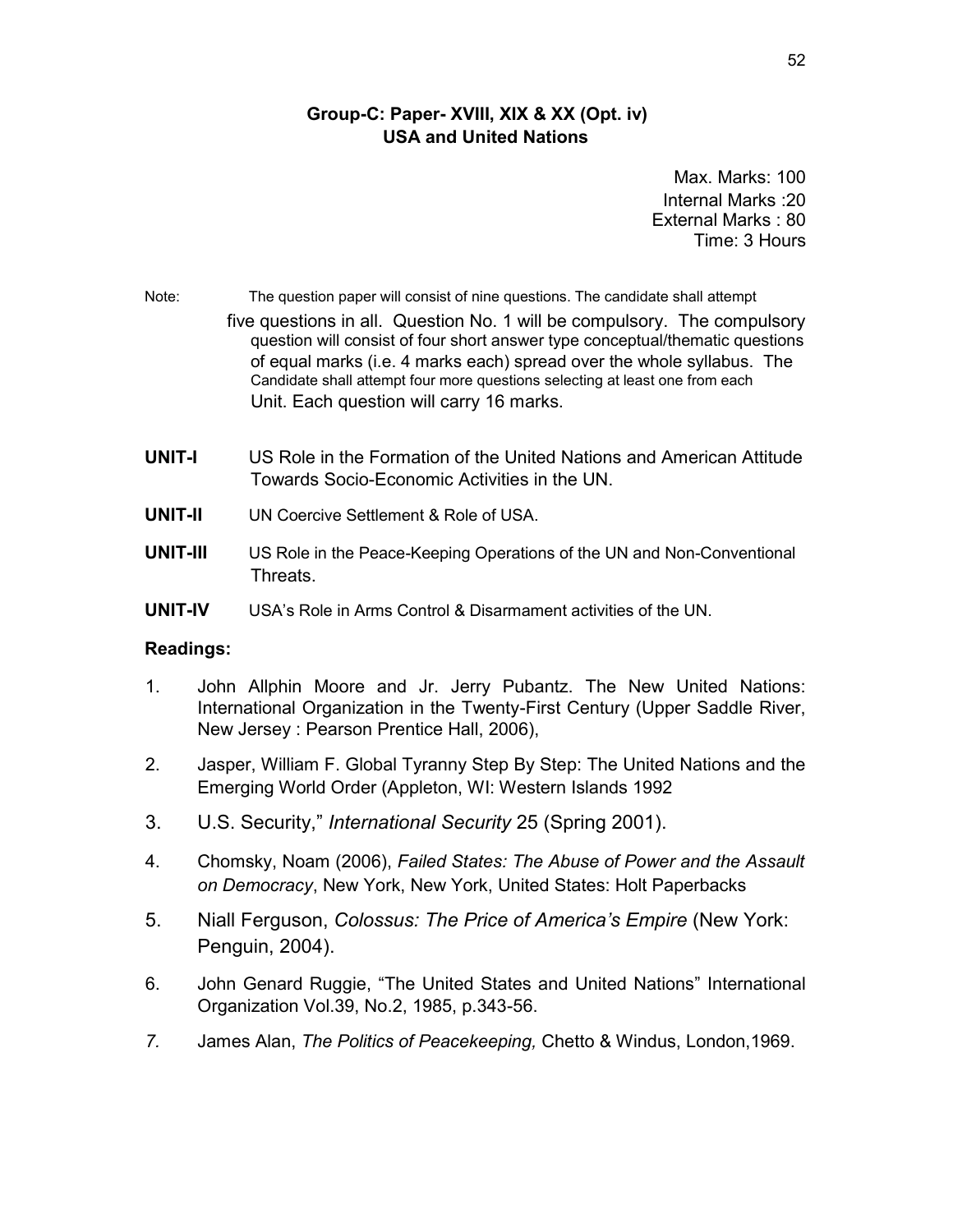# **Group-D: Paper- XVIII, XIX & XX (Opt. i) Ancient Indian Political Thought-II**

Max. Marks: 100 Internal Marks :20 External Marks : 80 Time: 3 Hours

- Note: The question paper will consist of nine questions. The candidate shall attempt five questions in all. Question No. 1 will be compulsory. The compulsory question will consist of four short answer type conceptual/thematic questions of equal marks (i.e. 4 marks each) spread over the whole syllabus. The Candidate shall attempt four more questions selecting at least one from each Unit. Each question will carry 16 marks.
- **UNIT-I** Valmiki and Vyasa, Shukra.
- **UNIT-II** Brahaspati, Shantiparva; Kamandaka Nitisara.
- **UNIT-III** Theories of the origin of state: Theory of property, family and Varna regarding the origin; the contract theory; Vedic popular assemblies; Sabha, Samiti, Gana & Vidatha, Kautilya's Saptanga and Mandala Theory.
- **UNIT-IV** Republics (tribal and oligarchal republics, nature of republican administration) and Kingship (forms & types: Divine theory, training of the Prince, Functions of the King, Limitation on Monarchy.

- 1. A.S. Altekar, State and Government in Ancient India, Delhi, Motilal Banarsidass, 1966.
- 2. D.R. Bhandarkar, Some Aspects of Ancient Hindu Polity, Varanasi, Banaras Hindu University, 1963.
- 3. U.N. Ghoshal, A History of Hindu Political Theories, Calcutta, Oxford University Press, 1966.
- 4. R.P. Kangle, Kautilya's Arthashastra, Bombay, University of Bombay, 1972.<br>5. R.K. Mukherii. Local Government in Ancient India. Oxford. Oxforo
- 5. R.K. Mukherji, Local Government in Ancient India, Oxford, Oxford University Press, 1920.
- 6. B.Prasad, The State in Ancient India, Allahabad, University of Allahabad, 1960.
- 7. C.Radhakrishna, Kautilya's Political Ideas and Institutions, Varanasi, Chowkhamba Sanskrit Series Office, 1971.
- 8. B.A. Saletroe, Ancient Indian Political Thought and Institutions, Bombay, University of Bombay, 1963.
- 9. R. Shamasastry, Evolution of Indian Polity, Calcutta, 1920.
- 10. J.P.Sharma, Republics in Ancient India, London, Leiden E.J., Brill, 1968.
- 11. R.S. Sharma, Aspects of Political Ideas and Institutions in Ancient India, Delhi, 1959.
- 12. J. Spellman, The Political Theory of Ancient India, Oxford, The Clarendon press, 1964.
- 13. V.P. Varma, Studies in Hindu Political Thought and Its Metaphysical Foundations, Dehli, Motilal Banarsidass, 1974.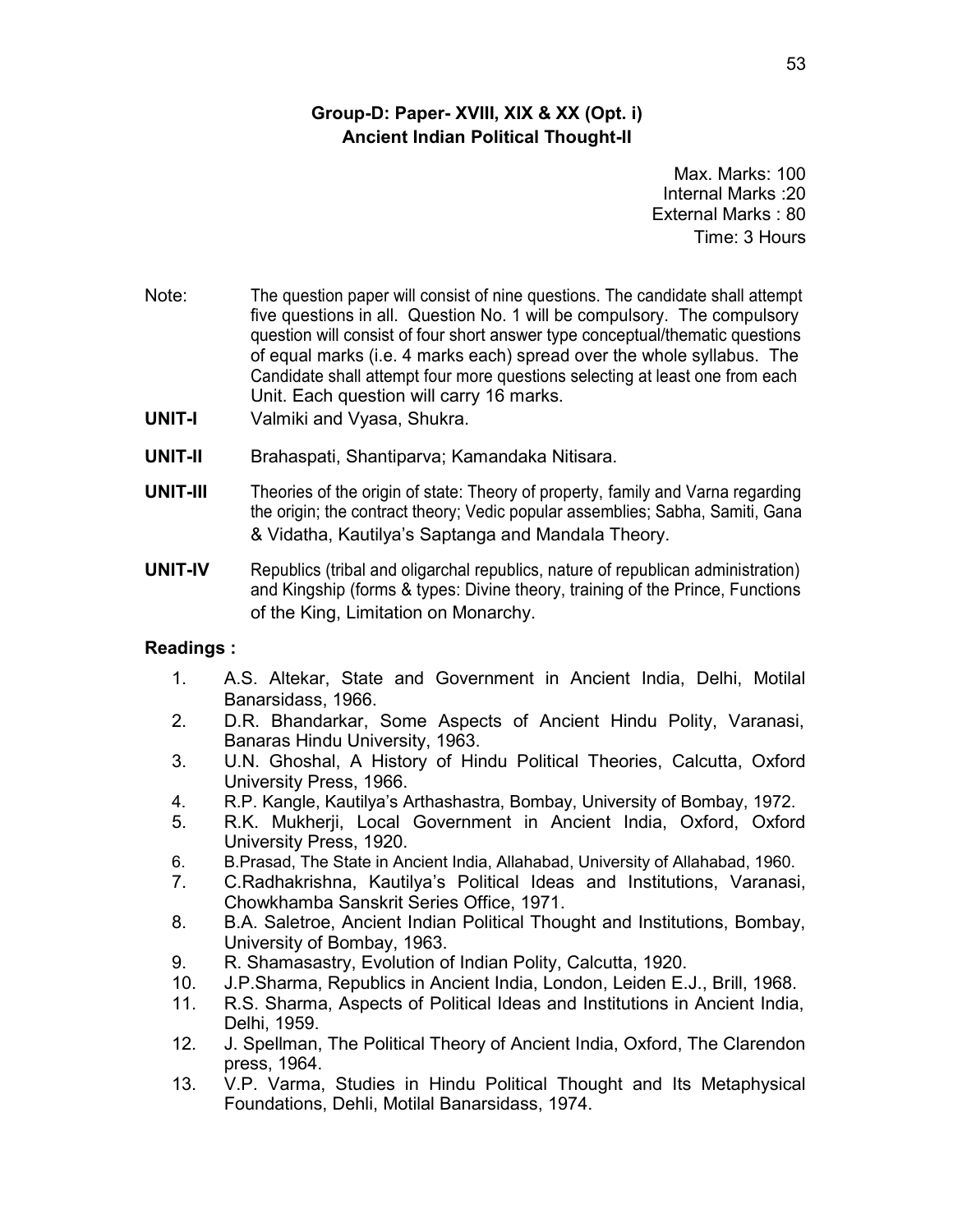# **Group-D: Paper- XVIII, XIX & XX (Opt. ii) Modern Indian Political Thought-II**

Max. Marks: 100 Internal Marks: 20 External Marks : 80 Time: 3 Hours

Note: The question paper will consist of nine questions. The candidate shall attempt five questions in all. Question No. 1 will be compulsory. The compulsory question will consist of four short answer type conceptual/thematic questions of equal marks (i.e. 4 marks each) spread over the whole syllabus. The Candidate shall attempt four more questions selecting at least one from each Unit. Each question will carry 16 marks.

- **UNIT-I:** Gandhi; Vinoba Bhave.
- **UNIT-II:** M.N. Roy; Rajni Palme Dutt.
- **UNIT-III:** Ram Manohar Lohia; Jai Prakash Narayan.
- **UNIT-IV:** Ambedkar; Periyar.

- 1. A. Appadorai, Indian Political Thinking Through the Ages, Delhi Khanna Publishers, 1992.
- 2. J. Bandhopahdyaya, Social and Political Thought of Gandhi, Bombay, Allied, 1969.
- 3. R.J. Cashman, The Myth of 'Lokmanya' Tilak and Mass Politics in Maharashtra, Berkeley, University of California Press, 1975.
- 4. S.Ghose, Socialism, Democracy and Nationalism in India, Bombay, Allied Publishers, 1973.
- 5. S. Ghose, Modern Indian Political Thought, Delhi, Allied, 1984.
- 6. J.P. Haitheox, Communism and Nationalism in India : M.N. Roy and Comintern Policy, Princeton NJ, Princeton University Press, 1971.
- 7. R. Iyer, The Moral and Political Thought of Mahatma Gandhi, Delhi, Oxford University Press, 1973.
- 8. K.N. Kadam (ed.), Dr. B.R. Ambedkar, New Delhi, Sage, 1992.
- 9. K.P. Karunakaran, Indian Politics from Dababhai Naoroji to Gandhi : A Study of Political Ideas of Modern India, New Delhi, Gitanjali, 1975.
- 10. U. Kaura, Muslims and Indian Nationalism, New Delhi, Manohar, 1977.
- 11. R.M. Lohia, Marx, Gandhi and Socialism, Hyderabad, Nav Hind, 1953.
- 12. V.R.Mehta, Foundations of Indian Political Thought, New Delhi, Manohar, 1992.
- 13. V.S. Narvane, Modern Indian Thought, New Delhi, Orient Longman, 1978.
- 14. D.P. Roy, Leftist Politics in India : M. N. Roy and the Radical Democratic Party, Calcutta, Minerva, 1989.
- 15. V.P. Verma, Modern Indian Political Thought, Agra, Lakshmi Narain Aggarwal, 1974.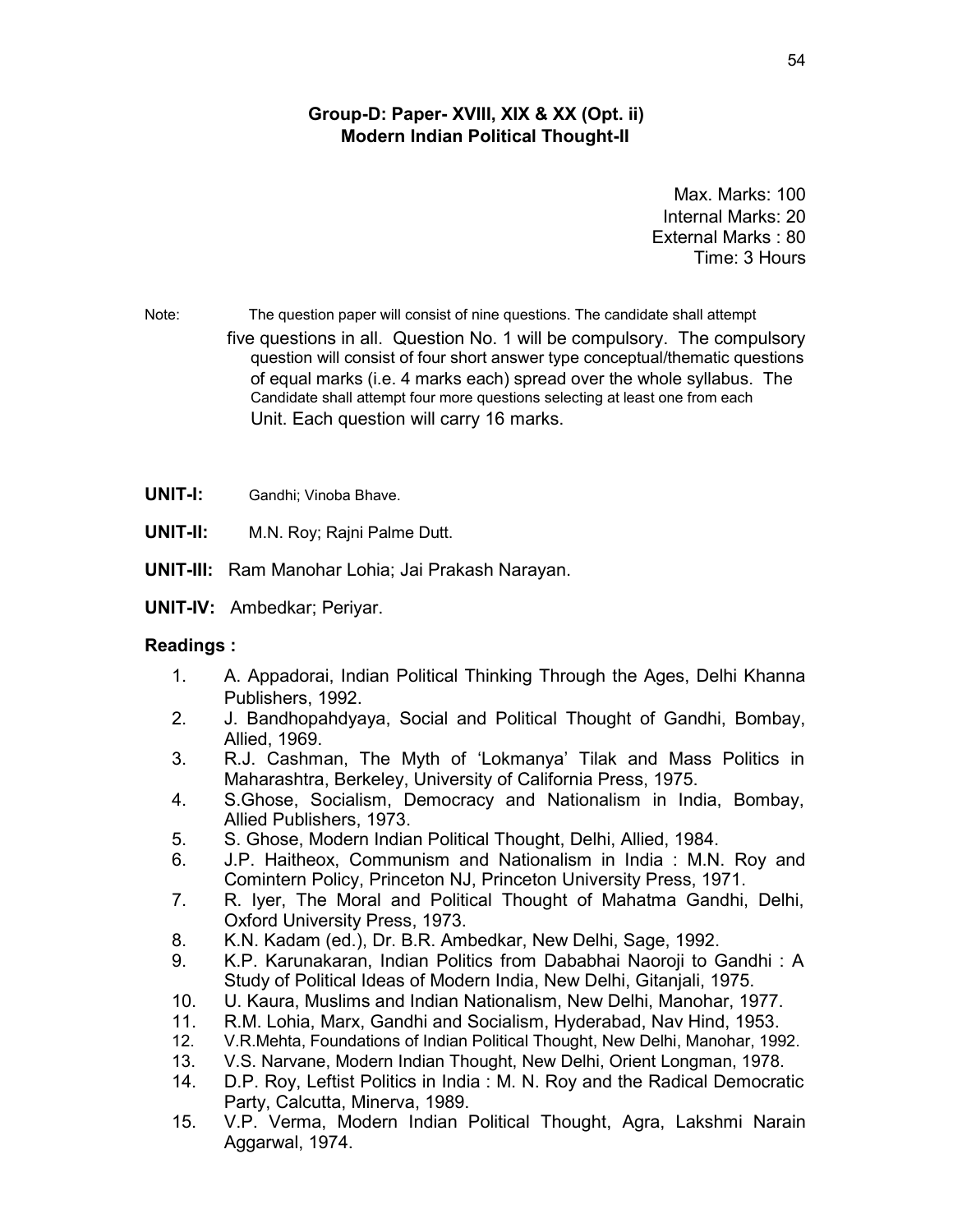# **Group-D: Paper- XVIII, XIX & XX (Opt. iii) Recent Trends in Liberalism**

Max. Marks: 100 Internal Marks :20 External Marks : 80 Time: 3 Hours

Note: The question paper will consist of nine questions. The candidate shall attempt five questions in all. Question No. 1 will be compulsory. The compulsory question will consist of four short answer type conceptual/thematic questions of equal marks (i.e. 4 marks each) spread over the whole syllabus. The Candidate shall attempt four more questions selecting at least one from each Unit. Each question will carry 16 marks.

- **UNIT-I** Liberal Democrats and Egalitarians: C.B. Macpherson, Isaiah Berlian, Rowls, Dworkin.
- **UNIT-II** Libertarian: Hayek, Nozick.
- **UNIT-III** Communitarian Liberal: Walzer, Charles Taylor.
- **UNIT-IV** Recent Critics of Liberalism: Post Modernist, Feminist and Marxists; Emerging Trends in Liberalism.

- 1. A.Arblaster, The Rise and Decline of Western Liberalism, Oxford, Blackwell, 1984.
- 2. R. Bellamy (ed.), Victorian Liberalism : Nineteenth Century Political Thought and Practice, Cambridge, Polity Press, 1990.
- 3. Z. Brzezinski and Staff of the Research Institute of International Change (eds.), The Relevance of Liberalism, Boulder Colorado, Westview Press, 1978.
- 4. N.Daniels (ed.), Reading Rawls, New York, Basic Books, 1975.
- 5. M.Freeden, The New Liberalism, Oxford and New York, Oxford University Press, 1978.
- 6. J. Gray, Liberalism, Delhi, World View, 1998.
- 7. A.J. Manning, Liberalism, London, John Dent & Sons, 1976.
- 8. J. Rawls, Political Liberalism, New York, Columbia University Press, 1993.
- 9. J. Rawls, The Law of Peoples: The Idea of Public Reason Revisited, Cambridge Massachusetts, Harvard University Press, 1999.
- **10.** F.H. Watkins, The Age of Ideology Political Thought from 1750 to the Present, New Delhi, Prentice Hall, 1961.